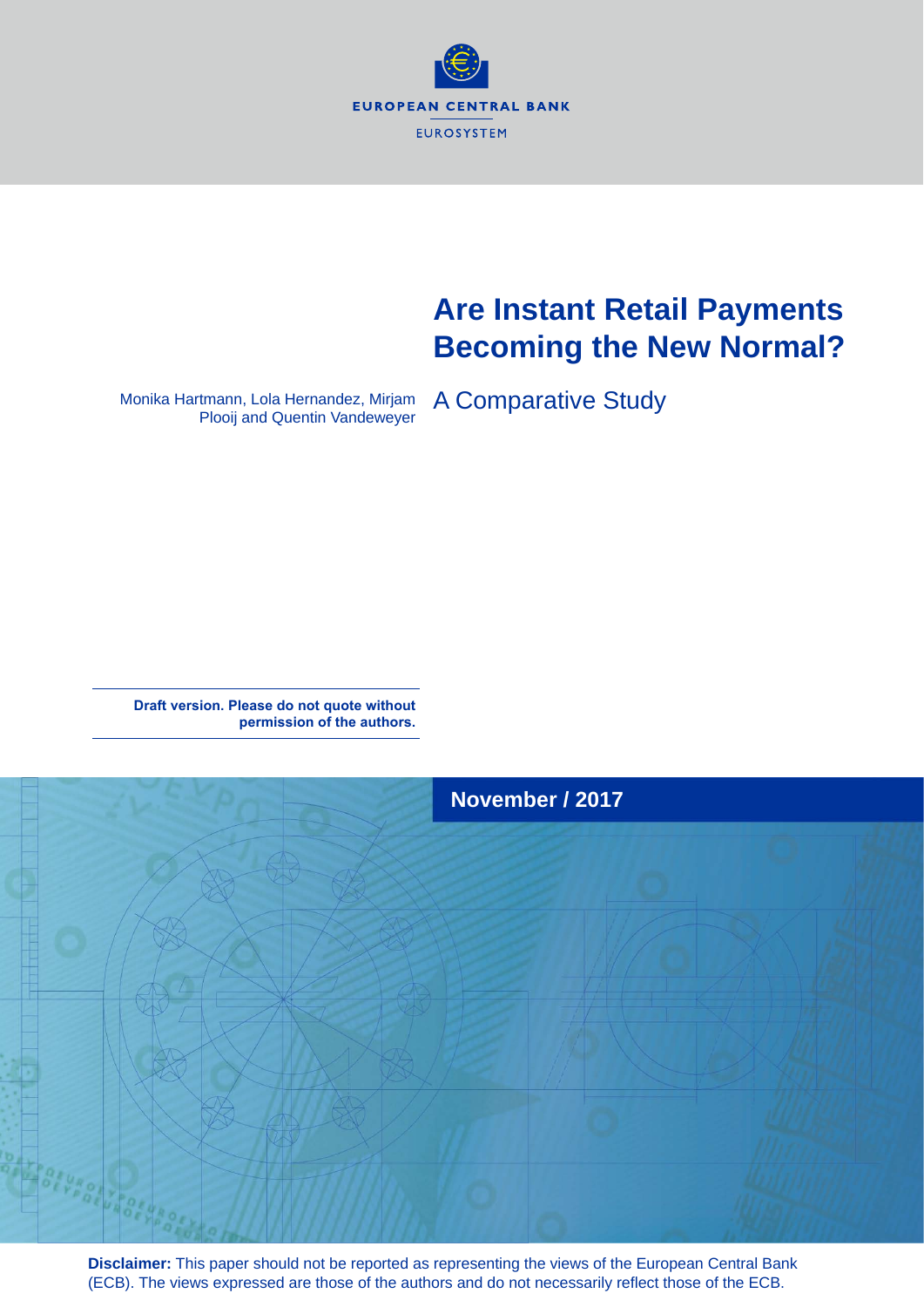# **Contents**

| <b>Abstract</b> |                                                             |                                                                                        | $\overline{2}$ |  |  |  |  |
|-----------------|-------------------------------------------------------------|----------------------------------------------------------------------------------------|----------------|--|--|--|--|
| 1               |                                                             | <b>Introduction</b>                                                                    | 3              |  |  |  |  |
| $\overline{2}$  | Instant retail payments and the market for payment services |                                                                                        |                |  |  |  |  |
|                 | 2.1                                                         | Literature on instant retail payments                                                  | 5              |  |  |  |  |
|                 | 2.2                                                         | Supply and demand side factors                                                         | 6              |  |  |  |  |
|                 | 2.3                                                         | <b>Working Hypotheses</b>                                                              | 11             |  |  |  |  |
| 3               | <b>Country case analysis</b>                                |                                                                                        |                |  |  |  |  |
|                 | 3.1                                                         | Instant retail payments in Europe and around the world                                 | 12             |  |  |  |  |
|                 | 3.2                                                         | Drivers of the adoption of instant retail payments                                     | 19             |  |  |  |  |
|                 | 3.3                                                         | Forward-looking: will instant retail payments become the new<br>norm in the euro area? | 25             |  |  |  |  |
| 4               |                                                             | Scenarios for the adoption of instant retail payments                                  | 30             |  |  |  |  |
| 5               |                                                             | <b>Conclusions</b>                                                                     | 34             |  |  |  |  |
| 6               | <b>Bibliography</b>                                         |                                                                                        |                |  |  |  |  |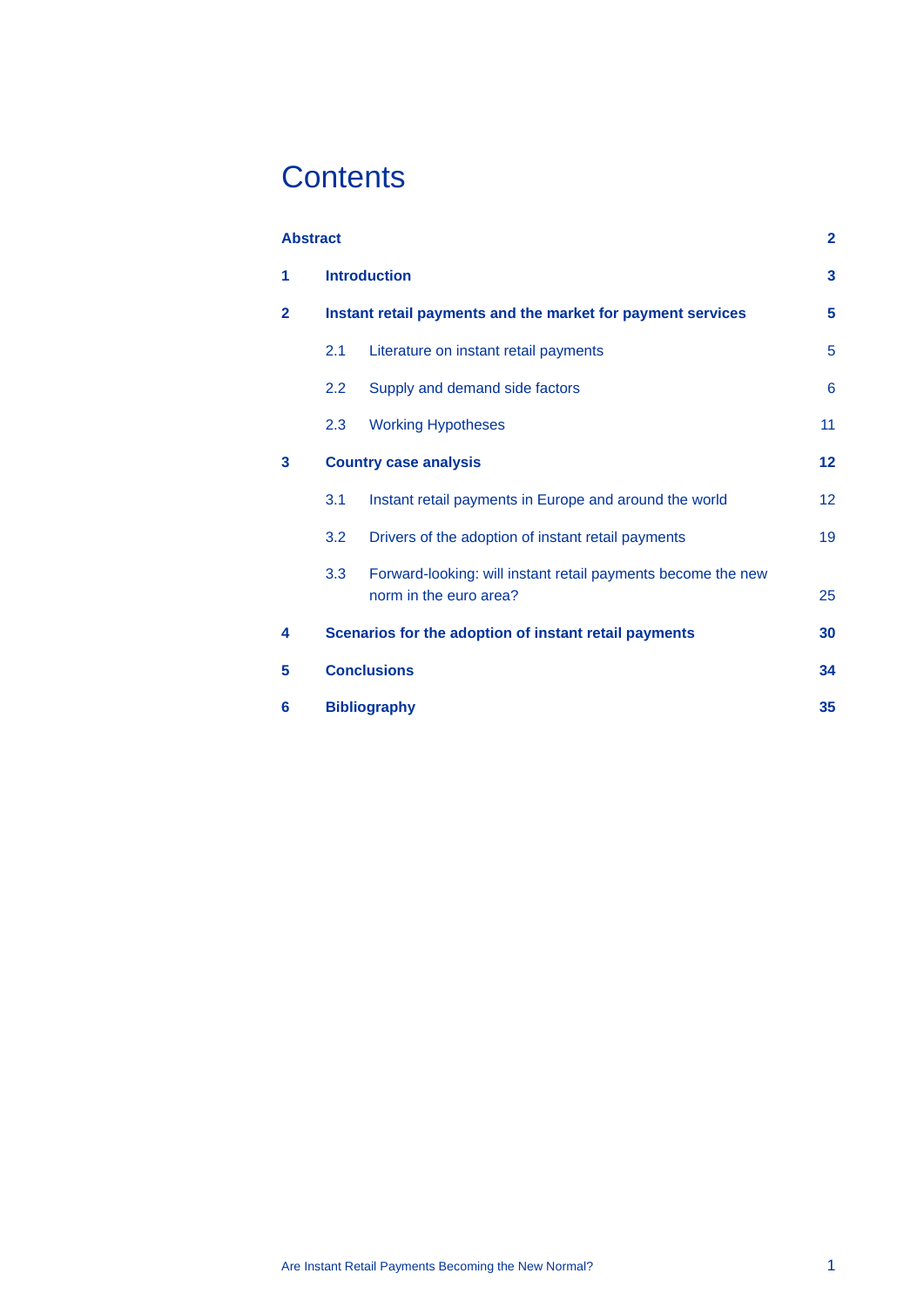## <span id="page-2-0"></span>Abstract

The speed of retail payments has gained increasing importance with the latest improvements in the integration and harmonisation of retail payment markets, payment innovations and advances in internet access. Yet, today's retail payment services normally take one or up to a few working days from the end users' perspective. As Europe is about to launch its own SEPA-wide instant payment platform, now is the right time to ask the question: will instant retail payment services become "the new normal" and what would this new normal look like? This paper assesses the overall prospects of instant retail payment services (instant retail payments) in the euro area. It identifies structural drivers and blockers to the adoption of instant retail payments based on the analysis of country cases where instant retail payments became operational in the last years.

Key words: Instant retail payments, payment system, money demand

JEL codes: E41, E42, E58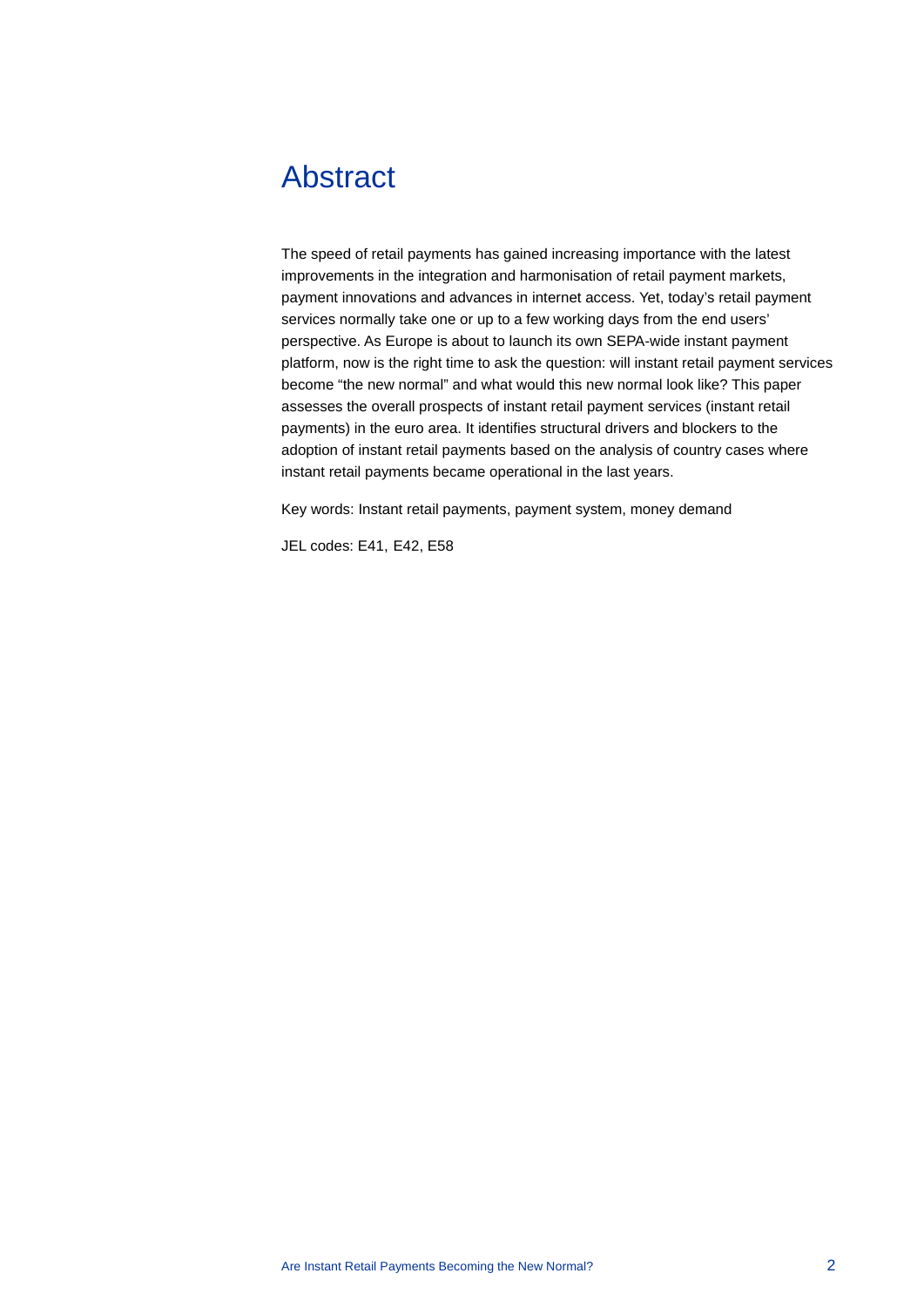## 1 Introduction

<span id="page-3-0"></span>Fifty years ago, the first ATM opened, providing 24/7 instant access to cash. Since then, innovations in information and communication technology and financial services have triggered an increasing number of public calls for payments from account to account that are as fast and easy as instant messages from the perspective of end-users. To answer these calls, 24/7 instant electronic payments are being introduced in more and more countries around the world.

Today's retail payment services normally take one or up to a few working days from the end users' perspective. In some countries this has been changing towards intraday or even near-real-time payments. Combined with the development of mobile payment services, this innovation provides the banking sector a competitive technology in the race for retail payments markets which in some countries are dominated by cash, while in others cards have recently become the predominant instrument of payment. With the rise of new payment technologies developed by both banks and non-bank payment service providers, consumers and merchants nowadays have a wide range of instruments of payments to choose from.

As Europe is about to launch its own instant payment platform with SEPA-wide reachability, many have suggested that instant retail payment services will become "the new normal" (Dutch Payments Association, 2016; Vocalink, 2016a; EACHA, 2017; Palmers, 2017). Whether this will happen will determine the economies of scale of instant retail payments and the efficiency gain in the payment system as a whole. The migration to efficient retail payment instruments stimulates the overall economy and trade, ultimately benefiting consumers with lower prices and better services (Hasan et al., 2013). Moreover, retail payment transaction technology has proved to be positively associated to real economic aggregates (Scholnik et al., 2008). Therefore the presence and diffusion of new payment technologies such as mobile and online payments may have a positive impact on the GDP and trade in a similar way as ATMs and point-of-sale terminals did when these became the main technologies to access funds and carry out transactions, respectively.

As stressed in the neo-institutionalist literature, the mere existence of a socially superior technology is not a sufficient condition for its implementation (Giannini, 2011). Understanding institutional changes requires a careful examination of structures of interest and behaviour of the different individual actors involved in the investment, provision, consumption and regulation of the new technology

The objective of this discussion paper is to identify structural drivers and blockers to the implementation of instant retail payments through a comparative study of the developments in six countries in Europe and beyond in which instant retail payments have already been operational for several years. The first aspect we analyse are network externalities. The value of a payment instrument depends on the agents' prospect of actual usage in transactions which itself depends on the number of agents using the instrument. . For this reason, it is likely that public authorities play a key role as a catalyst (in addition to other roles they may play, such as regulator,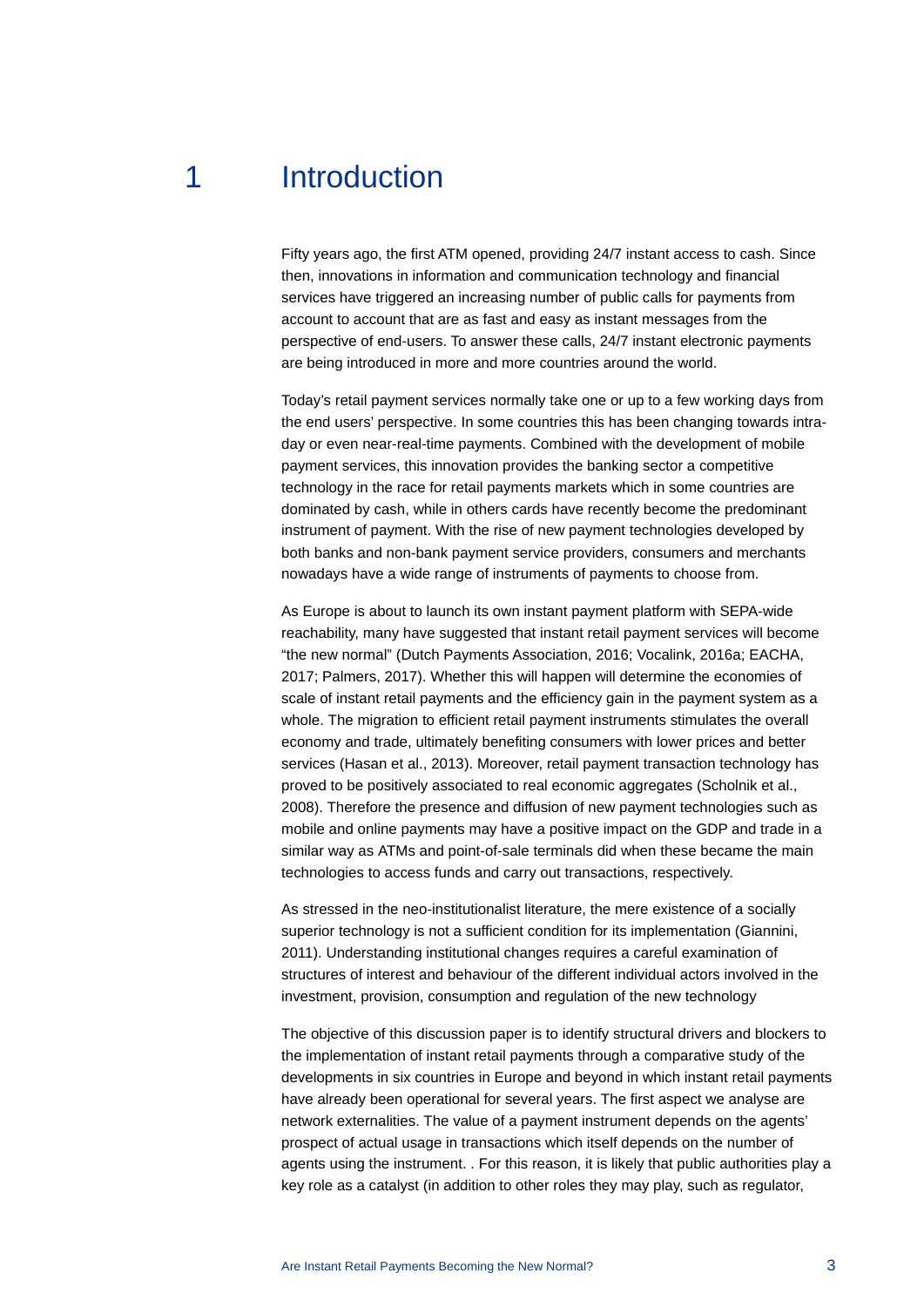operator or overseer) (*Hypothesis 1 (H1*)). Second, availability of a mobile payment platform using the instant retail payments platform is allowing the technology to be used regardless of the location of the payer, allowing both face-to-face and remote transactions. This makes it a direct competitor to cash and payment services provided by non-banks to make low-value payments; e.g. person-to-person (P2P) transactions. Adoption of the technology is therefore likely to depend on the capacity of the sector to cooperate in order to provide a complementary mobile payment platform (*H5*). This cooperation itself is likely to depend on the concentration of the sector (*H2*). From the demand side, consumers evaluate instant retail payments in comparison to existing services, both in terms of speed (*H3*) and convenience created by supporting infrastructures (*H6*). As stressed in the payments literature, consumers' characteristics and payment habits may play a role in the adoption and usage of payments instruments (*H7*). Adoption will eventually depend on the how this valorisation compares with the fees the industry is charging for the services (*H4*).

Overall, our study is supportive of these hypotheses. Both the local market structure of the payment services industry and the behavioural characteristics of the customers of these services matters in determining the future of instant retail payments. The contribution of this paper to the literature and policy discussions on instant retail payments is threefold. First, it presents a comprehensive country case analysis shedding light on future prospects of instant retail payments in the euro area. Second, this paper identifies drivers and blockers for the adoption of instant retail payments and third, it provides an analysis of possible adoption scenarios.

The structure of this paper is as follows. Section 2 presents a literature review and the hypotheses. Section 3 presents country cases where instant retail payments have become operational in recent years and the assessment of instant retail payments in the euro area based on the results of the country case analysis. Section 4 presents possible scenarios for the adoption of instant retail payments and Section 5 concludes.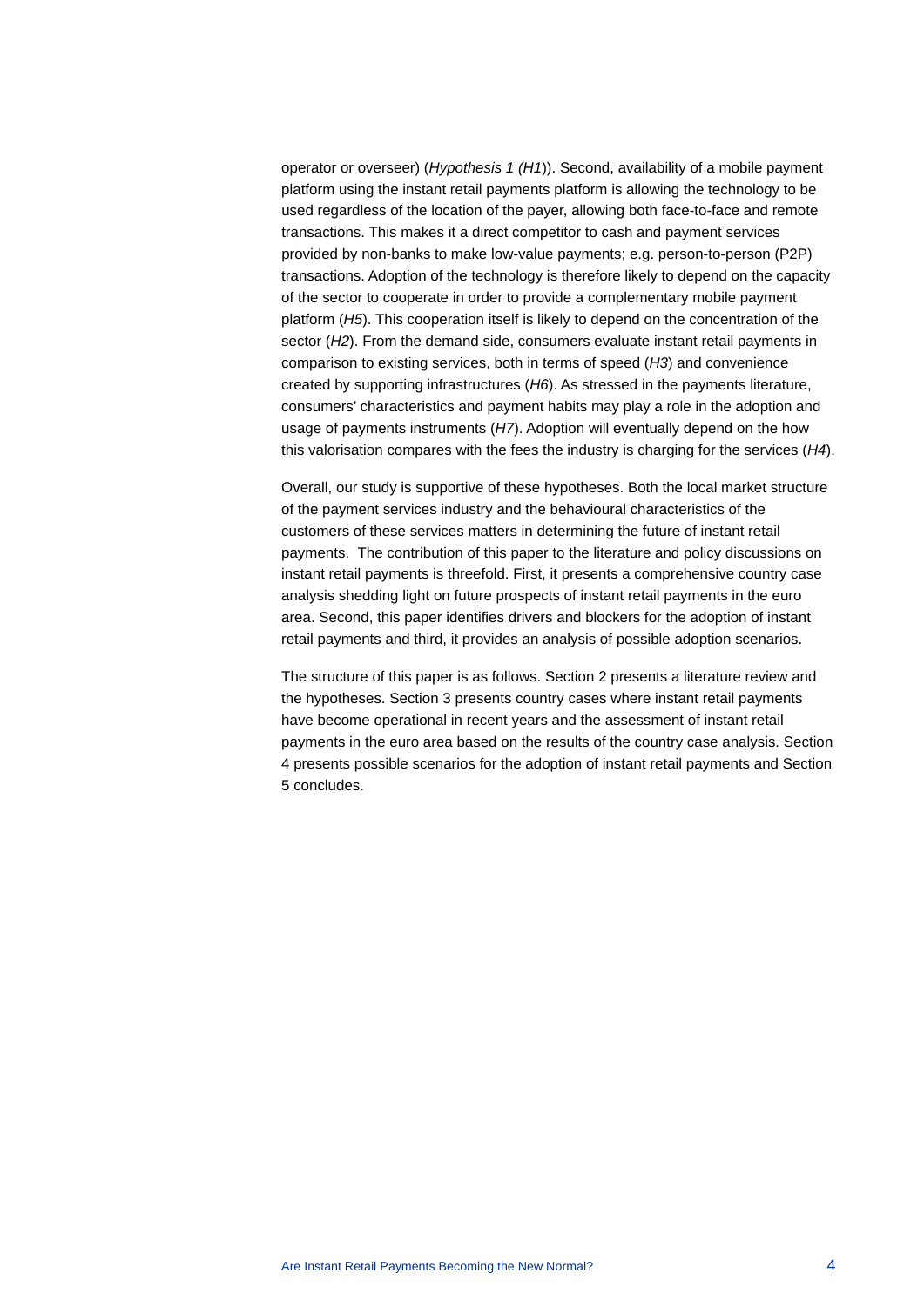# <span id="page-5-0"></span>2 Instant retail payments and the market for payment services

## 2.1 Literature on instant retail payments

<span id="page-5-1"></span>A series of articles from academia, central banks and consultancy firms have also investigated the effects of the introduction of instant retail payments technology on the payment system.

As in our work, a few studies use experiences of instant retail payments introduction across different countries to understand their development. Committee on Payments and Market Infrastructures (2016) combines case studies and analysis of the market structure, reaching similar conclusions to this work in stressing the key role of complementary technologies and infrastructure. Summers and Wells (2011) discuss the emergence of instant retail payments as a general-purpose means of payment in the U.S., Mexico, South Africa, Switzerland, and the UK, describe the attributes of instant retail payments in comparison with other payment instruments and identify coordination in the joint governance of the system as a key barrier to innovation. Narodowy Bank Polski (2015) provides a comprehensive study of the operational challenges introduced by instant retail payments for the payment system as well as four case studies with a focus on the Polish system. In the same vein, PaymentNZ (2015) studies closely five countries to conclude that the technology can take a wide variety of forms with respect to both its technical platform and end-user services.

Other studies focus on analysing the changes that instant retail payments is bringing or likely to bring in the quickly changing market for payment services. Based on their first-hand industry experience as the provider of the UK instant retail payments platform, Vocalink (2016a) provides insights into the future of the service in the SEPA zone by characterizing the benefits of the service for users, the costs for the industry and providing an in-depth analysis of the different stages of the future implementation. In a similar fashion, FIS (2016) analyse the structure of the costs for different industry actors through interviews of bank senior managers. Hayden and Hou (2015) examine the potential business applications of an instant retail payments platform, stressing, amongst others, a cross-bank mobile payment facility as an important development. Capgemini and Royal Bank of Scotland (2015) focus on the strategic importance for banks to offer an instant retail payments service as part of the response to the disruptive changes happening in the payments industry. In particular, they stress that instant retail payments is more important as an enabler for banks to compete with non-bank payment service providers (PSPs) to provide technologically advanced services rather than simply providing a faster transfer service. Sharing with this paper a focus on potential end-user usage and business development for instant retail payments, Salmony (2017) reviews a wide range of potential industry application to conclude that despite its high initial cost, instant retail payments is likely to bring significant value to customers. Leinonen (2017) and Ovum (2017) focus on the potential disruption in the payment industry that instant retail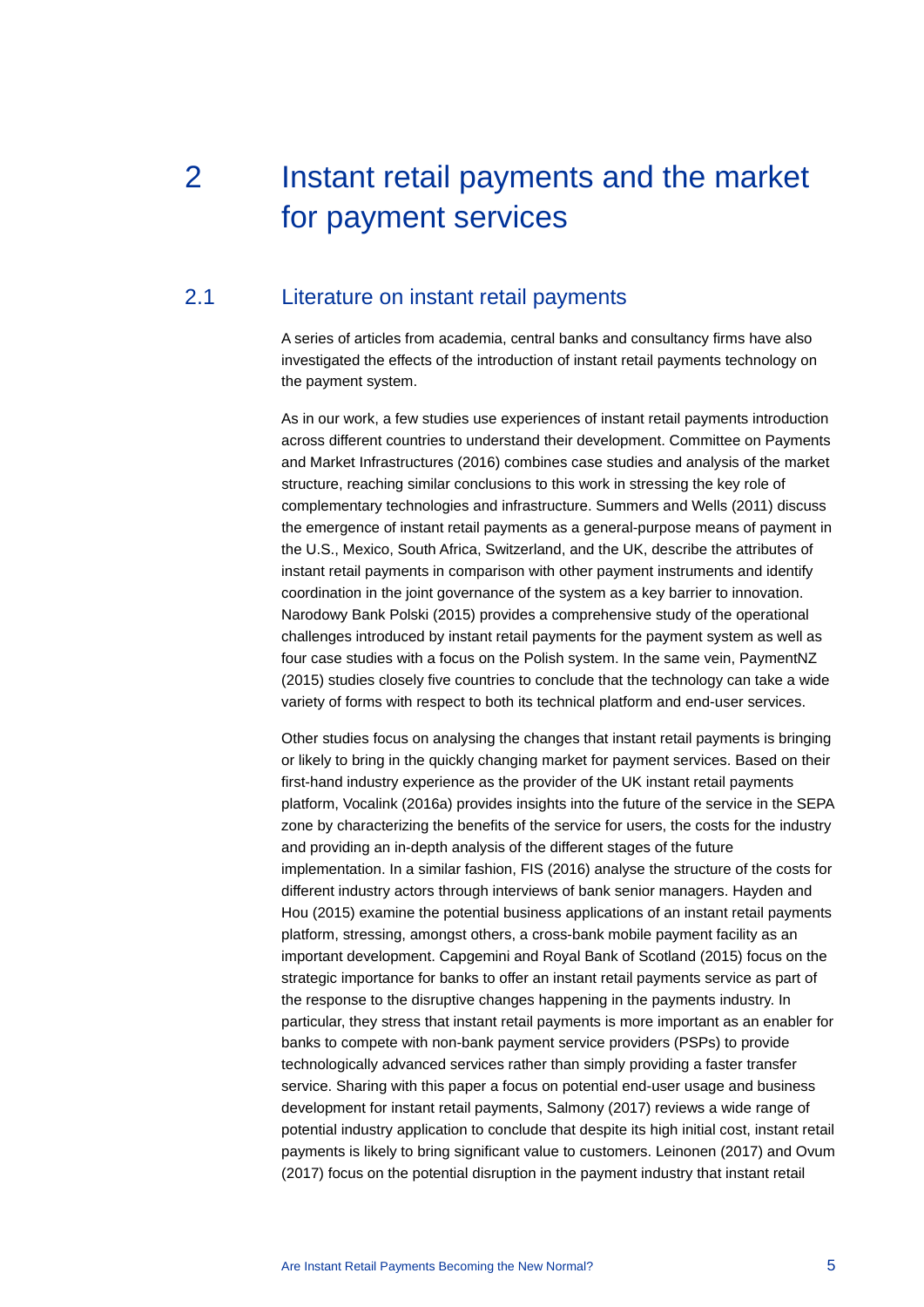payments would introduce by removing barrier to entry and initial costs for both incumbents and challengers in the different transactions market. In particular Ovum (2017) highlights the complementarity in Europe between the introduction of the instant retail payments pan-European platform in November 2017 and the implementation of the second Payment Services Directive (PSD2) in early 2018, permitting third-party actors to initiate transactions.

Our main addition with respect to this literature is to make use of insights from the literature on the payments market to structure our cross country investigation in order to extract some implications for the European experience to come. This paper is structured in the following way. Section 2 summarizes the characteristics of the market for payment services by demand and supply side factors. Section 3 presents country cases where instant retail payments have become operational in recent years. Section 4 presents the assessment of instant retail payments in the euro area based on the results of the country case analysis. Section 5 concludes.

## 2.2 Supply and demand side factors

<span id="page-6-0"></span>The way consumers pay across countries does not only depend on the characteristics of the retail payment system, pricing policies and regulation (Bolt and Tieman, 2006; Schuh and Stavins, 2010; Arango et al., 2017; Koulayev et al., 2016) but also on consumers' characteristics, payment preferences and habits (Klee, 2008); van Kalckreuth et al., 2014); Bagnall et al., 2016; Hernandez et al., 2017). In this section, we first summarize the characteristics of the market for payment services with a focus on the potential role of instant retail payments. To do this, we first investigate the supply-side factors with inputs from the industrial organization literature and then demand-side factors with inputs from the payments literature. As a result of this review and analysis, we derive seven working hypotheses.

## 2.2.1 Supply Side Factors

 $\overline{a}$ 

Introducing an IPRS technology is a challenging task for the industry as it requires immediately crediting the payment account of the recipient at any potential hour and date. Participating PSPs must therefore be able to operate within seconds outside business hours, which is likely to bring about sizable investment costs as well as associated operational risks for the industry<sup>[1](#page-6-1)</sup>. Incentives for PSPs to bear these costs are subject to three characteristics of the market for payment services. First, payment technologies feature network externalities as the utility of being part of the platform depends positively on the current number of participants. This creates a chicken-egg type of coordination problem (Katz and Shapiro, 1992), where a better standard may fail to be implemented due to the lack of willingness for any market

<span id="page-6-1"></span><sup>&</sup>lt;sup>1</sup> McKinsey (2015) documents a cost of between 150£ million and 200£ million to build and operate the UK Faster Payment instant retail payments platform for the first seven years plus up to 50£ million per participating banks. Salmony (2016) reports that similar costs for a pan-European platform are estimated to be above 1€ billion.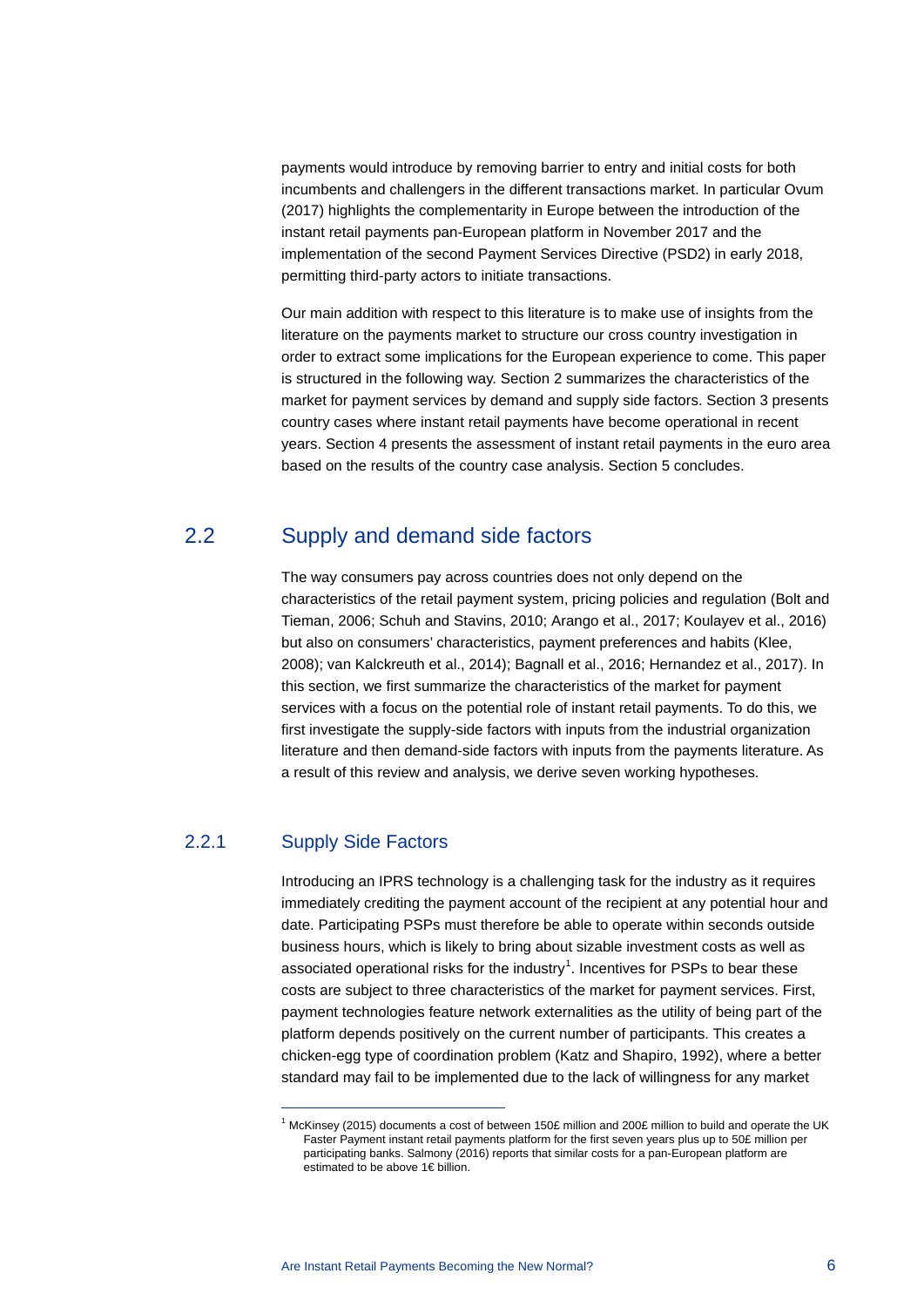participant to be the first one to invest. Second, as argued by Milne (2006), a shared payment infrastructure is a public good from the point of view of an individual bank and it is therefore subject to the associated problem of under-provisioning. Finally, in the case of payment systems owned by an industry association or consortium, due to the complexity of decision-making further it may take a long time before a new technology is adopted, absent a strong external incentive (Bech, Shimizu and Wong, 2017). For these reasons, payment innovations that require investment (both in the shared payment infrastructure and at the level of the individual firm) tend to be slow and arguably socially suboptimal (Milne, 2006). Central banks and other public institutions have therefore often played a catalyst role in the field. For instance, in Scandinavian countries, where central banks have encouraged innovation, the adoption of new technologies in payments has gone further than in other countries (Milne, 2006). The role played by central banks often goes beyond simply ensuring cooperation of the different actors to also fostering the use of common standards. Central banks are playing this role with respect to instant retail payments with varying degrees of involvement and sometimes combined with an operational role in the system.

If the sector manages to cooperate to build an efficient instant retail payments platform that works across operators, PSPs have to decide on a pricing model. Instant retail payments can potentially be very useful for end-users in settings where the transfers are urgent and not anticipated. The number of transactions meeting these conditions is likely to be small in volume but with a high value attached<sup>[2](#page-7-0)</sup>. For this reason, PSPs may be tempted to ask high fees for the service in order to extract a high margin from these urgent transactions at the cost of excluding normal transactions out of the market, analogous to the mechanism described in Laffont and Tirole (1999) with respect to the communication industry.

Furthermore, as stressed by a large literature (see Aghion and al., 2014 for a review), the competitive and regulatory landscape plays a very important role in determining the pace of innovation of a given sector in a non-trivial way. On the one hand, market fragmentation can act as to increase the coordination issues which prevent initial investment in a shared structure. On the other hand, in a highly concentrated market PSPs may have an incentive not to introduce new technologies to avoid unnecessarily disrupting existing sources of profit. In this regard, the entry of outside competition from non-bank PSPs in the market for mobile payment (both in P2P and P2B) context is a key development (Committee on Payment and Settlement Systems, 2012; Committee on Payments and Market Infrastructures, 2014).

In a world without instant retail payments, these players are able to provide fast transfers on their own balance sheet in a closed circuit, but once a customer requires the funds to be transferred to its bank account, the payment is settled through the customary interbank settlement system and subjected to normal delays. In other words, as long as balances held with non-banks are not considered sufficiently liquid to be kept there, these services do not have much of an edge compared to traditional

 $\overline{a}$ 

<span id="page-7-0"></span> $2$  One may for instance think about the value of not having to pay charges for missing a payment deadline or the value extracted from securing an advantageous deal by settling the transaction on time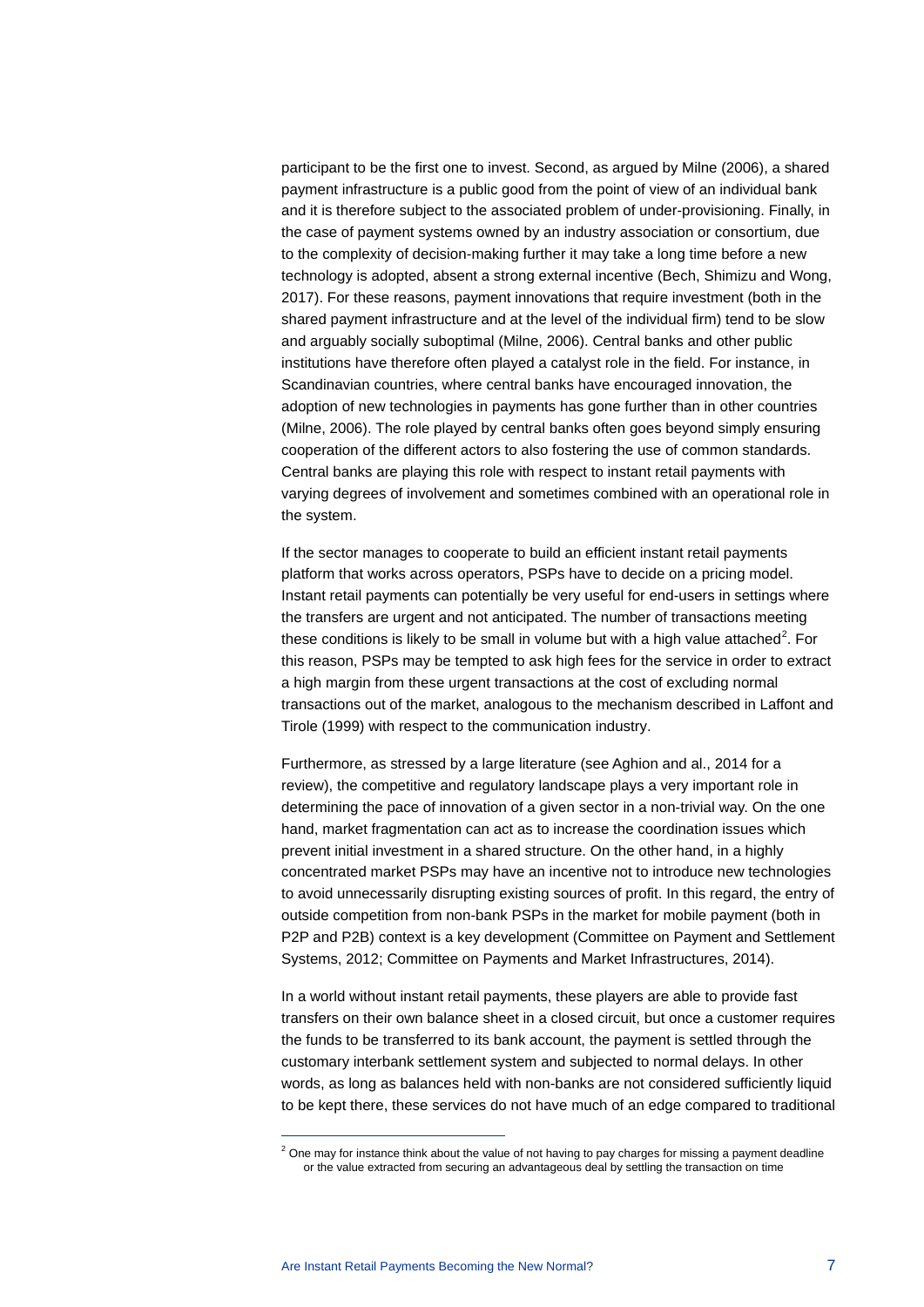credit transfers in terms of speed of payment. However, this can change as the size of platform increases and network effects start kicking in. The benefits of becoming the standard with the ability to issue a very liquid asset are considerable<sup>[3](#page-8-0)</sup>, leading to intense competition in countries such as  $China<sup>4</sup>$  $China<sup>4</sup>$  $China<sup>4</sup>$ . This intensifying pressure from new actors on the payment services industry is likely to push traditional payment service providers (such as banks) to provide effective and convenient instant retail payments with adequate complementary services to their customers. Yet, instant retail payments is a double edged sword as they also strengthen the non-banks by making the conversion from bank deposits into non-bank wallet balances almost seamless. Overall, competition between incumbent and new providers is likely to be a major driver for the adoption of instant retail payments in its different forms as it is a central tool for both traditional PSPs and new entrants to be competitive in a market in radical transformation.

#### **Table 1**

Payment Instrument in Different Payment Situation

 $\overline{a}$ 

|                         | P <sub>2</sub> P |                                             | P2B            |            | B <sub>2</sub> B |            | B <sub>2</sub> P         |            |
|-------------------------|------------------|---------------------------------------------|----------------|------------|------------------|------------|--------------------------|------------|
|                         |                  | F2F Remote F2F Remote F2F Remote F2F Remote |                |            |                  |            |                          |            |
| <b>Cash</b>             | $\sqrt{ }$       |                                             | $\sqrt{ }$     |            | $\sqrt{ }$       |            | $\sqrt{ }$               |            |
| <b>Cheque</b>           | $\sqrt{ }$       | $\sqrt{ }$                                  | $\sqrt{ }$     | $\sqrt{ }$ | $\sqrt{ }$       | $\sqrt{ }$ | $\sqrt{ }$               | $\sqrt{ }$ |
| <b>Card</b>             |                  |                                             | $\sqrt{ }$     | $\sqrt{ }$ | $\frac{1}{2}$    | $\sqrt{ }$ |                          |            |
| <b>Credit transfer</b>  |                  | $\sqrt{ }$                                  | $\overline{a}$ | $\sqrt{ }$ |                  | $\sqrt{ }$ |                          | $\sqrt{ }$ |
| <b>Direct debit</b>     |                  |                                             | $-5$           | $\sqrt{ }$ |                  | $\sqrt{ }$ |                          |            |
| Instant retail payments | $\blacksquare$   | $\sqrt{ }$                                  | $\frac{1}{2}$  | $\sqrt{ }$ | $\equiv$         | $\sqrt{}$  | $\overline{\phantom{a}}$ | V          |
| <b>Mobile payment</b>   | $\sqrt{}$        | $\sqrt{ }$                                  | $\sqrt{ }$     | $\sqrt{ }$ | $\sqrt{ }$       | $\sqrt{ }$ | $\sqrt{ }$               | V          |

<span id="page-8-1"></span><span id="page-8-0"></span>Notes; the table provides a broad assessment of the suitability of the different payment instrument for different transaction purposes. With one check the mean of payment is considered as suitable and without as non-suitable. P2P refers to transactions between two end-users, P2B, to from an end-user and a company, B2B to between to company and B2P to from a company to an end user. F2F stands for face-to-face transaction while remote refers to distance transactions.

 $3$  For instance, even at low adoption stages the very successful online wallet application from a large retailer has been reported to have improved the cash management of the company considerably as users left millions of dollars in the form of wallet unit inside the platform (Salmony, 2017).

<sup>4</sup> In China the competition is mainly between Alipay, the PSP branch of the online retail champion Alibaba which is in the best position to ensure merchant acceptance, and WeChat Pay, the PSP branch of the dominant social network WeChat which is in the best position for providing a P2P transfer platform (see Kapron and Meertens, 2017; Kajdi, 2017).

<span id="page-8-2"></span><sup>&</sup>lt;sup>5</sup> In general, but note that direct debit based point-of-sale solutions do exist, notably in Germany.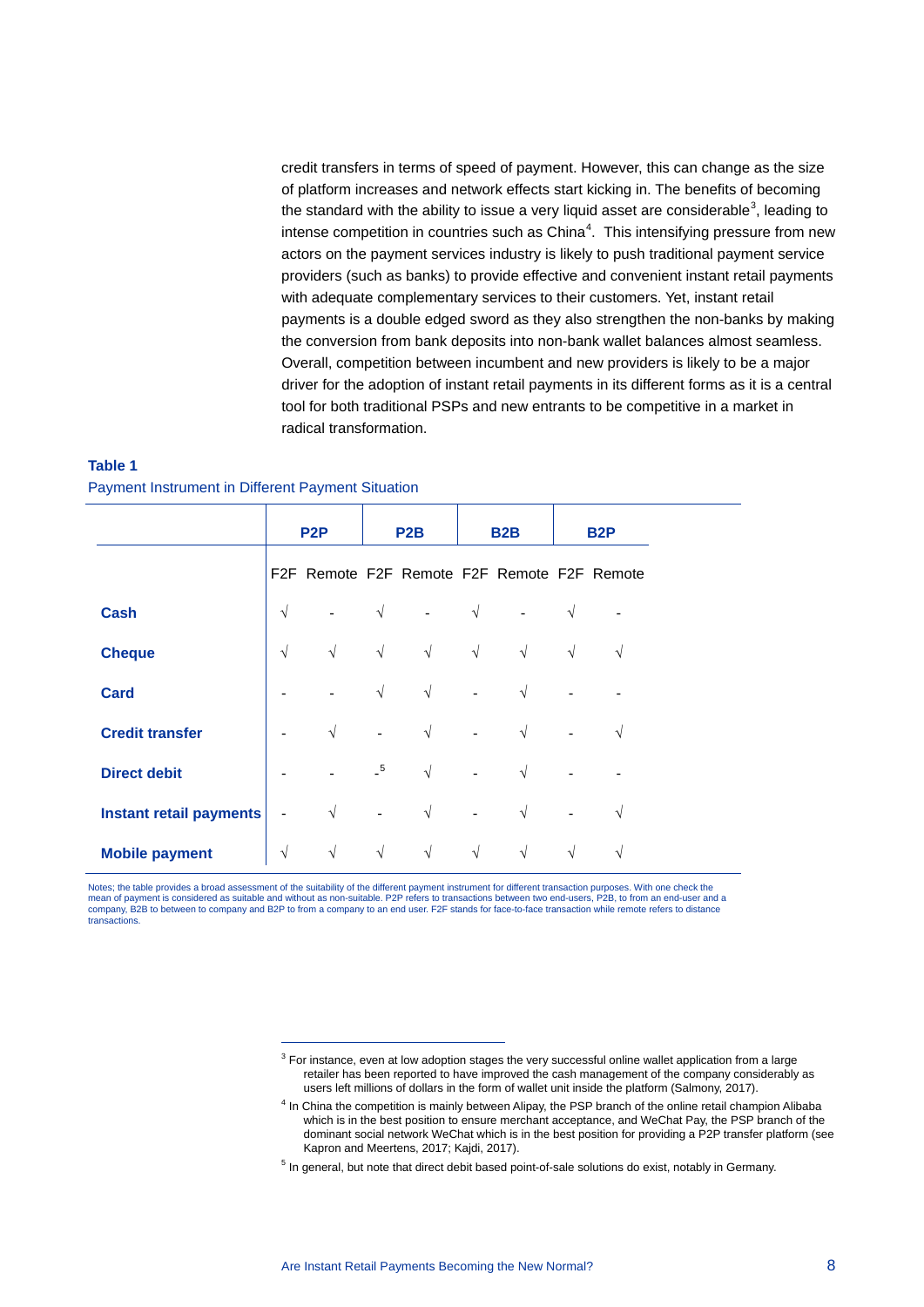### 2.2.2 Demand Side Factors

Consumers and businesses play a key role in the transformation of payments from paper to electronics. The migration to secure digital platforms will be defined by the choice of payment instrument agreed between these two actors. Most research on demand side factor has focused on payments between consumers and merchants, in which case this choice is made at the moment of a purchase.

The use of a new payment technology such as instant payment solutions is likely to depend on the modality of acceptance by merchants, the accessibility of internet and mobile devices across demographic groups as well as consumers' characteristics and attitudes towards available payment instruments. Moreover, the existence of strategies to encourage the acceptance and usage among merchants and consumers is key in order to steer payment behaviour.

Immediate access to funds is an essential feature introduced by instant retail payments which will likely have a strong impact in payment behaviour in the euro area. The payments literature explaining consumers' payment choices traditionally features cash as the optimal choice of payment whenever consumers hold enough cash on hand, as cash is perceived as economical by both consumers and merchants (Baumol, 1952; Tobin, 1956; Eppen and Fama, 1969; Milbourne, 1983, Alvarez and Lippi, 2017). The literature also specifies a threshold of cash balances on hand below which consumers carry out a withdrawal in order to always ensure positive cash balances that allow spending. Recent empirical studies confirm these payment patterns in Austria, Germany and France among other developed economies, where cash is the first choice of payment for low-value transactions (Arango et al., 2017). In these countries, consumers' cash holdings are explained as a precautionary measure due to the uncertainty they face related to merchants' card acceptance. This uncertainty whether cards are accepted for a purchase may force consumers to always hold a positive stock of cash in order to avoid not being able to make a transaction, pay unexpected withdrawal fees (when using an ATM outside the consumers' banking network) $^6$  $^6$  or avoid a possible surcharge for using cards<sup>[7](#page-9-1)</sup>. Although card acceptance in the euro area is relatively high (72%) -as pointed out in a recent ECB study- the level of card acceptance varies widely per market sector. It is the lowest in sectors frequently visited for consumers' daily purchases and where most payments are of low value; e.g. cafes and bars, street vendors and vending machines, which together account for almost 30% of all POS transactions (Esselink and Hernandez, 2017).

The effect of consumers' characteristics on their payment behaviour has been extensively studied in the literature. Esselink and Hernandez (2017) compare the use of cash and non-cash instruments of payments in the euro area and find that although cash is widely used at the point-of-sale (POS) by euro area consumers,

 $\overline{a}$ 

<span id="page-9-0"></span> $<sup>6</sup>$ . In Germany, Austria, Canada and the US, consumers may withdrawal fees of up to €5 when using an</sup> ATM outside his/her banking network (Arango et al. 2017)

<span id="page-9-1"></span> $7$  According to the last ECB study on consumers' payment behaviour, 14% of euro area consumers consider additional costs on the use of cards as a determinant factor on their choice of payment (see Esselink and Hernandez 2017).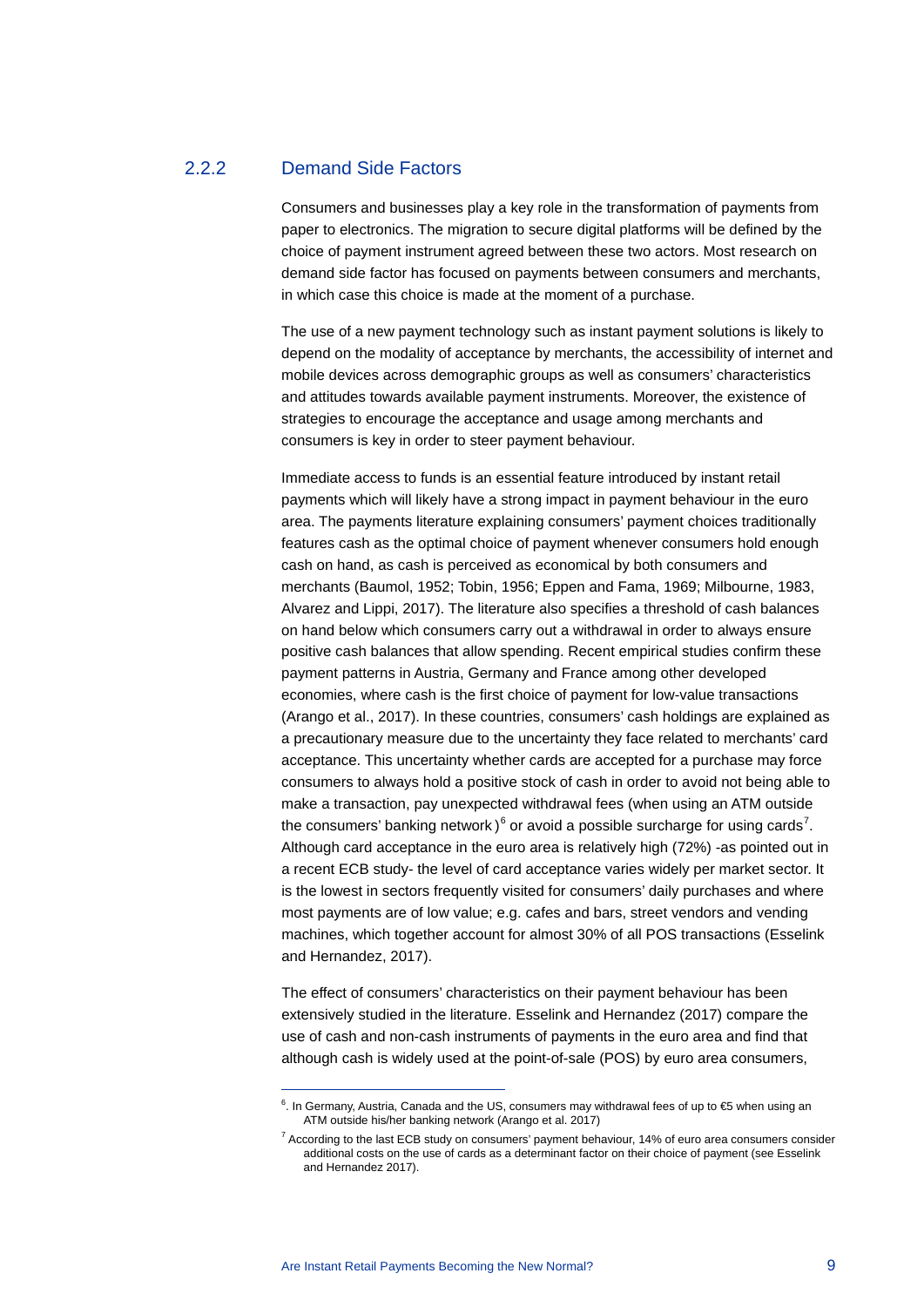there are large difference between countries. The use of cash at the POS is the lowest in Finland, Estonia and the Netherlands, where the share of cash payments lies below 54% of all POS transactions, while it is the highest (80% or higher) in Germany, Slovenia, Austria and in southern European countries. The payments literature suggests that the use of payment instruments is strongly related to demographic characteristics as age, education and income. Bagnall et al. (2016) compared payment behaviour in Germany, Austria and France, among other developed economies, confirming these payment patterns. Older consumers tend to use more cash, while younger ones are more likely to use new payment technologies. The latter sheds light on the potential role of payment habits and the potential adoption of instant payments among consumers in younger age groups. Moreover, cash usage seems to decline with the consumers' level of education and income. The few studies that include not only point-of-sale payments but also remote payments such as credit transfers (see Silva, Ramalho and Vieira, 2016, for an overview) show the importance of socio-demographic factors for the use of such payment methods as well, including in particular a negative effect of age on the use of credit transfers in general and online banking payments in particular. Note, however, that the majority of these studies focus on the US, where credit transfers are less widely used than they are in Europe.

The literature also points out at the effect of consumers' attitudes towards available instruments of payments on their choice of payment instrument, such as payment preferences, perceived user-friendliness, speed, security and insight into expenses. Van der Cruijsen and Plooij (2017) find that electronic means of payments perceived as safe and user-friendly are more likely to be adopted by consumers. The use of instruments of payments as budgeting tool and the role they play during uncertain times (e.g. financial crisis) has been analysed. Hernandez, Jonker and Kosse (2017) studied payment behaviour in the aftermath of the 2008 financial crisis in the Netherlands and found that low-earner consumers and those facing liquidity constraints prefer to use cash as a budgeting tool. They found evidence that such characteristics strongly affect consumer payment behaviour at an aggregated level. In a similar case, findings by the British Retail Consortium (2012) and the UK Payments Council (2013) show that in the UK the use of cash increased between 2011 and 2012. In particular, evidence shows that during those years British households facing financial problems began to use cash more often whereas their total spending declined.

The potential of instant retail payments as a substitute for cash is due, in a large extent, to key features that so far only cash offered in a single payment device: immediate access to funds by the payer (without having to schedule a trip to an ATM), immediate transfer of funds to the payee and the possibility to be used as a budgeting tool which allows having an immediate overview of all expenses to better track and control expenses. Simply increasing the speed of processing of credit transfers, however, may not be sufficient for large-scale adoption. Schuh and Stavins (2016) find that while speed has value to consumers, the increase in the number ACH-based payments as a result of faster processing of such payments would be very small in relation to the increase in speed. As pointed out in most studies on instant retail payments, including Salmony (2017) and Hayden and Hou (2015), the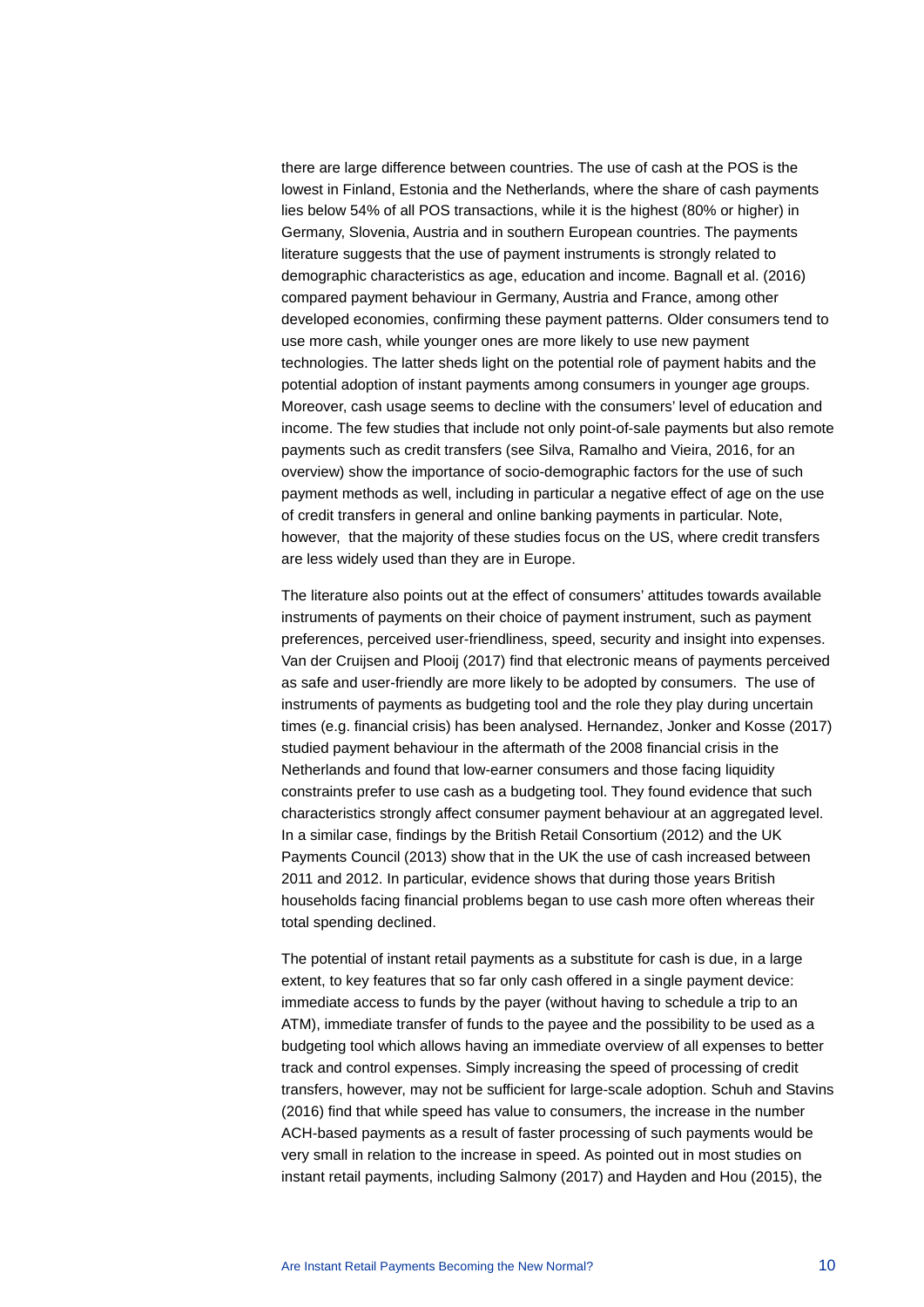potential of the instant retail payments technology is vastly broadened when taken in combination with other complementary technologies, including mobile payment services. The combination of the two technologies imports the benefits of traditional banking instruments (safety and reach) to compete for the market for low-value payments with non-bank providers of payment technologies. Moreover, because mobile payments are digital transfers, they allow users (e.g. merchants and consumers) to easily deal with either small or large amounts without needing to allocate time or resources to handling cash.

## 2.3 Working Hypotheses

<span id="page-11-0"></span>Based on the literature we have identified seven aspects that seem to act as key drivers of the introduction of a new payment infrastructure.

In order to structure our comparative exercise, we organize our analysis around these aspects in the form of seven hypotheses. The validity of these hypotheses is later discussed in the analysis of the different country cases.

**H1: Active involvement of central banks or other public authorities has a positive effect on the development of instant retail payments and the participation of PSPs in instant retail payments**

**H2: Fragmentation in the payment services sector works as a barrier to cooperation in the build-up of instant retail payments and complementary services, and thereby also to the reach of such services.** 

**H3: A larger difference in terms of transfer speed between the instant retail payments and the legacy system positively affects the adoption of instant retail payments by end-users.**

**H4: The level of fees will impact the rate of adoption of instant retail payments.** 

**H5: The availability of complementary services such as mobile payments based on instant retail payments has a positive effect on adoption and usage by end-users**

**H6: Access to payment and telecommunication infrastructures required to make instant retail payments will play a key role in determining its adoption by end-users.**

**H7: Consumers' characteristics and their payment preferences and habits play will play a key role in the adoption of instant retail payments.**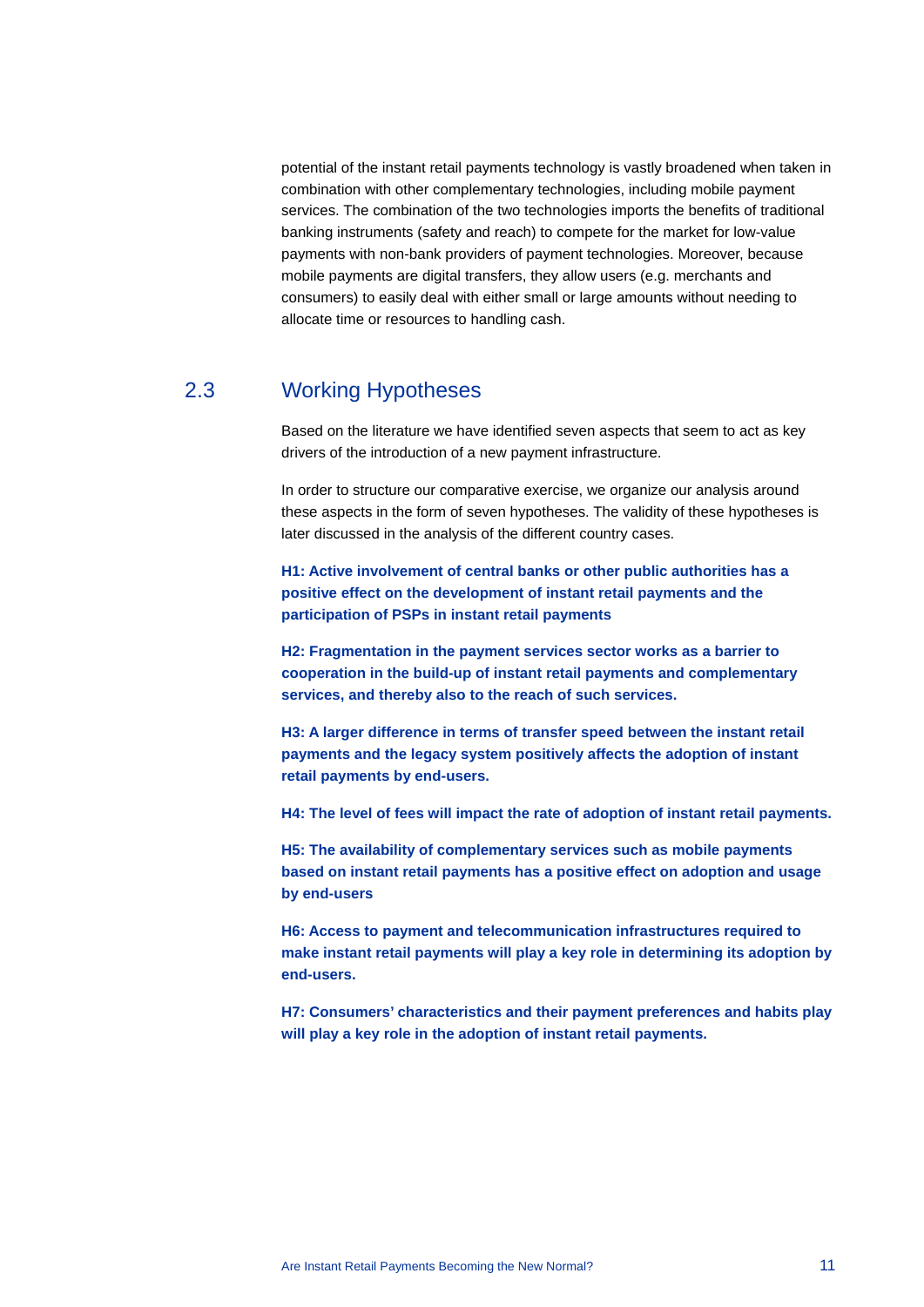## <span id="page-12-0"></span>3 Country case analysis

## 3.1 Instant retail payments in Europe and around the world

<span id="page-12-1"></span>Instant retail payment systems have been developed in many countries around the world and the number of such services is growing fast (FIS, 2017). For the purpose of this study a selection of instant retail payments in operation was made according to two main criteria. First, we have selected instant retail payments in the European Union. Among these ones, due to data availability, it was decided to focus on systems launched before 2015. Second, we have selected instant retail payments in operation from other parts of the word for which sufficient information (including statistics) about IP and other payment instruments was available to allow for comparison between countries. This also implies that available data from every country studied should allow for a distinction between retail and large-value payments. Chart 1 shows the evolution of instant retail payments use in the country cases analysed in this study. Table 1 presents an overview of characteristics of the instant retail payment systems in these countries.

#### **Chart 1**

#### Evolution of instant payments in the six country cases



Sources: ECB, CPMI, Banco de México, Faster Payments, UK Cards Association, PaymentsUK, Bankgirot, Monetary Authority of Singapore, Danmarks Nationalbank Notes: UK only referring to Single Immediate payments, Mexico only to third party to third party payments.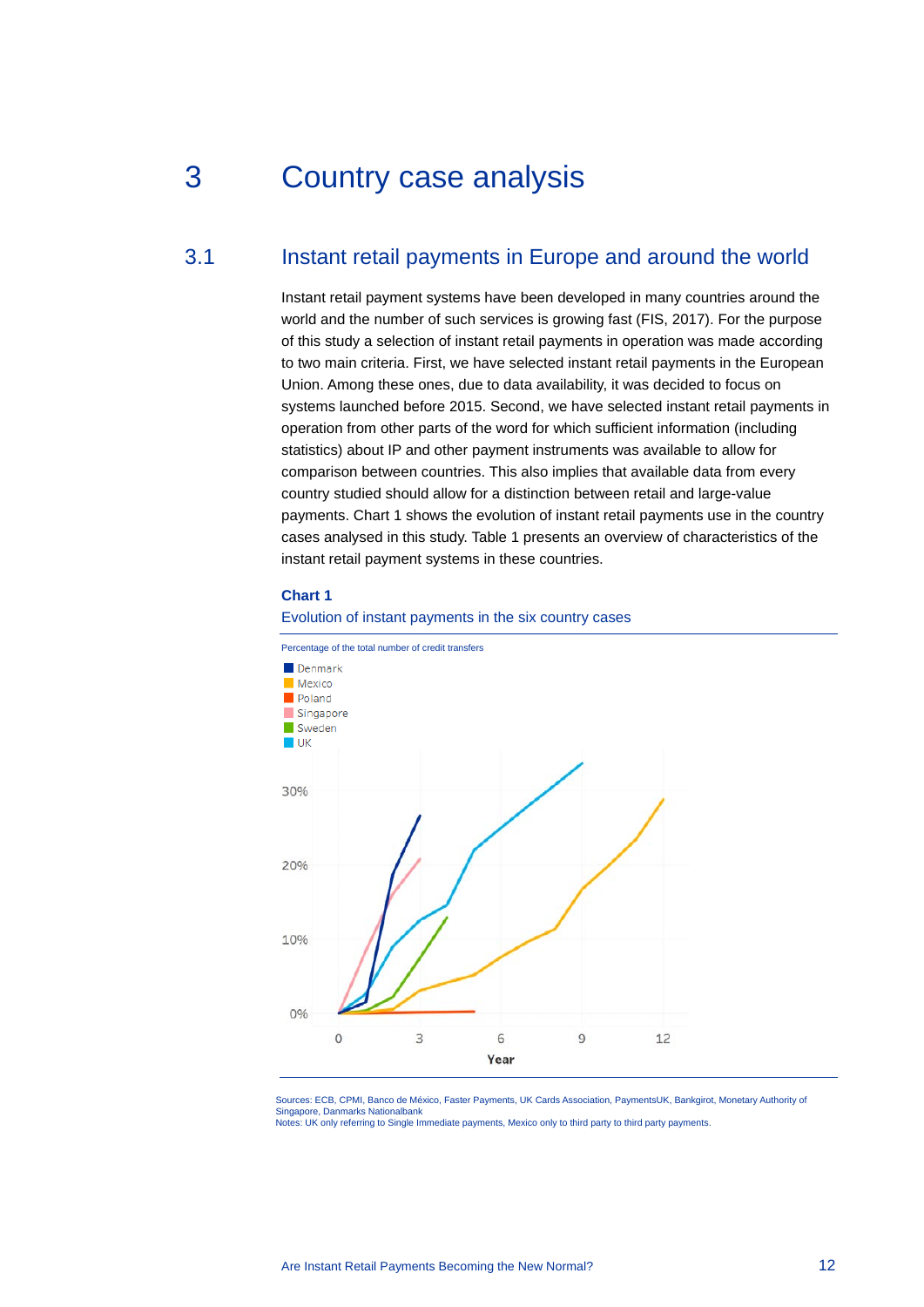#### **Table 2**

#### Overview: instant retail payment systems in operation in Europe and around the world

|                                   | Launch<br>date | <b>Speed</b>                                                                                   | Maximum amount*                                                                   | <b>Transactions per capita</b><br>(2016)       | <b>Type of transaction</b>                                                                                                                                    | IP as a market<br>share of credit<br>transfers | <b>Fees</b>                                                                                                                                                                        |
|-----------------------------------|----------------|------------------------------------------------------------------------------------------------|-----------------------------------------------------------------------------------|------------------------------------------------|---------------------------------------------------------------------------------------------------------------------------------------------------------------|------------------------------------------------|------------------------------------------------------------------------------------------------------------------------------------------------------------------------------------|
| <b>Mexico - SPEI</b>              | 2004           | Mobile and below MXN 80,000<br>(≈EUR 3,600): max. 15 seconds;<br>higher value: max. 60 seconds | None                                                                              | 2.3 (third party to third party<br>payments)** | Optional for online and mobile payments<br>Default for government payments (payroll,<br>pensions and payment for suppliers)                                   | 23%                                            | Consumers and businesses<br>generally pay fees                                                                                                                                     |
| <b>UK-Faster Payments</b>         | 2008           | Confirmation within 15 seconds.<br>posting within 2 hours                                      | 250,000 GBP<br>(≈ 280,000 EUR)                                                    | 13 (single immediate)***                       | Default for single transactions in online banking;<br>e.g. payments for credit card bills, taxes,<br>insurance claims, utility bills and supplier<br>payments | 21%                                            | Free for consumers.<br>Businesses generally pay<br>fees                                                                                                                            |
| Poland - BlueCash, Express Elixir | 2012           | Seconds to max, 15 minutes                                                                     | BlueCash: PLN 20.000<br>(≈EUR 4,700) Express Elixir:<br>PLN 100,000 (≈EUR 23,600) | 0.2 (both systems combined)                    | Default for mobile payments; optional for internet<br>payments. Mainly used for invoices, bills and<br>repaying loans                                         | 0.24%                                          | Consumers and businesses<br>pay fees                                                                                                                                               |
| Sweden - Payments in Real Time    | 2012           | 1-2 seconds                                                                                    | None for the system. SEK<br>150,000 (≈EUR 15,600) for<br>Swish                    | 17                                             | Mobile payments                                                                                                                                               | 13%                                            | Free for consumers.<br>Businesses pay fees                                                                                                                                         |
| <b>Singapore - FAST</b>           | 2014           | Max. 15 seconds                                                                                | SGD 50,000 (≈EUR 31,200)                                                          | 5                                              | Default for mobile payments; optional for internet<br>payments                                                                                                | 14%                                            | Generally free for consumers.<br>Businesses pay fees                                                                                                                               |
| Denmark - Express Clearing        | 2014           | 1-10 seconds                                                                                   | DKK 500,000 (≈EUR 6,700)                                                          | 20                                             | Default for mobile payments; optional for internet<br>payments                                                                                                | 27%                                            | Consumers: free for mobile<br>payments; for online<br>payments offered as the<br>default by some banks and as<br>an option (with a small fee) by<br>others.<br>Businesses pay fees |

Source: Banco de México, Bank of England, Narodowy Bank Polski, Bankgirot, Monetary Authority of Singapore, Vocalink, CPMI, ECB and authors' own calculations based on these sources. Notes:

\* Maximum amount set by local instant retail payments. Banks can set different maximum amounts to their clients.

A SPEL is also Mexico's RTGS system and processes a total of 15 types of payments. Canco de México, 2016a). Of these - besides the third party to third party payments - payroll payments can also be considered retail paymen

processed instantly but rather credited by 8:30 on banking days (Committee on Payments and Market Infrastructures 2016).<br>\*\*\* Faster Payments also processes standing orders and forward-dated payments, but these are not proc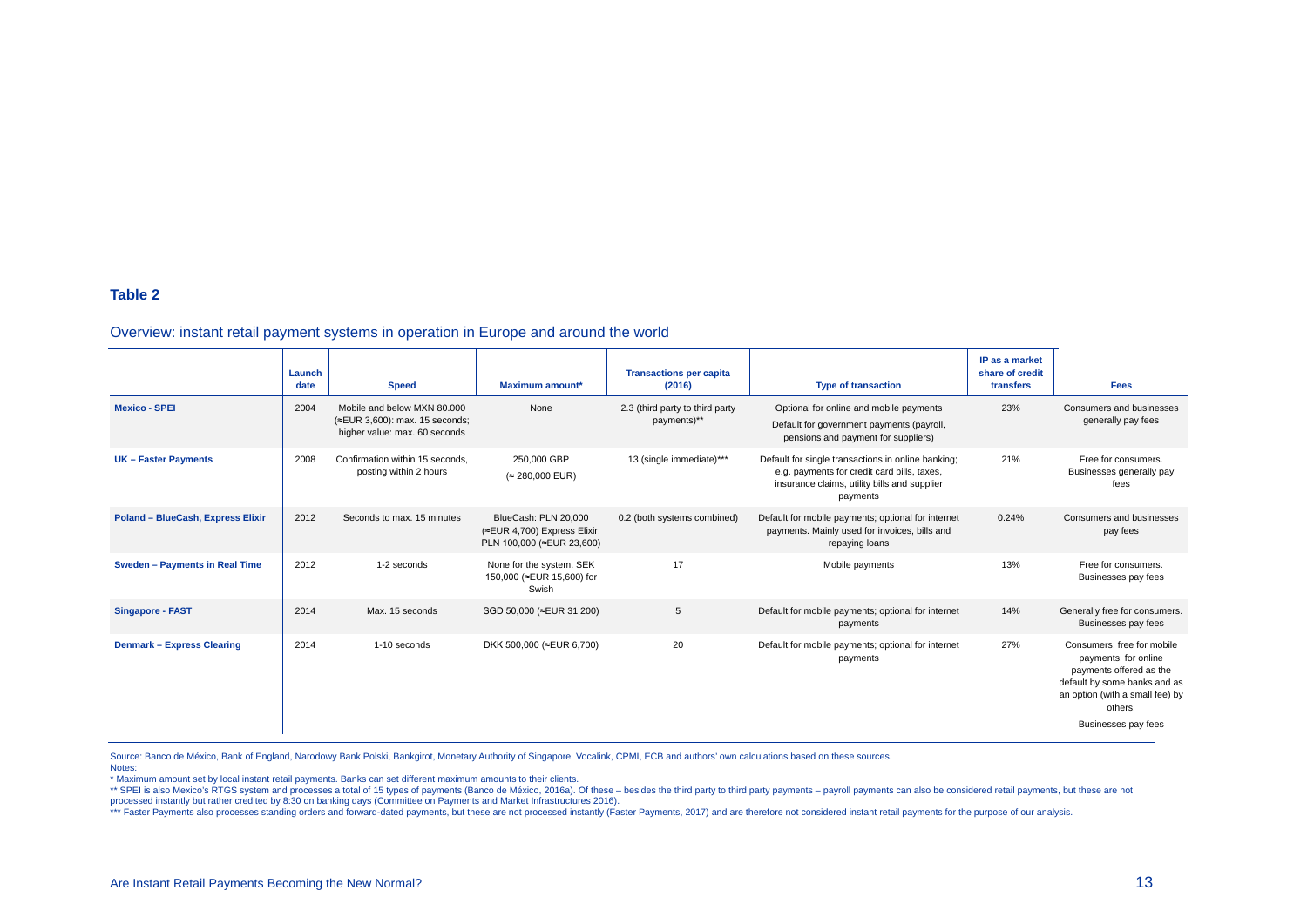In the country cases, the growth of instant retail payments came at the expense of different payment instruments. In Mexico, the growth of instant retail payments through the Interbanking Electronic Payment System (SPEI) seems to have come mostly at the expense of cheques. Up until 2011 there was considerable growth of non-instant credit transfers as well. Negrín et al. (2008) explain the fact that the percentage of non-instant credit transfers had remained stable by noting that at the time some banks promoted these payments over SPEI to keep the float for a day. In recent years, however, the growth of credit transfers is all in SPEI, and the percentage (in the last few years, even the absolute number) of non-instant credit transfers is falling. According to Banco de México (2016a), payments from the Federal Treasury (including payrolls, pensions and payments to suppliers) have made an important contribution to the growth of SPEI (however, note that not all of these are processed instantly). The use of SPEI for government payments started in 2008, and by 2011 all federal government payroll and supplier payments were made via SPEI (Jacob and Wells, 2011).

#### **Chart 3** Evolution of credit transfers in Mexico Evolution of cheques and instant retail payments in **Mexico** Number of transactions (millions)Number of transactions (millions) Credit transfers Cheques Of which: third-party SPEI payments Third-party SPEI payments  $1500$ 1000 500  $2007$ 2009 2011 2013 2015 2007 2009 2011 2013 2015 **Year** Year

**Chart 2**

#### Sources: CPMI and Banco de México

In the UK, Faster Payments volumes were lower than expected in the early years (UK Payments Council, 2009; UK Payments Council 2010), due to the fact that fewer banks than expected joined the service, which not only limited the number of customers that could use the service as payers, but also the reachability of payees (Vocalink, 2009). In 2012, there was a large migration from Bacs direct credits to Faster Payments, due to a change in regulation (UK Payments Council 2013), as was the implementation of the (first) Payment Service Directive (PSD) which required transactions to be credited to the payee by the next business day. Since this in effect required all banks to be able to receive Faster Payments, this also solved the reachability issues (Vocalink, 2013). Nowadays, banks automatically redirect payments that may be executed as Faster Payments to this system, meaning that it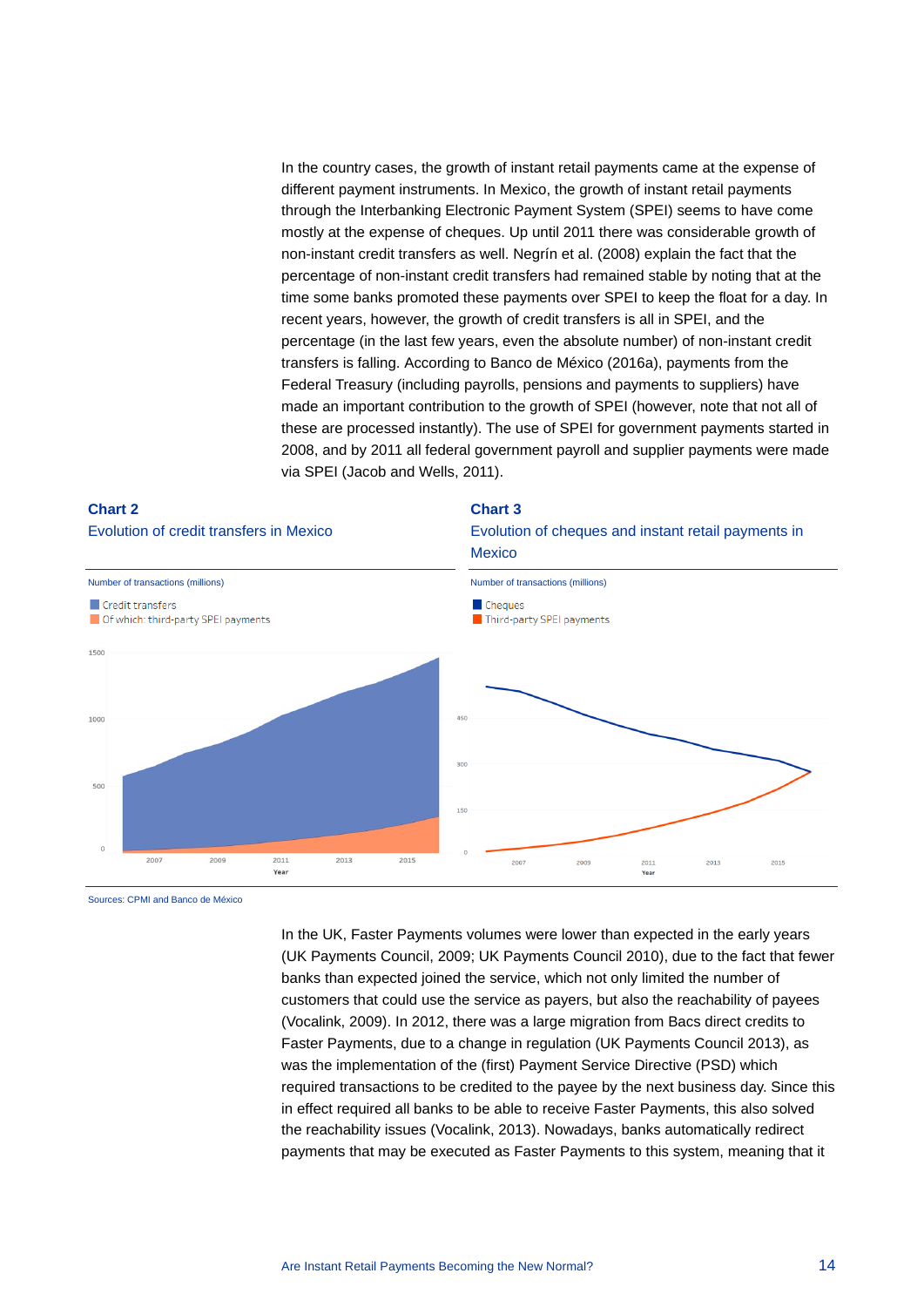has become the default way to process payments made via online banking (Duston, 2015, Vocalink, 2016a).

This shift to using Faster Payments as the default for online banking led to a large increase in single immediate payments in 2012-2013 (Vocalink, 2013). Some examples of use cases are payments of credit card bills $^8$  $^8$ , tax payments, wage payments by employment agencies and payroll companies (based on employment status or hours worked), insurance claims (Greene et al., 2015), utility bills and supplier payments (Committee on Payments and Market Infrastructures, 2016).



Sources: ECB, Faster Payments, UK Cards Association, PaymentsUK

 $\overline{a}$ 

The growth of Faster Payments was accompanied by a more or less equivalent decline in the use of cheques. This was mostly a continuation of an existing trend. Prior to the launch of Faster Payments, cheques were replaced by instruments such as traditional credit transfers and direct debits. Since about half of the Faster Payments volume seems to have come from the migration of traditional credit transfers, only half of the decline in cheque usage can be attributed to a replacement by Faster Payments. The other half appears to have been replaced by direct debits. Replacement of cheques by direct debits is not so surprising if one takes into account that in the UK, regular household bills used to be paid mainly by cheque, postal order or payment at a Post Office. Many companies issuing such bills have promoted the use of direct debits instead, by offering discounts and other incentives (Cheque and Credit Clearing Company, 2009). The combined share of cash and card payments was mostly stable at almost 80% of retail payments during most of the period in which Faster Payments has been operational. In the last three years

<span id="page-15-0"></span> $8$  A type of payment for which cheques have traditionally been used, among other options (Cheque and Credit Clearing Company 2009).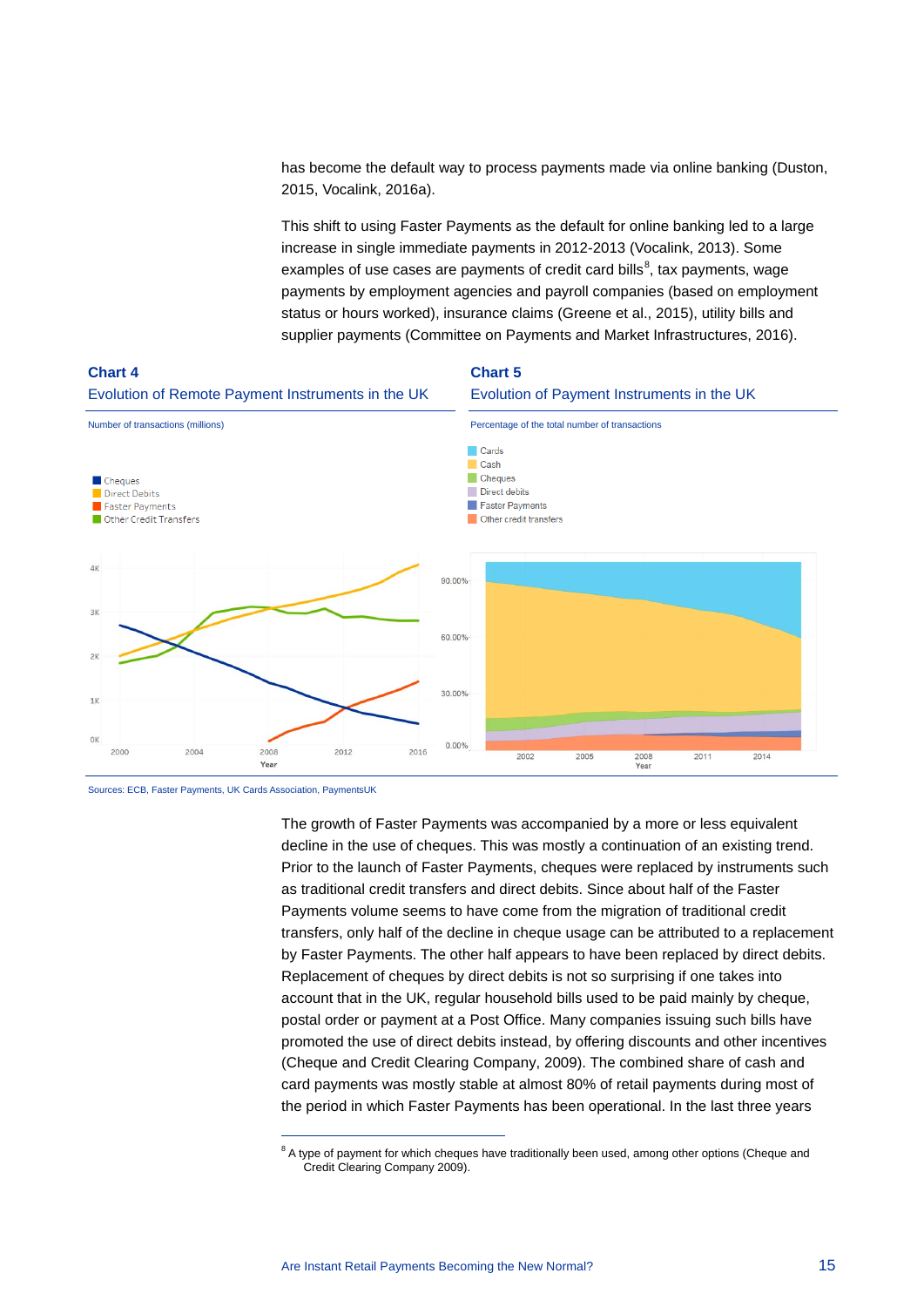however there has been a slight decline in this share, the decline in the number of cash payments now being larger than the increase in the number of card payments. This may indicate a – so far rather small-scale – substitution of cash payments by instant retail payments. Since about half of this shift took place in the last year this may be the start of a more substantial change.

In Poland, usage of instant retail payments in Poland is low. As of 2016, transfers in both instant payment systems combined only represented 0.24% of credit transfers. In response to a Narodowy Bank Polski (2015) survey, banks indicated that instant retail payments are mainly used for paying invoices or bills and repaying loans. Payers mainly opt for instant retail payments when the situation requires immediate booking on the payee's account, often in emergencies. Since its launch in 2015 the usage of BLIK has been steadily growing. However, of the four services offered by BLIK (e-commerce, ATM, point-of-sale and P2P), the P2P service – which is the only one where transactions are processed as instant retail payments – has the lowest number of transactions (Narodowy Bank Polski, 2017).

In Sweden, instant retail payments are so far limited to the mobile payment service Swish. Initially launched (and still primarily used) as a person-to-person service, it now also supports payments to businesses (since 2014) (Bankgirot, 2015) and ecommerce payments (since 2017) (Getswish, 2017b).



Sources: ECB, Bankgirot

Despite the fact that instant retail payments are only available via the mobile channel, they now account for a substantial share of credit transfers. This reflects the popularity of Swish, which is now used by 66% of the population (Insight Intelligence, 2016). Swish payments have by now reportedly overtaken cash for P2P payments (FIS 2016). This means that the growth in credit transfers is at least in part at the expense of cash. This assumption is supported by the statistics, which indicate that the growth of instant retail payments seems to have contributed to an increase in the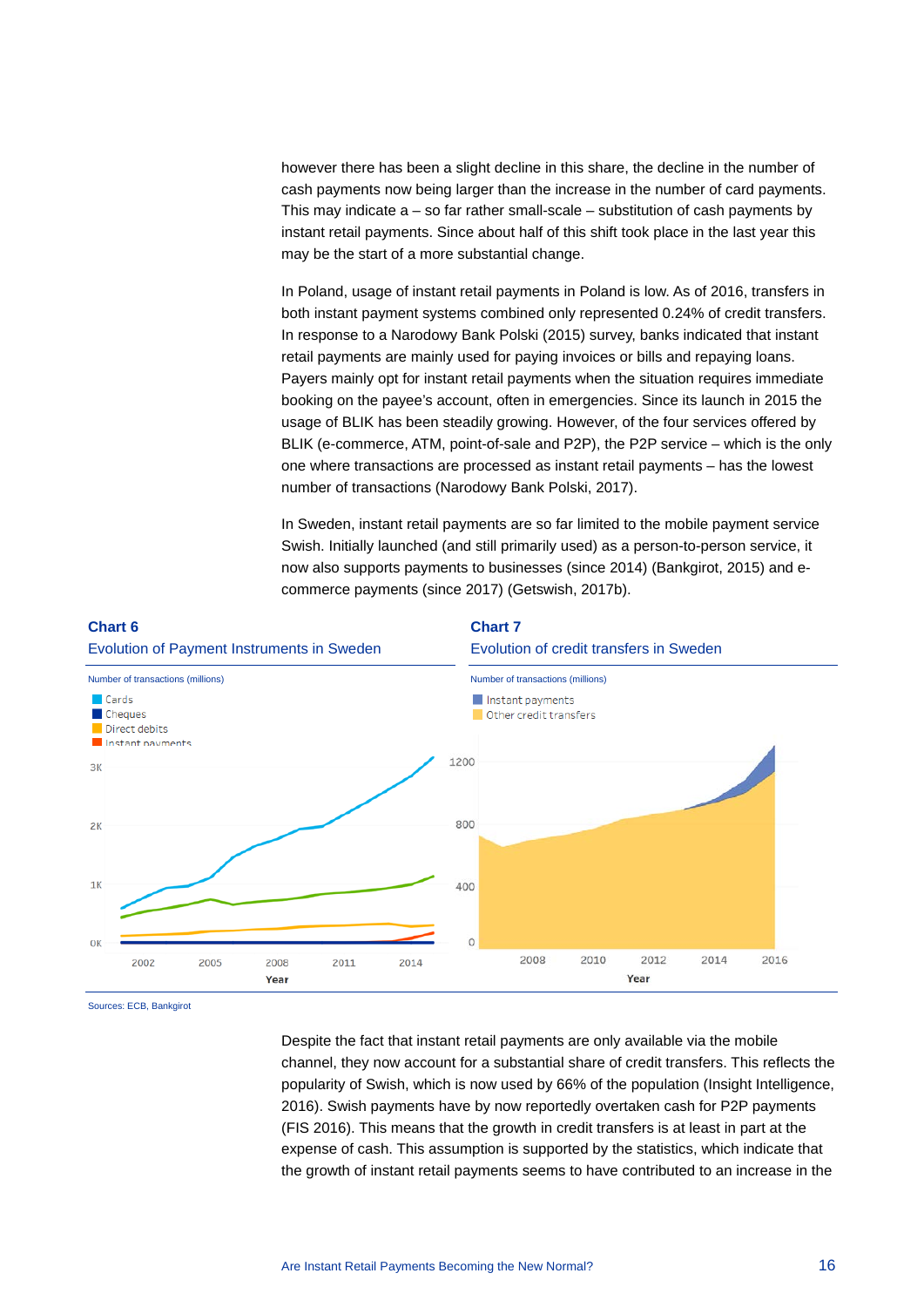growth of credit transfers overall. Note however that especially in the last year the number of other (non-instant) credit transfers has also grown (this in contrast to the situation in the UK), so the availability of instant retail payments does not seem to be the only factor behind the growth in credit transfers. The statistics do not point towards any large-scale substitution of other payment instruments. Card payments have shown strong growth both before and after the introduction of instant retail payments, while the number of direct debits has remained more or less stable and the use of cheques was already minimal when instant retail payments were introduced.

In Singapore, the uptake of instant retail payments has been rapid. In absolute terms, the increase in the number of FAST payments is higher than the decrease in the number of cheques. Although it is said that the FAST system is designed to eventually replace the older batch system entirely (Duston, 2015), for now there does not seem to be much replacement of GIRO payments, the number of which has remained more or less stable. As for use cases, in the three years since the launch of FAST, corporate transactions in the system have risen exponentially by more than 20 times (Asian Banking and Finance, 2017).



# **Chart 8**

<span id="page-17-0"></span>Sources: CPMI, Monetary Authority of Singapore

 $\overline{a}$ 

Finally, in Denmark, two new systems were introduced in recent years, intraday and instant credit transfers. When intraday transfers were introduced, the majority of credit transfers migrated to that system, credit transfers in the Sumclearing now being limited to inpayment forms<sup>[9](#page-17-0)</sup> (Andresen and Jensen 2014). When instant retail payments were introduced, there was a decline in the number of intraday transfers – see figure below. However, since then the number of intraday payments has stabilised, which according to Anderson and Gladov (2015), is because they make

<sup>9</sup> Inpayment forms are pre-printed forms attached to paper invoices.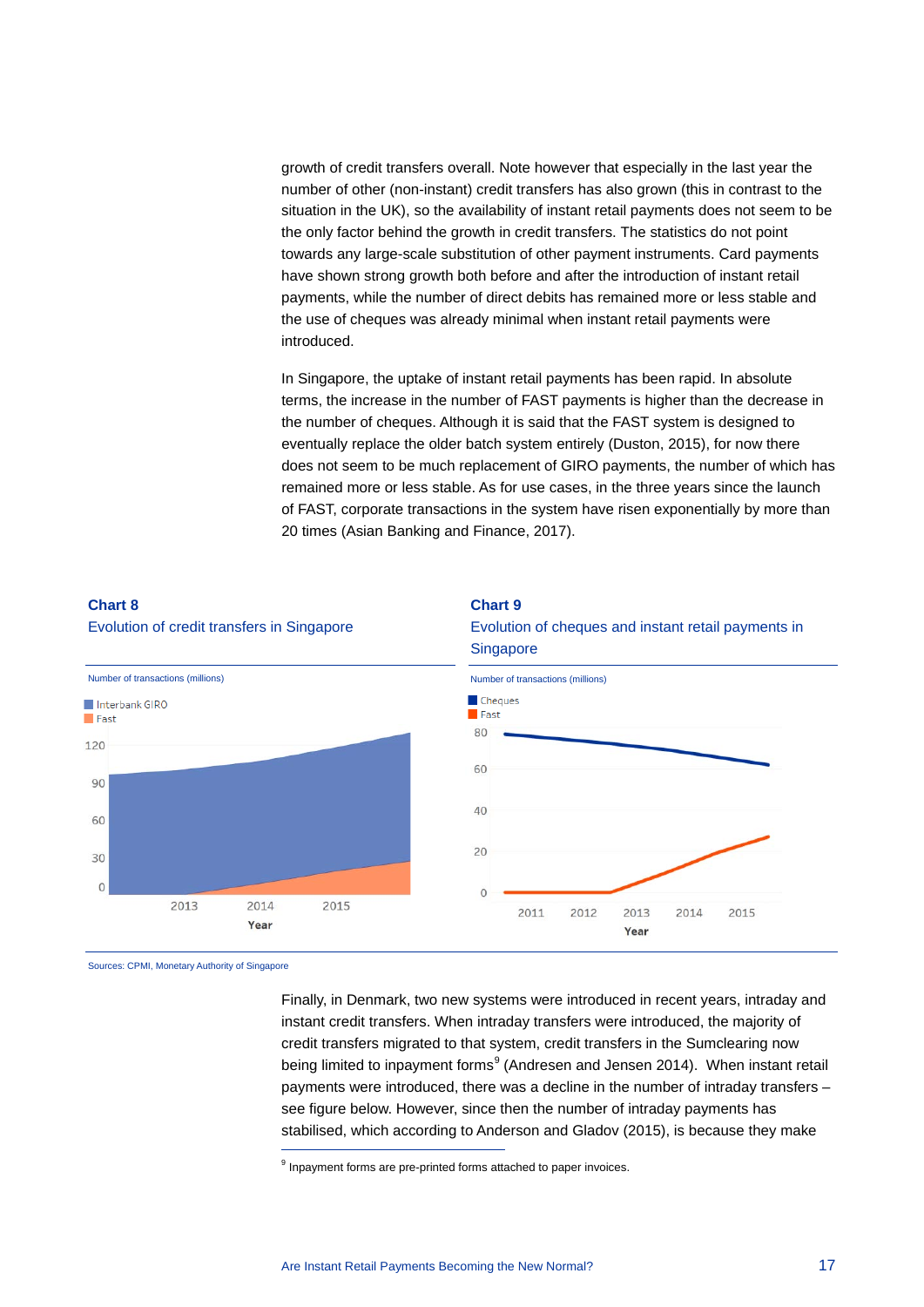banks' liquidity management easier in the case of planned payments such as salaries. The continued growth of instant retail payments despite the stabilisation of intraday payments suggests, according to Danmarks Nationalbank (2017a), that they are to some extent replacing cash payments.

#### **Chart 10**

#### Evolution of credit transfers in Denmark



Sources: ECB, Danmarks Nationalbank

The migration of the mobile payment services MobilePay and Swipp (the latter no longer being operational) to instant retail payments clearly contributed to the quick uptake of instant retail payments in Denmark, and mobile payments continue to be an important part of the instant retail payments volume. Although exact figures have not been published, it has been estimated that mobile payments account for the majority of instant retail payments in Denmark (Andersen and Gladov, 2015; Danmarks Nationalbank, 2017a). That would mean that the number of mobile payments in Denmark is quite high, since instant retail payments account for 27% of credit transfers, as of 2016. Such high usage does reflect the apparent popularity of the service: according to MobilePay, 3.6 million people use the service regularly, and the app is installed on nine out of ten smartphones in Denmark (MobilePay, 2017a). In addition to mobile payments, instant retail payments are also offered by default in online banking by some PSPs, while others offer them as an option for a small fee (Ring, 2017).

In summary, in the six countries studied here, instant retail payments appear to have mainly replaced traditional credit transfers, cheques (in countries where these were regularly used) and cash (mainly for P2P payments), while cards and direct debits continued to follow their existing trends.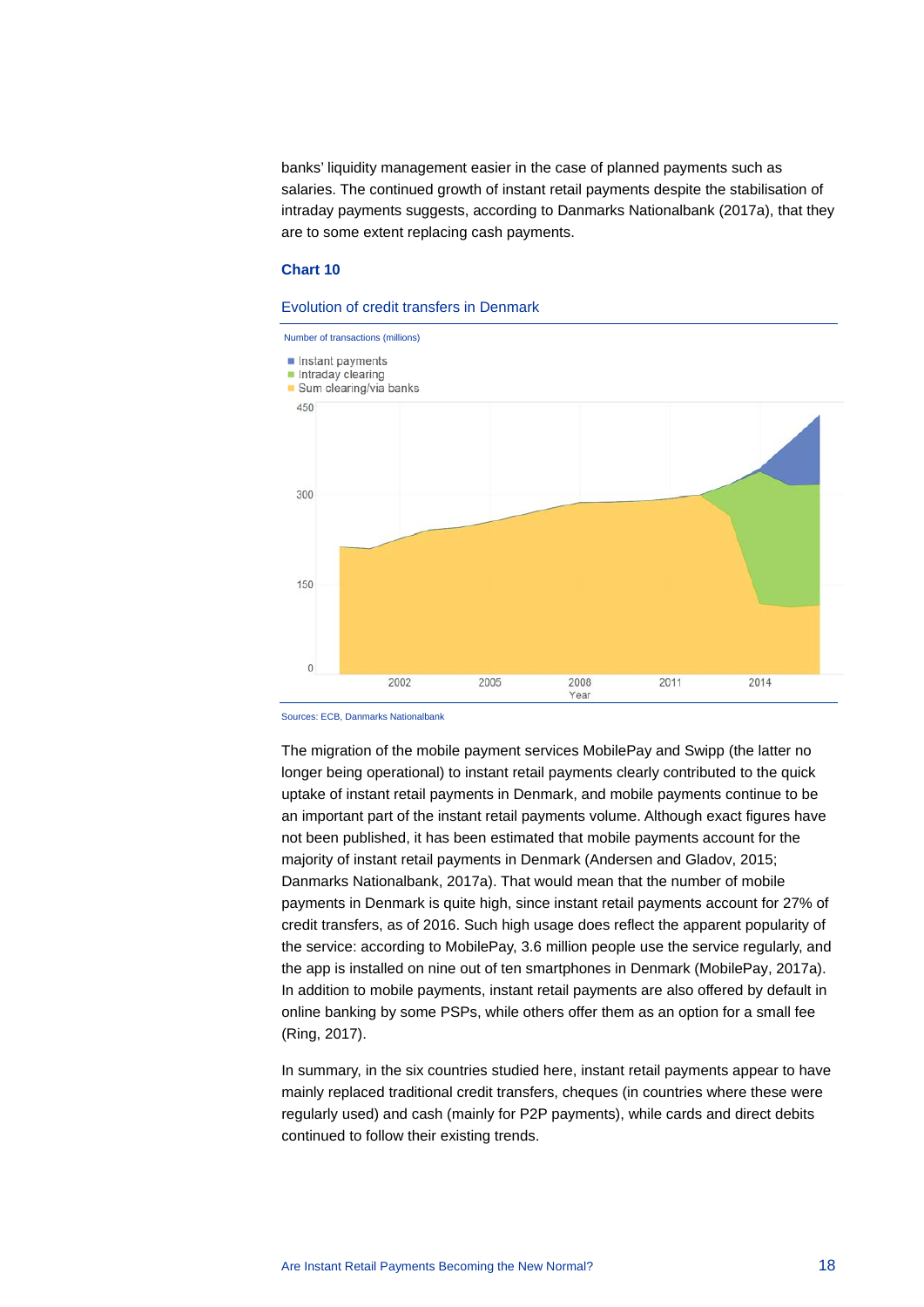## <span id="page-19-0"></span>3.2 Drivers of the adoption of instant retail payments

## 3.2.1 Involvement of authorities

The country cases provide support for the hypothesis that active involvement from authorities has a positive effect on the development of instant retail payments. In a number of countries studied, authorities such as central banks, governments and parliaments have played and continue to play an active role in promoting instant. In Mexico, in particular, the central bank has been the driving force behind instant retail payments as both operator and regulator (Committee on Payments and Market Infrastructures, 2016). This has led to all banks participating in the system (Negrín et al., 2008), processing speeds increasing over the years, opening hours being extended, fees being reduced and mobile payments being offered as a complementary service (Committee on Payments and Market Infrastructures 2016; Banco de México, 2016b). In the United Kingdom as well as Denmark a political debate triggered the development of instant retail payments, in the UK focusing on competition issues and reducing float (Cruickshank, 2000; Office of Fair Trading, 2003), in Denmark on the fact that settlement times (at that time typically at least one day) were longer than in some other countries (Bakkegaard et al., 2011). Moreover, in the UK the initial issues with reachability were solved via a change in regulation, which required all payment accounts to able to at least receive Faster Payments (Vocalink, 2013). However, other cases such as Poland and Sweden show that instant payment systems can be developed as an industry initiative as well. In both of these countries perceived demand was the underlying, in particular also from nonbanks (Narodowy Bank Polski, 2015; Duston, 2015; Swift, 2015; D+H, 2016). In addition, it should be noted that both in the UK and in Denmark the industry went beyond what authorities had asked for, by not just reducing processing times to same-day or next-day but rather developing a real-time system (Office of Fair Trading, 2005; Office of Fair Trading, 2007; Vocalink, 2009; Bakkegaard et al., 2011, Working group on domestic payment transfers, 2012; Korsby and Toubro-Christensen, 2012). These decisions were made to accommodate future demand, and in the case of Denmark in particular triggered by competition from mobile network operators in the area of mobile payments (Committee on Payments and Market Infrastructures, 2016; Duston, 2015). Also in the case of Singapore, where FAST was developed by the industry in line with the vision of the Monetary Authority of Singapore (Vocalink, 2017; see also Committee on Payments and Market Infrastructures, 2016), competitive pressures from non-banks seem to have played a role (Tompkins and Olivares, 2016).

All in all the country cases provide some indication that involvement of authorities can support the initial development of instant payment systems and the participation of banks in such systems, but also show that it is possible for such systems to be developed as an industry initiative, although this does not always lead to a service with a wide reach.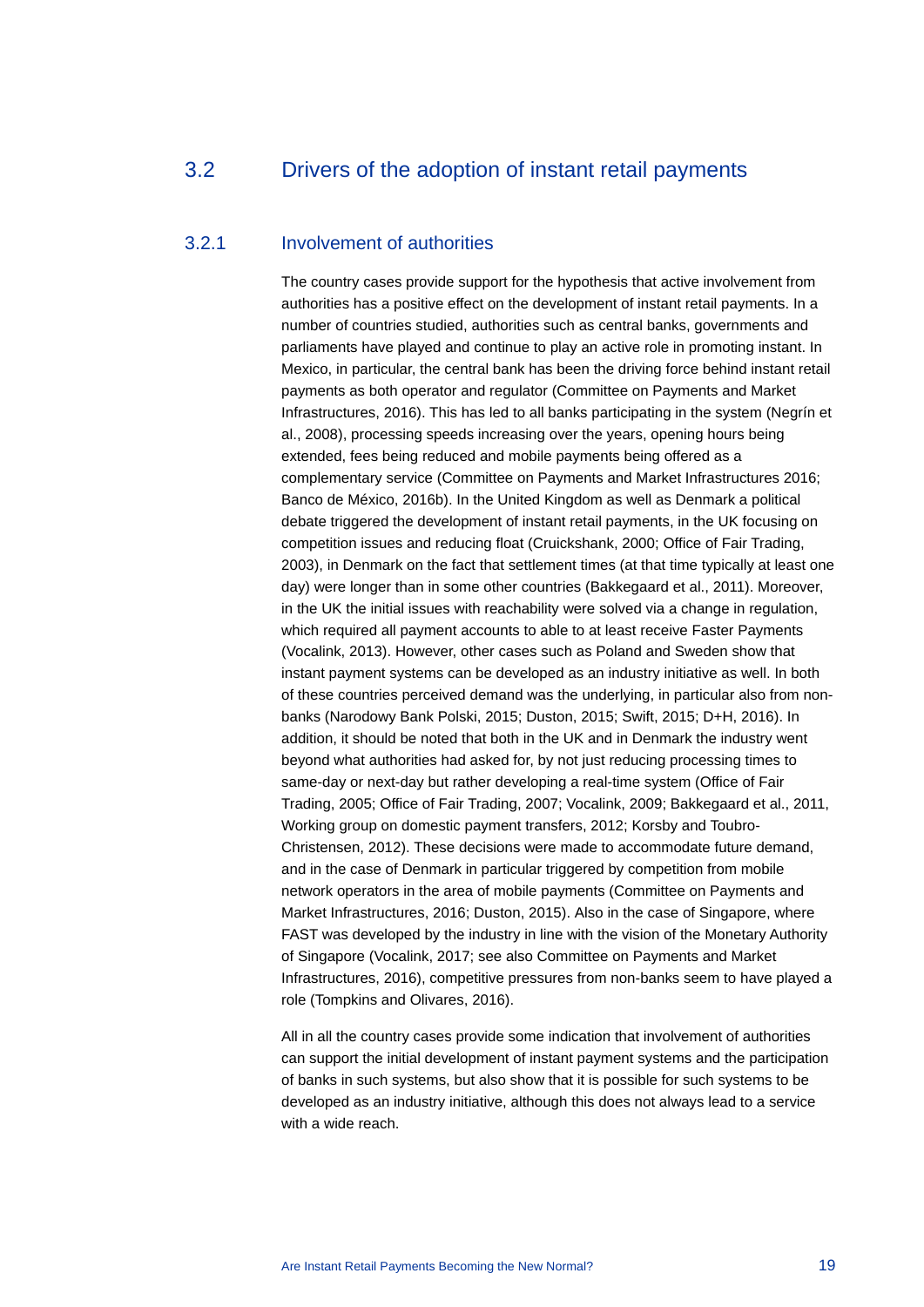## 3.2.2 Market structure

Indications of the importance of cooperation in the payment services sector for the development of instant retail payments with wide reach can be found in a number of the country cases. A clear example is the case of Sweden, with a concentrated banking sector that moreover has a tradition of cooperation (Segendorf and Wretman, 2015; Committee on Payment and Settlement Systems 2011). The major banks there did not only cooperate in developing the basic instant retail payments infrastructure but also joined forces to offer a mobile payment service using instant retail payments as the underlying payment instrument, which allowed for a fast uptake by consumers (Duston, 2015). In the case of Denmark, too, cooperation between banks has been noted as one of the factors contributing to the adoption of instant retail payments (Accenture, 2015). However, instant payment systems were also developed in countries where the sector is more fragmented and lacks a tradition of cooperation (Polasik and Piotrowsk, 2016), Poland being a prime example. So the extent to which concentration supports the initial development of instant payment systems is not clear. However, there may be an effect on reach. Notably, in the case of Poland, although instant payment systems were launched the reachability of banks via those systems remained limited. Narodowy Bank Polski (2015) has suggested that developing a common scheme and creating an interoperability link between the systems could help with this issue, but this has so far not happened. In the first years after the launch of instant retail payments in the UK, which has a moderately concentrated banking sector (Competition and Markets Authority, 2016) but considerably less so than Sweden or Denmark<sup>[10](#page-20-0)</sup>, there were similar issues with reach. As mentioned above, this was resolved via regulation.

The country cases therefore indicate that in the absence of regulation making participation in instant retail payments mandatory, cooperation between PSPs is an important supporting factor for the provision of instant retail payments, as well as complementary services, that allow for a large majority of payment accounts to be reachable. The more fragmented the market for payment services is, the more difficult it is to achieve such cooperation.

### <span id="page-20-1"></span><span id="page-20-0"></span>3.2.3 Transaction speed

 $\overline{a}$ 

The different adoption rates of instant retail payments by end-users may be explained, in part, by the fact that while the processing speeds for instant retail payments in the analysed countries are quite similar<sup>[11](#page-20-1)</sup>, the speeds of legacy systems differ widely. Specifically, In Denmark, Poland and Sweden same-day clearing is offered during business days (Tompkins and Olivares, 2016; Hayden and Hou, 2015,

<sup>&</sup>lt;sup>10</sup> According to ECB statistics, the share of the five largest credit institutions in the total assets of the sector is 35% in the UK, as compared to 68% in Denmark, 56% in Sweden and 48% in Poland.

<sup>&</sup>lt;sup>11</sup> Usually within seconds, although in Poland this differs between banks (Narodowy Bank Polski 2015), in Mexico this only applies to mobile payments and other low-value payments (other payments being processed within one minute, Committee on Payments and Market Infrastructures 2016) and in the UK processing within seconds is not guaranteed (the maximum for single immediate payments is two hours, Faster Payments 2017).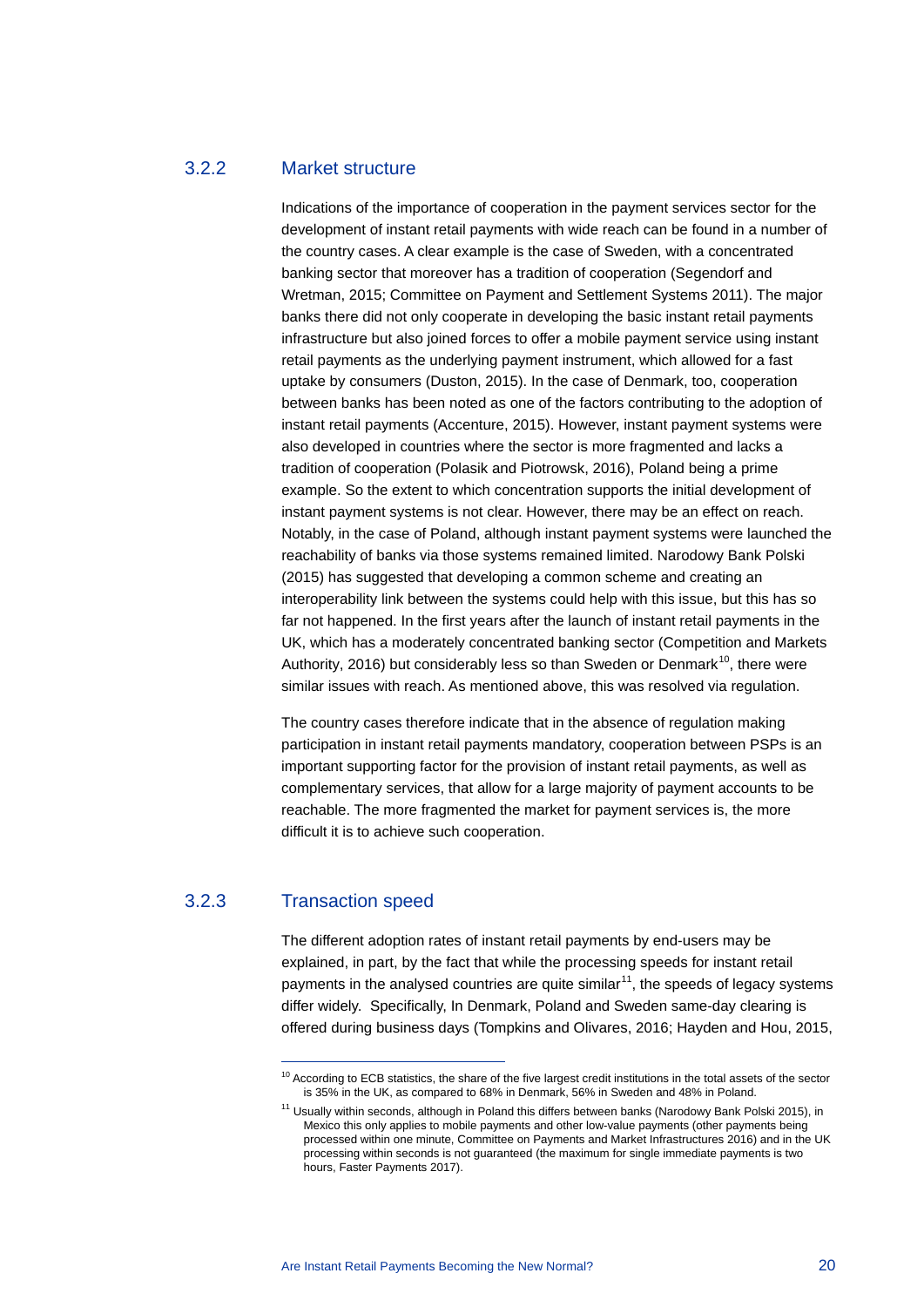(Danmarks Nationalbank, 2017a), while in the other three countries payments are credit 1-3 business days later (ABS, 2017a; 2017b;UK Finance, 2017; Committee on Payments and Market Infrastructures, 2011). This means that the added value of instant retail payments in terms of speed is higher in some cases (those with slower legacy systems) than in others. This seems to have had an effect on the uptake of instant retail payments, in particular in the absence of complementary services. In the UK and Singapore, where the differences in speed between the instant and legacy systems are greater, the use of instant retail payments already took off before such complementary services were offered. In Poland, where the difference in speed is smaller, this was not the case. Hayden and Hou (2015) suggest that the limited differentiation from the non-instant system in terms of speed may indeed have negatively affected the uptake of instant retail payments. In the other two countries where same-day clearing is offered, Denmark and Sweden, the uptake was much higher, but in those two countries complementary services – in particular mobile payments – were offered from the start of instant retail payments. From those cases it seems that a more limited differentiation from other payment services in terms of speed can be overcome by offering complementary services (see 4.5, below). Note, however, that in Sweden despite earlier interest among banks migrating more types of payments from the older batch system to the instant system, they later concluded that most payments did not need to be processed faster for the time being (Duston, 2015). Here, then, it seems that the relatively high processing speed of the legacy system has negatively influenced the number of channels via which instant retail payments are provided, and thereby indirectly also the uptake by end-users.

The difference in speed between the instant retail payments and other available payment services does, therefore, seem to influence the uptake of instant retail payments. If this difference is larger, it is more likely that instant retail payments adoption by end-users will take off even in the absence of complementary services. If this difference in speed is smaller, complementary services may need to be offered for large-scale adoption by end-users to take place.

## 3.2.4 Fees

Although the available information about fees is incomplete, the country casesare consistent with our hypothesis. There are examples of both higher and lower or no fees, and the fee structure does seem to have had an influence on the uptake by end-users. In Poland, for example, banks decided to charge relatively high fees, positioning instant retail payments as a premium service, and it has been argued that this has contributed to the low usage of the services (Narodowy Bank Polski, 2015). In Mexico, the central bank has in the past used moral suasion to move banks to reduce the fees for low-value payments, which initially were much higher than those for cheques and also higher than those for non-instant credit transfers. This led to an agreement among the largest banks to set a cap of MXN 11 on fees for transactions under MXN 100,000 initiated online (Negrín et al., 2008). Banks are not allowed to charge for receiving SPEI payments (Banco de México, 2017). By contrast, in the UK Banks typically do not charge consumers for making Faster Payments transactions, in line with a long-standing custom in the UK of consumers not paying transaction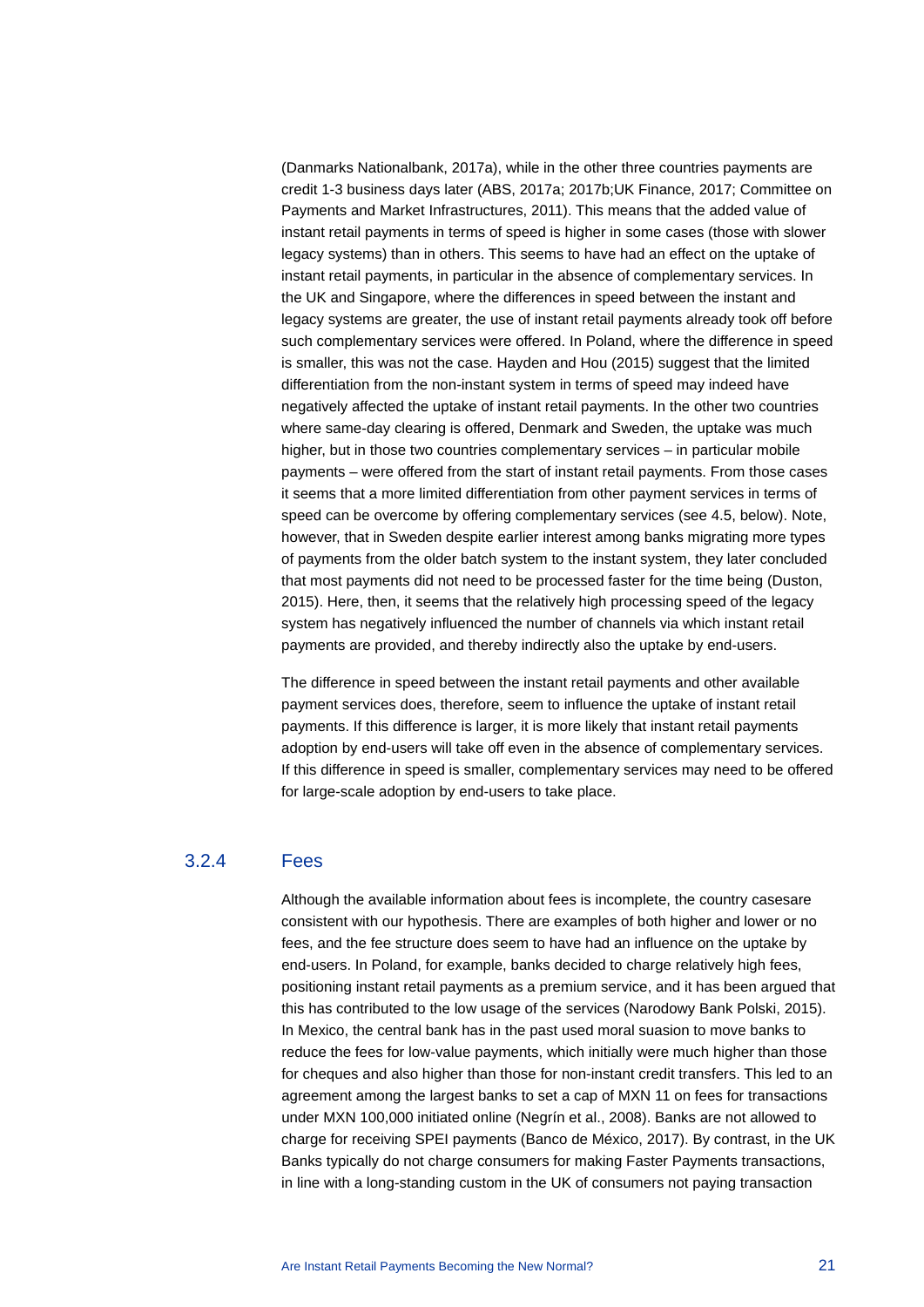fees (Vocalink, 2009; Jacob and Wells, 2011). In Singapore, too, instant retail payments are typically free for private customers (Yahya, 2016), but high fees for small businesses compared to those for cheque payments have been noted as a barrier to FAST usage (Menon, 2016). In addition, both in Sweden and in Denmark the popular mobile payment services using instant retail payments are free. In Sweden, many banks started charging transaction fees in 2014/2015, but later they stopped charging these fees again. In Denmark, plans to start charging for MobilePay were dropped (Danske Bank, 2014). In Singapore, Sweden and Denmark business customers are charged for using instant payment services and in Denmark many banks charge their private customers transaction fees as well if they use instant retail payments via online payments. The prices for accepting MobilePay at the point-of-sale have recently (1 April 2017) been reduced in an attempt to compete with card payments (see MobilePay, 2017b).

In sum, the country cases analysis shows that higher fees limit the uptake of instant retail payments. Moreover, the analysis shows banks may face difficulties introducing fees for private customers once the service is initially offered for free.

#### 3.2.5 Complementary services and other service characteristics

The experience in the country cases points towards a positive influence of the availability of complementary services as well as other conditions that expand the possible use cases for instant retail payments on the adoption of such payments by end-users. . In two of the countries studied, a complementary mobile payments service was offered from the start. In Sweden this was a new service, while in Denmark two existing services (one of which has since closed) were migrated to the instant system. The availability of such services appears to have supported the quick uptake of instant retail payments in these countries. In Sweden, as noted above, mobile payments are the only payments processed in the instant system, while in Denmark it has been estimated that mobile payments account for the majority of instant retail payments (Andersen and Gladov, 2015; Danmarks Nationalbank, 2017a). In all the other cases, mobile payment services were launched at a later stage<sup>[12](#page-22-0)</sup> and may now be contributing to the continued growth of instant retail payments. Note also that both in the countries where complementary mobile services were available from the start and in cases such as the UK and Singapore where such services were launched later, the current growth of instant retail payments does not seem to be at the expense of legacy systems for credit transfers. Rather, in these countries instant retail payments are contributing to an overall growth of credit transfers (while at the same time card payments are also still growing).

Services for IPRS at the point-of-sale have only been introduced in a few of the countries studied, and only quite recently. In Sweden Swish payments can be

 $\overline{a}$ 

<span id="page-22-0"></span> $12$  Notably in the case of Poland, where banks do not have a history of cooperation, they did come together to develop the mobile payment solution BLIK (introduced in 2015 and functioning as an overlay service for Express Elixir), allowing it to made available to 60% of bank customers at launch (Polasik and Piotrowski 2016).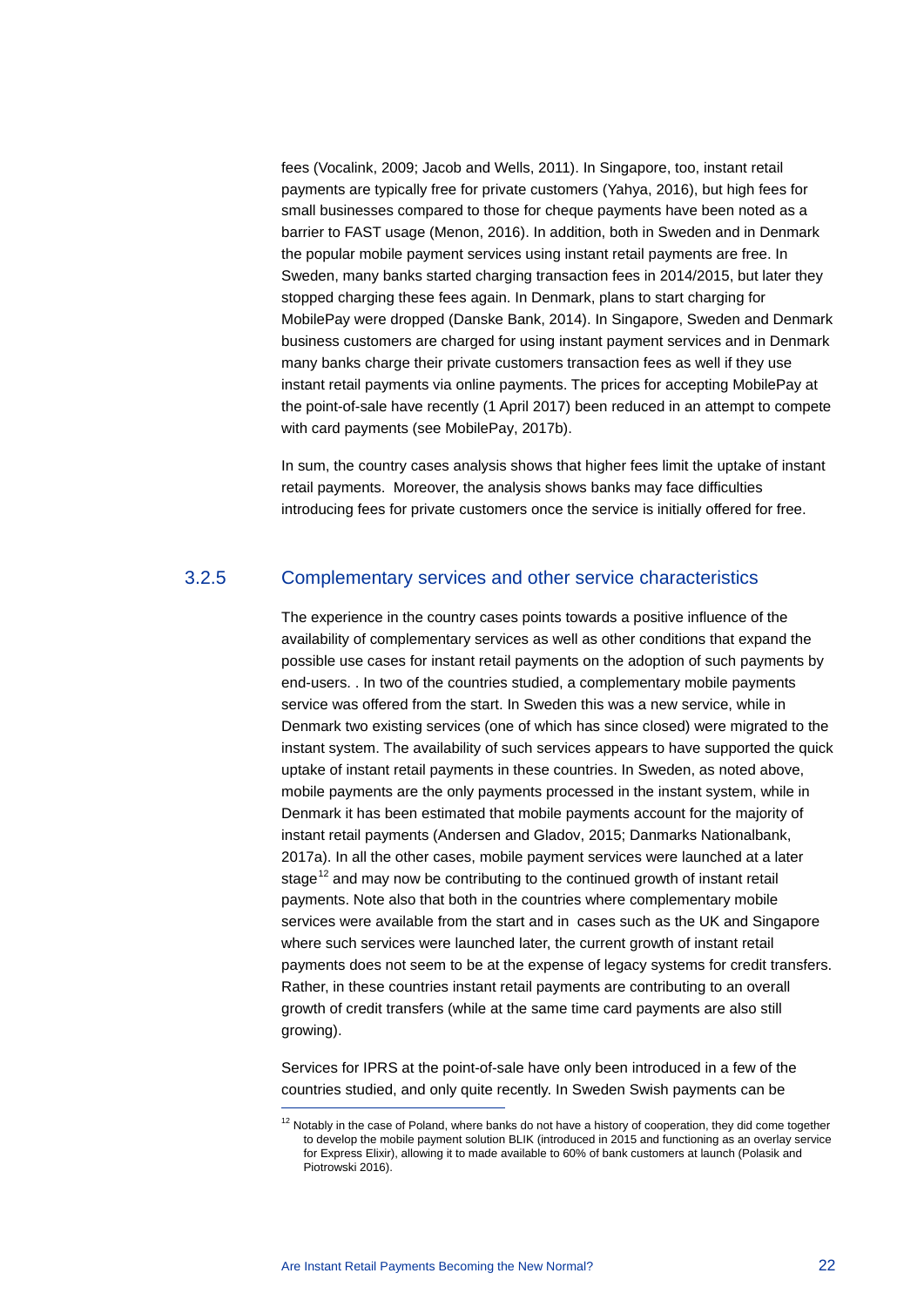initiated using QR codes (Getswish, 2017a) and in Denmark both a QR code based method and one using the payment terminals also used for card payments are available (MobilePay, 2017c). No separate statistics on POS instant retail payments are available, so the extent to which the availability of these services have contributed to the growth of instant retail payments is unknown. In Sweden and the UK, e-commerce solutions based on instant retail payments are also available (Getswish, 2017b; Pay by Bank App, 2017), but these were only introduced in 2017 so the effects of these solutions on instant retail payments usage cannot yet be observed.

As for other factors that expand the possible use cases for instant retail payments, the country cases show that transaction limits are an important one. This can be illustrated by the fact that in some countries these limits have been adjusted upwards over time in response to demand. In the UK the limit was increased from GDP 10,000 initially to GDP 100,000 in September 2010 and then to GDP 250,000 in November 2015, mainly to accommodate the demand from the corporate sector (Vocalink, 2015). In Singapore transaction limit was increased from SGD 10,000 to SGD 50,000 in May 2015 (Vocalink, 2016b). In both of these countries there has also been growth in the use of payments by corporations, which are likely to benefit from higher transaction limits.

The country cases show, therefore, that in order to generate higher volumes of instant retail payments it is important to provide instant retail payments under conditions that allow a wide variety of use cases, including the provision of complementary services that cater specifically to the needs associated with particular types of transactions.

## 3.2.6 Infrastructure

The important of the availability and accessibility of an infrastructure that supports the use of instant retail payments is illustrated by the country cases. The higher levels of internet use and in particular mobile internet use may have contributed to the success of instant retail payments in Denmark, Sweden, the UK and Singapore. In the first two in particular, the high use of mobile payments based on instant retail payments would not have been possible without the widespread use of mobile internet: Eurostat reports that in 2016 more than three-quarters of individuals in these countries accessed the internet via a mobile device. At the other extreme, the lack of access to such infrastructure for significant parts of the population in Mexico has likely limited the possibility for those people to use instant retail payments. Statistics show that only 2.6% of the total number of mobile phone subscribers had access to mobile banking (Angel, 2016).

In the case of Mexico, one of the main barriers of the development of a cashless economy is the existence of a widespread informal economy. Between 2013 and 2016, the contribution of the informal economy to GDP was between 27% and 29% (Angel, 2016). Studies have determined a correlation between informality and low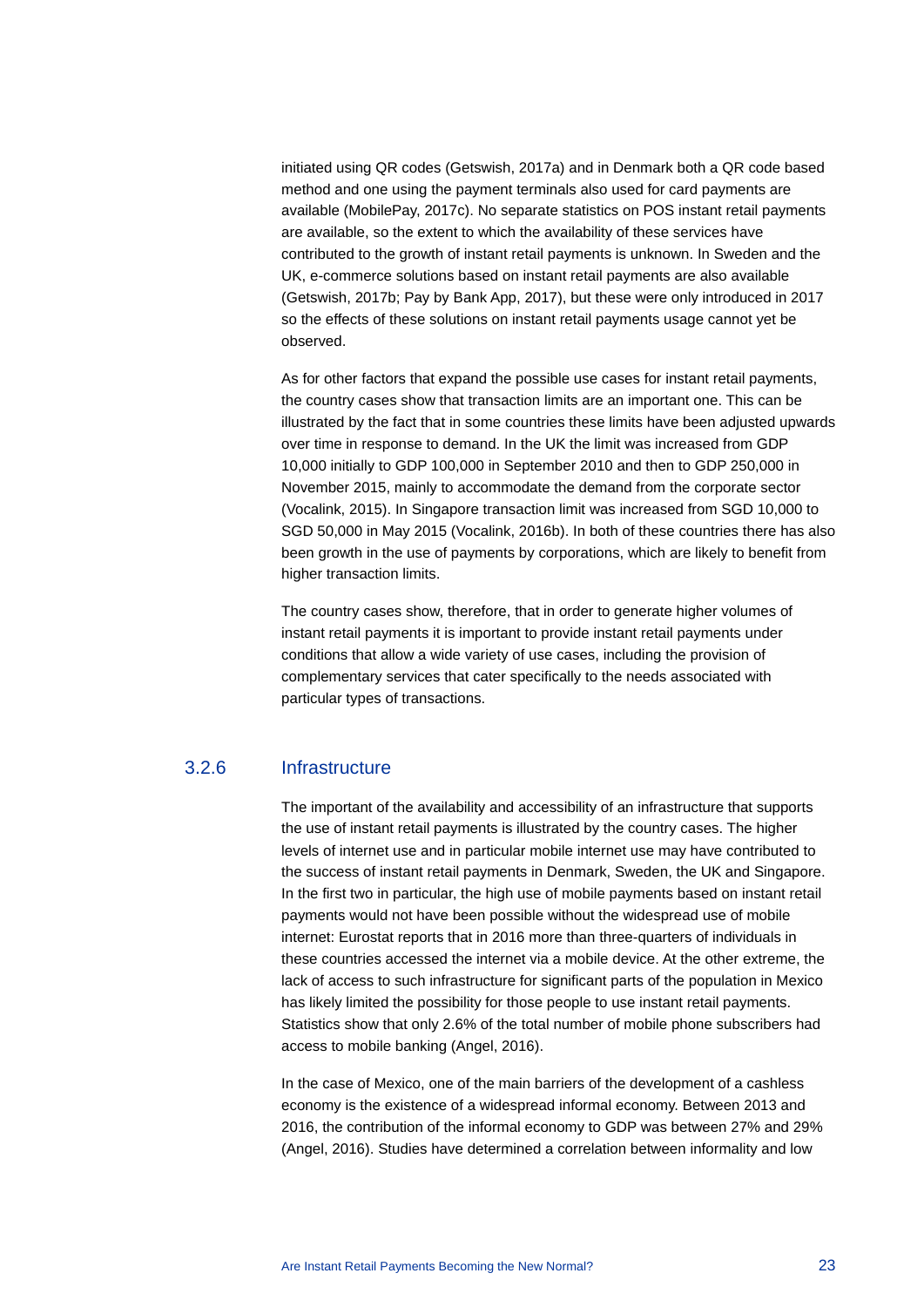financial inclusion. This has hindered the potential of instant retail payments, which itself limits the potential benefits of SPEI in the Mexican economy.

### 3.2.7 Behavioural aspects

As for the effects of behavioural aspects, the fast uptake of instant retail payments in particular in the P2P area in Denmark and Sweden may be related to the fact that these countries have very modern payment systems with high numbers of card payments and credit transfers per capita, high usage of online banking and low cash usage (Danmarks Nationalbank, 2012; Danish Payments Council, 2014; Sveriges Riksbank, 2017). In both of these countries new payment methods are adopted quickly by end-users (Segendorf and Wretman, 2015; Danmarks Nationalbank, 2017b).

In the UK, instant retail payments were introduced a number of years earlier, at a time when, for example, the use of online banking was considerably lower than it is now, and the use of cash and cheques was higher. This may have been a contributing factor to the more gradual growth of instant retail payments in the UK. In more recent years, the UK retail payments market in the UK has been quite dynamic. Besides the introduction and growth of Faster Payments, contactless payments have been adopted so rapidly that PaymentsUK has brought forward its predicted date when debit cards will become the most-frequently used payment method in the UK (overtaking cash) by three years, and mobile banking is now being used by four out of ten account holders (PaymentsUK, 2017). This changing environment may be contributing to the continued growth of Faster Payments.

In Mexico, Poland and Singapore, a shift to instant retail payments required a more substantial change in behaviour, since at the time of introduction (and to some extent even now) these countries had lower usage of non-cash payments. In the case of Mexico and Singapore the non-cash transactions that did take place were often in the form of cheques. In Poland, although the number of credit transfers per capita is not much lower than that of the UK or Denmark, the total number of non-cash payments per capita is relatively low and due to the low usage of direct debits and cards. At the point of sale, cash is still heavily used, although its use is declining (Narodowy Bank Polski, 2013; European Payments Council, 2016). In Singapore, the number of credit transfers per capita is low, this in contrast with the relatively high usage of cards. There is still considerable usage of cheques, although in 2016 for the first time the number of cheque payments was lower than that of credit transfers (Committee on Payments and Market Infrastructures, 2017). Businesses in particular use cheques frequently, while consumers' cash usage is high (Menon, 2016). In a report commissioned by the Monetary Authority of Singapore, KMPG (2016) argues that this continuing reliance on cheques and cash is due to both entrenched behaviours and limited accessibility of efficient electronic payments. Acceptance of electronic payments by merchants is, according to this report, limited due in part to high fees for card payments. Finally, in Mexico, use of non-cash payment instruments in general, and of credit transfers in particular, is low. Cheque usage,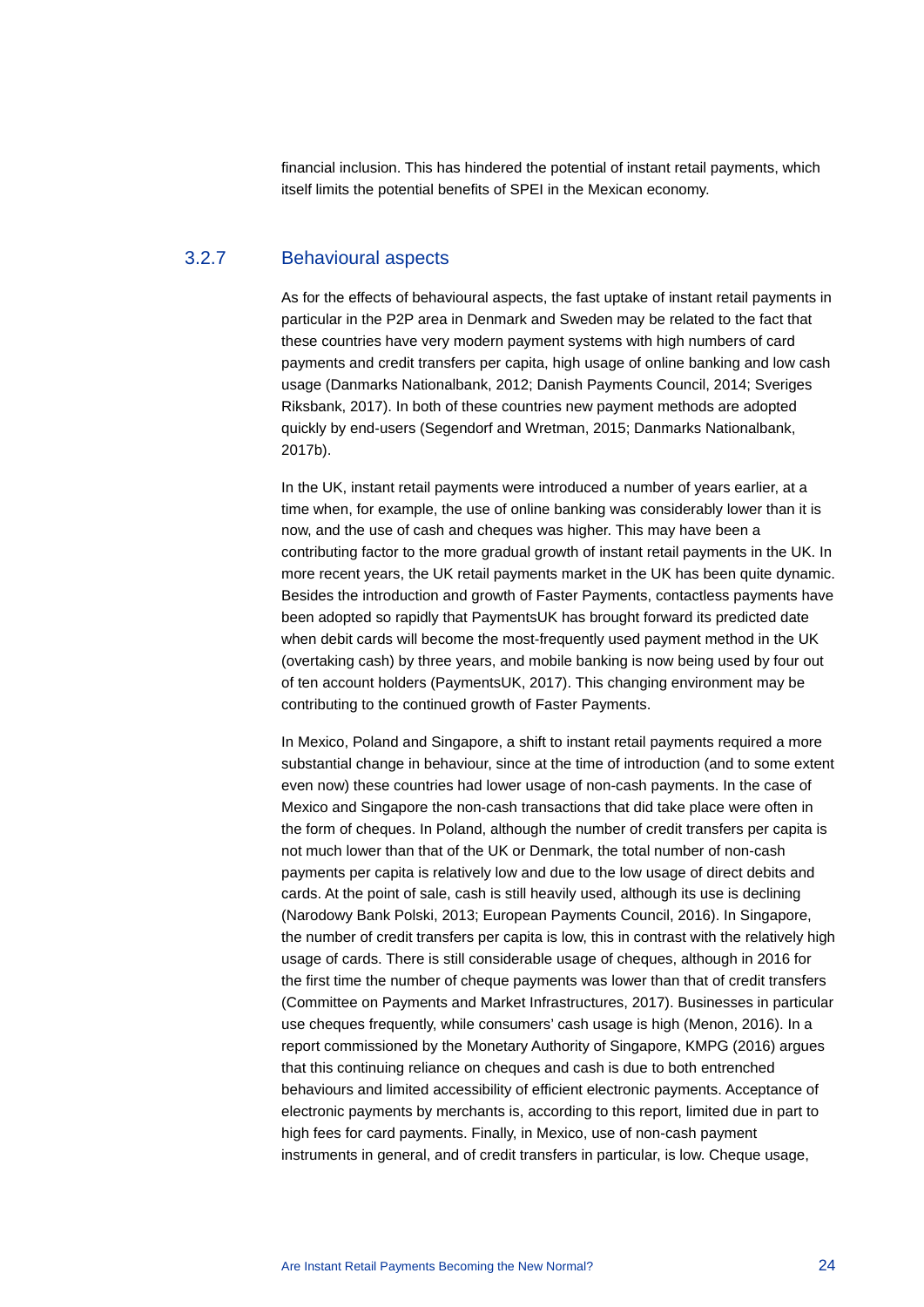although decreasing, is still quite high, and at the point-of-sale as well as in the informal economy (estimated at 27-29% of GDP) cash is heavily used (Jones, 2017).

As for online banking, this is widely used in Singapore but less so in the other two countries. This may have contributed to instant retail payments adoption in Singapore being faster than in Poland or Mexico. In Mexico and to a lesser extent in Poland an additional relevant factor is financial inclusion: in Poland as of 2014 22% of the population did not have a bank account; in Mexico, this share was 56% as of 2015.

The existing payment and banking behaviour at the time of introduction of instant retail payments may therefore have an impact on the uptake of instant retail payments. Where the required behavioural shift is small, because people already have a bank account, use online banking and frequently use electronic payments, the adoption rate is likely to be higher.

## <span id="page-25-0"></span>3.3 Forward-looking: will instant retail payments become the new norm in the euro area?

Considering the factors identified in the country case analysis, the euro area appears to be in a good position for instant retail payments to be adopted by end-users for a considerable share of their payments.

First, PSPs have cooperated to develop a common scheme for instant retail payments (the SEPA Instant Credit Transfer – SCT Inst – scheme) in response to a call from the Euro Retail Payments Board (ERPB) to develop such a scheme. The ERPB is a high-level body consisting of representatives of the supply and the demand side of the payments industry, chaired by the European Central Bank. The Eurosystem further supports instant retail payments by providing operational services for the clearing and settlement of such payments. This shows that there is also support from authorities for instant retail payments. Up to date, there is no regulation requiring any type of payments to be processed instantly, neither at the European nor at national level, nor is the participation of PSPs in instant payment systems mandatory. Such measures may not be necessary, since as in some of the country cases PSPs may be able to cooperate in offering instant retail payments, for example by agreeing on a common launch date or offering complementary services such as mobile payments. Moreover, considering the large number of PSPs that have already signed up (European Payments Council, 2017), competitive forces may also be sufficient for further PSPs to join.

Second, the characteristics of the scheme allow for a wide range of use cases. Although the maximum processing time for SCT Inst payments is 10 seconds, there is the possibility for communities to set a lower maximum, which may enable additional use cases where a higher speed is required, such as at the point-of-sale. As for transaction limits, although the limit set at the European level is relatively low at EUR 15,000, communities may agree on higher limits which would facilitate the use of instant retail payments for corporate payments.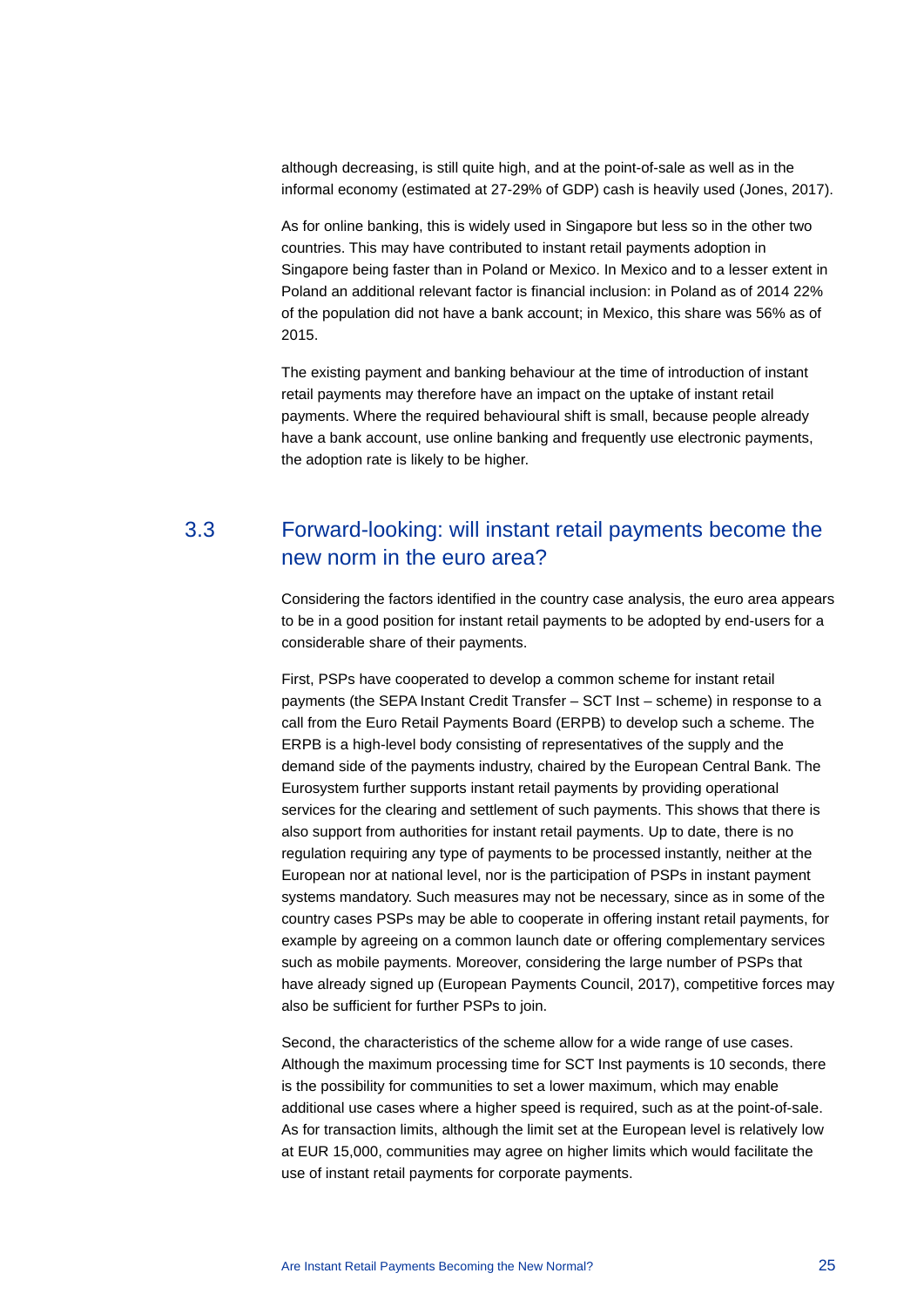Third, the infrastructure needed to support the use of instant retail payments and complementary services is quite widely available already. A large majority of the population uses the internet and many of these people access the internet via mobile phones. Moreover, the EU's Digital Single Market strategy includes initiatives to improve internet access and connectivity, also including wireless technology. This should improve the situation in those countries that are currently lagging behind.

#### **Chart 11 – Use of internet by individuals**



Sources: Eurostat and International Telecommunication Union.



### **Chart 12 – Use of mobile phones to access the internet**

Source: Eurostat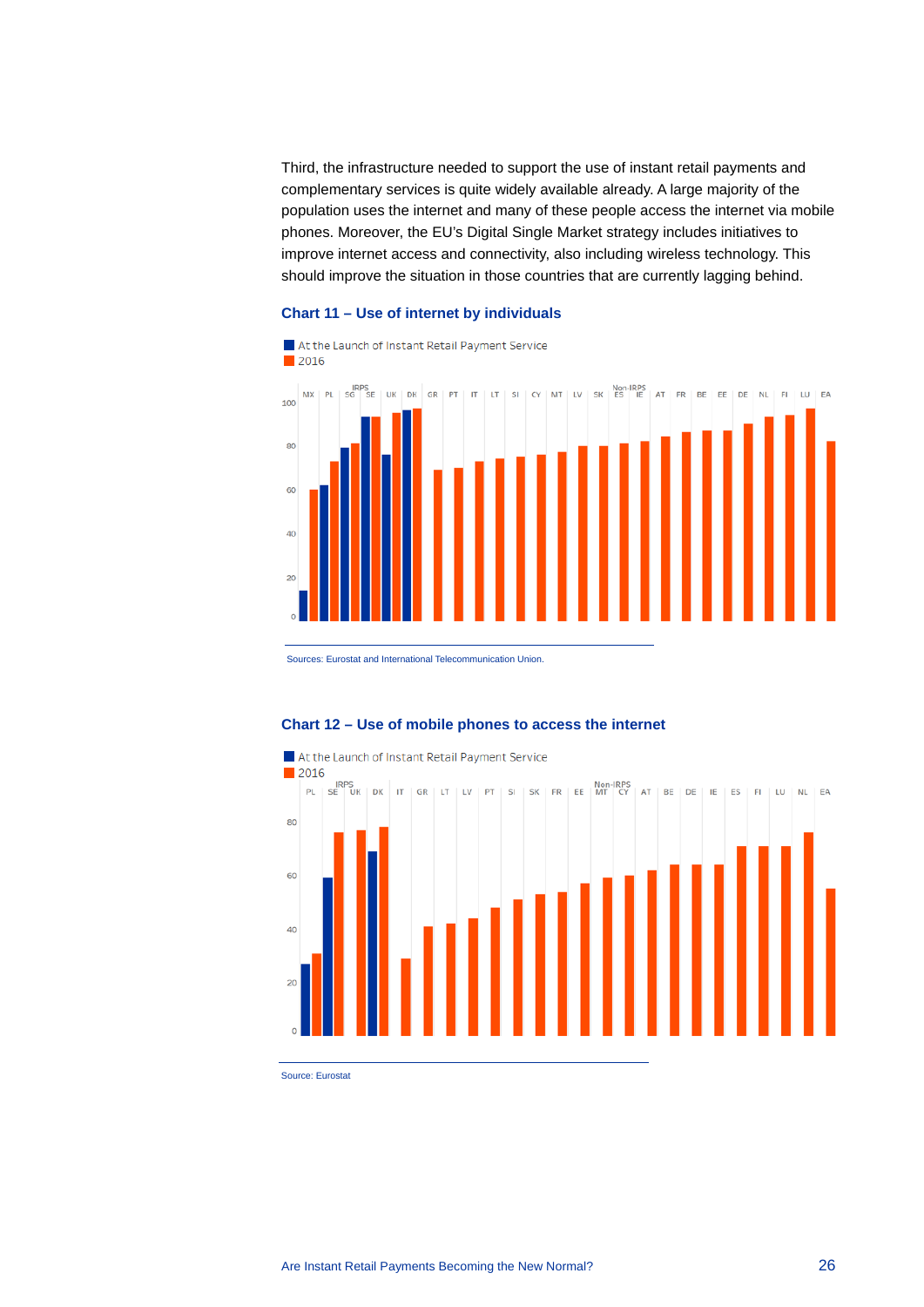

#### **Chart 13 – Use of online banking by individuals**

Source: Eurostat

 $\overline{a}$ 

The payments infrastructure is also well developed with the number of payment cards and point-of-sale terminals per inhabitant being close to the corresponding figures for Denmark according to ECB statistics and card acceptance being quite high as noted above. According to the latest ECB study, the ownership of payment cards as well as consumers' preferences for non-cash payment instruments is high in the euro area (Esselink and Hernandez, forthcoming). Most of the adult population (93%) have access to a payment card. In addition, evidence shows that when given the choice, a majority of euro area consumers (43%) say to prefer to pay by noncash methods rather in cash, while only 32% of them say to always prefer paying with cash.<sup>[13](#page-27-0)</sup> This evidence indicates most euro area consumers are satisfied with electronic means of payments, which based on the analysis of country cases, seems to have been a supporting factor for the growth of instant retail payments. Moreover, financial inclusion is high in most euro countries, although in a few of them (e.g. Lithuania, Slovakia, Italy) the share of the population that did not have a bank account was, up to 2014, over 10% or even over 20% (World Bank, 2015). Although financial inclusion might have improved since 2014, this could still be a barrier for the adoption of instant retail payments since these are bank account based payments. The EU's Payment Accounts Directive is an effort to change this, by giving people the right to a basic payment account regardless of their financial situation.

These characteristics indicate that there is a good basis for instant retail payments in the euro area. The rate of adoption, however, is likely to differ between euro area countries, due to differences in several underlying factors.

<span id="page-27-0"></span> $13$  The remaining 25% of consumers say not to have a clear preference between cash or non-cash payment methods.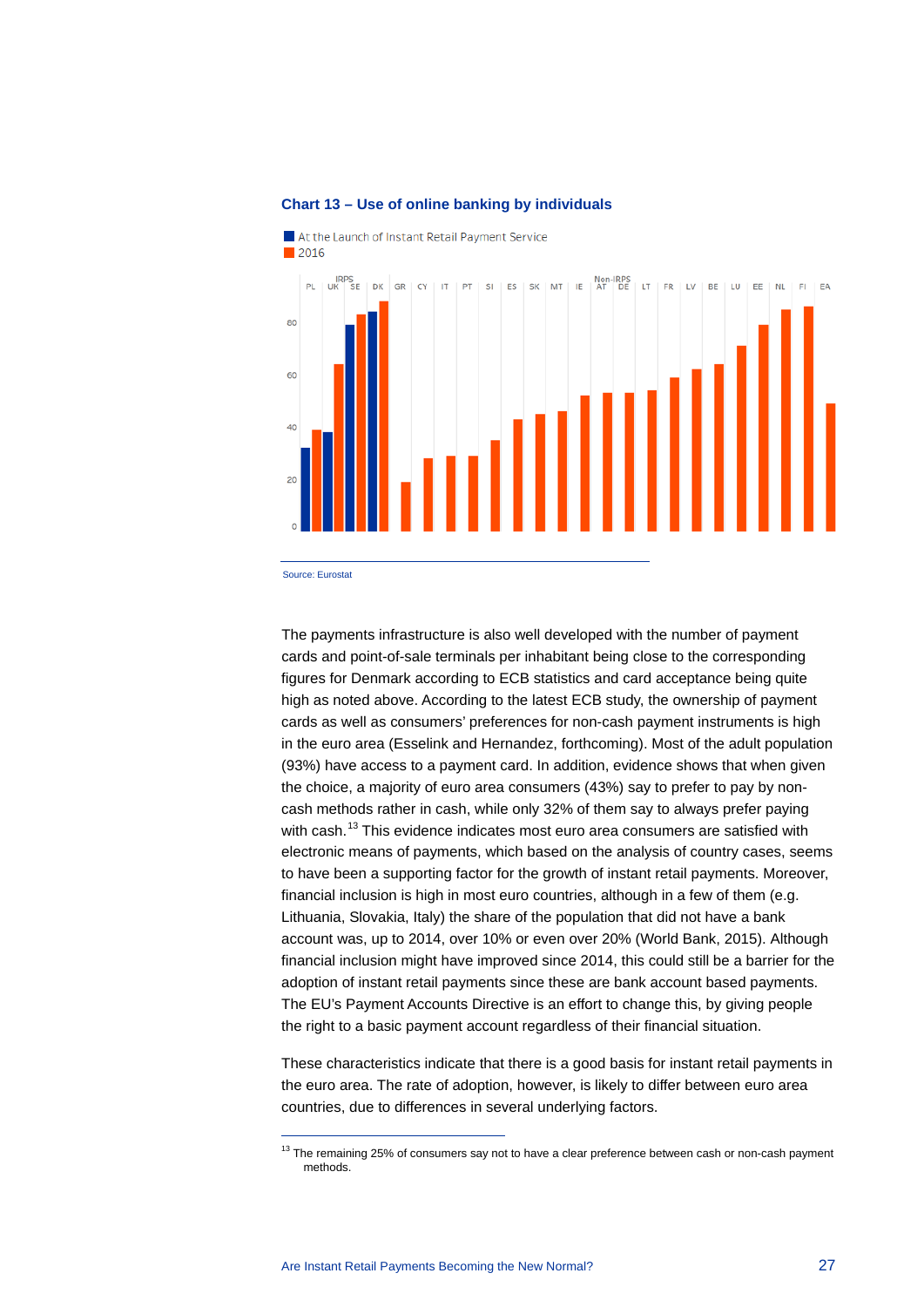First, there may be differences in the extent of cooperation between PSPs, depending on factors such as the concentration in the sector and the tradition – or lack thereof – of cooperation. At this point in time it is already known that some national banking communities will have common launch dates at the national level. The Belgian banks, for example, will offer instant retail payments from November 2018 and the Dutch banks from May 2019. In addition, there is already cooperation in complementary services as well, for example in Spain where the majority of banks are already offering a mobile payments service that will migrate to SCT Inst when it becomes available. Such cooperation between banks may be affected by the concentration in the banking sector, which differs between euro countries, the shares of the five largest credit institutions in total assets varying from under 35% in Luxembourg, Germany and Austria to over 85% in Greece, Estonia and Lithuania according to ECB statistics.. Where such cooperation proves difficult, further guidance from authorities could provide the necessary impetus. In addition, cooperation between banks may also be facilitated by national payments fora. In a number of euro countries, such fora explicitly support the development of instant retail payments, for example in Finland (Finnish Payments Council, 2017), France (Ministère de l'économie, de l'industrie et du numérique and Ministère des finances et des comptes publics, 2015), Italy (Comitato Pagamenti Italia, 2017) and the Netherlands (De Nederlandsche Bank, 2015; De Nederlandsche Bank, 2015).

Second, the conditions under which instant retail payments will be offered may differ between countries, as do the characteristics of other available payment instruments. PSPs in some countries (e.g. Belgium, the Netherlands) have already agreed to lower maximum processing times for instant retail payments than required at the European level (5 seconds in both the above-mentioned countries). Another reason why the added value in terms of speed may differ is that while SEPA Credit Transfers (non-instant) are credited to the payee by the next business day, they are often processed same-day on business days.[14](#page-28-0) The provision of complementary services may be needed to increase the attractiveness of instant retail payments in particular in those countries where same-day processing is currently the norm. In some countries (e.g. Italy, Spain) there are already currently existing mobile (mainly P2P) services that are planned to migrate to SCT Inst when it becomes available. This may facilitate a faster uptake of instant retail payments in these countries. The provision of point-of-sale services based on instant retail payments, in particular those leveraging the already existing infrastructure (such as terminals used for card payments), could further increase the use of instant retail payments. Notably, there are in Spain plans to add a point-of-sale services using near-field communication to the already existing (P2P) mobile payment service Bizum (Claveria Garcia, 2017). Similarly, in those countries where the PSP communities have agreed to higher (or no) transaction limits than required by the scheme, the number of potential use cases will be higher and thereby likely also the instant retail payments volumes. In addition, the fees PSPs will charge for instant retail payments and complementary services to various groups of end-users are currently not known, but are also likely to

 $\overline{a}$ 

<span id="page-28-0"></span><sup>&</sup>lt;sup>14</sup> For example Finland, the Netherlands (Danmarks Nationalbank, 2012) and Belgium (CGI, 2016).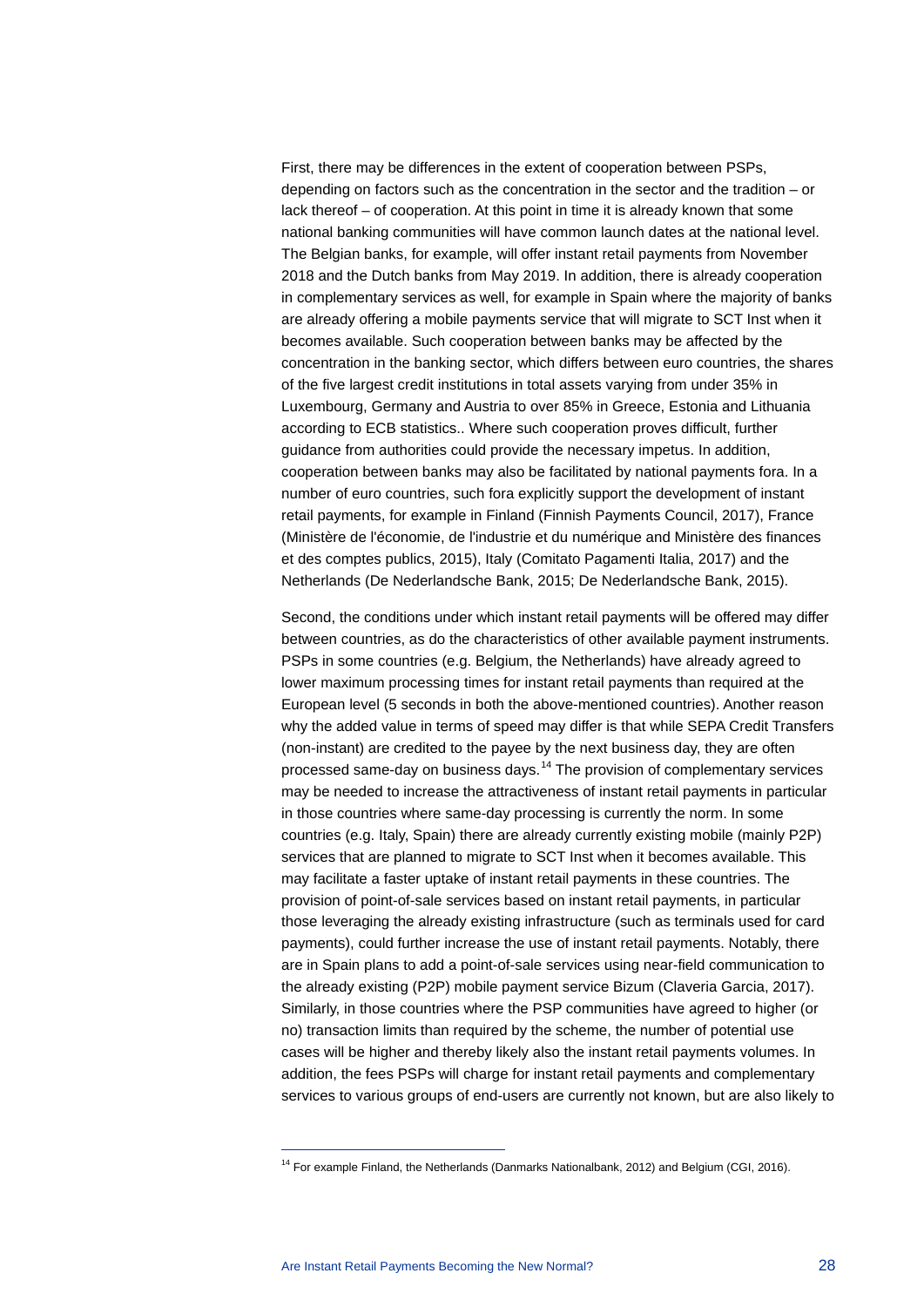differ both between banks and between countries. This will also have an impact on the adoption rate of instant retail payments per country.

Third, payment behaviour differs between euro area countries. Although Martikainen et al. (2013) found that there had been convergence in the use of retail payment instruments within the EU over the period 1995-2011, they also noted that significant cross-country differences remained and that payment behaviour is slow to change. In line with this, as of 2016 there were still considerable differences between countries. According to a recent ECB report, in countries as the Finland, Estonia and the Netherlands cashless payments at the checkout are already the norm e.g. ranging from 46% to 55% of all POS payments (Esselink and Hernandez 2017). Nevertheless, as shown in this report, in most euro area countries, the use of cash remains to be persistent at the POS. The market share of cash reaches nearly 79% of all POS transactions, being the highest (above 80%) in southern European countries, Germany, Austria and Slovenia. These figures shed light on consumers' payment behaviour, the level of card acceptance among merchants and on what appears to be strong cash habits among the average euro area consumer. It should therefore be expected that there will also be cross-country differences in the adoption of instant retail payments by end-users, even if similar services are offered. In particular, in those countries where internet and online banking use is lower this may serve as a barrier to the uptake of instant retail payments. On the other hand, the availability of instant retail payments may make online banking more attractive for end-users, resulting in more people choosing to do their banking operations online (in particular those people who do use the internet, just not for banking).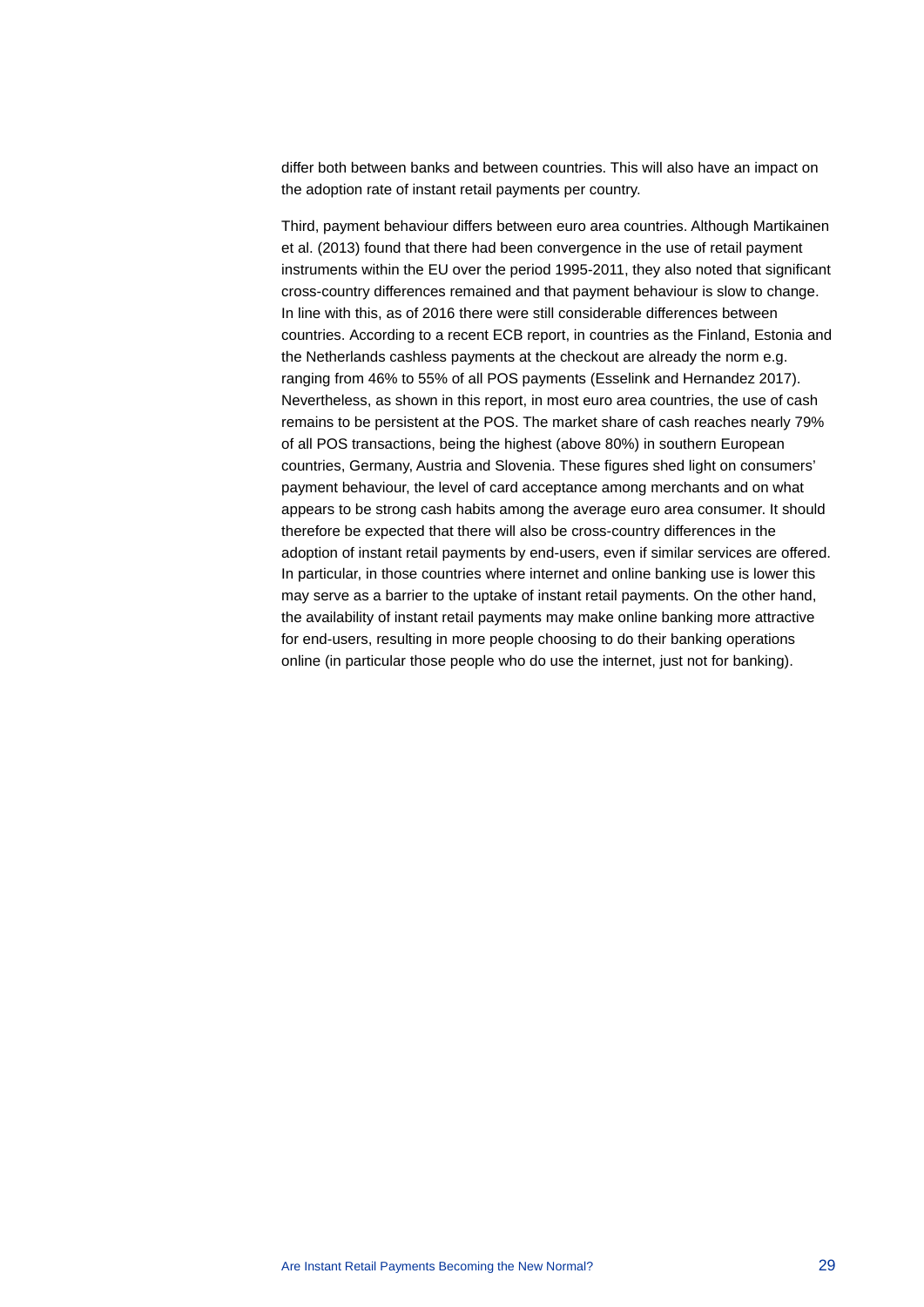# <span id="page-30-0"></span>4 Scenarios for the adoption of instant retail payments

In terms of potential to become the new normal, we classify the different country experiences in 4 ideal type scenarios. The first scenario is where instant retail payments are offered as the default option for single transactions in online banking. This scenario is represented by the UK. There, as of 2016 34% of credit transfers were processed in the instant retail payments system, a share that is still growing (note, however, that only 21% of credit transfers are single immediate payments, which are the only payments that are really processed instantly). The credit transfers remaining in the legacy system are mainly salary payments and business-tobusiness payments (Greene et al., 2015), of which at least the former is a use case for which the added value of instant processing is low.

The second scenario is where instant retail payments are limited to what is perhaps the most obvious use case: mobile payments. This scenario is represented by Sweden. Considering specific characteristics of the country, such as the low use of cash and the high technology readiness, it probably represents somewhat of an upper limit of what can be achieved with such a limited number of use cases being offered. In 2016 instant retail payments represented 13% of credit transfers. Here, too, the share of instant payment is still growing.

A third scenario is where instant retail payments are the default for mobile payments but only an option for online payments, possibly with an extra fee. This is illustrated by the case of Denmark, which shows that such a scenario can already yield a relatively high usage of instant retail payments: they accounted for 27% of credit transfers in 2016 (although it should be noted that some PSPs do offer instant as the default for mobile payments). However, although Denmark is the only case that has had this set-up from the start, instant retail payments are now also the default for instant retail payments in Mexico, Poland and Singapore. Despite this similarity, these cases show large differences both with Denmark and with each other. In Mexico, as of 2016 third-party to third-party SPEI payments represented 23% of credit transfers,<sup>[15](#page-30-1)</sup> but this is the result of a steady growth over a long period of time, and during most of this period mobile payments were not offered as a complementary service. Note also that the total annual number of credit transfers per capita there is much lower (10, as compared to 76 in Denmark), so while the shares of instant retail payments as a percentage of credit transfers are similar, in terms of transactions per capita the usage of instant retail payments differs widely between these two countries. This may be explained by factors such as financial inclusion and infrastructure. In Poland, the introduction of mobile payments as a complementary service has so far not led to strong growth in instant retail payments, which as of 2016 only represent 0.2% of credit transfers. Underlying factors may be still

 $\overline{a}$ 

<span id="page-30-1"></span><sup>&</sup>lt;sup>15</sup> Pavroll payments, which are processed in SPEI but not instantly, represent (as of 2015) another 9.5% of credit transfers (data source from Banco de México 2016 and CPMI Red Book statistics).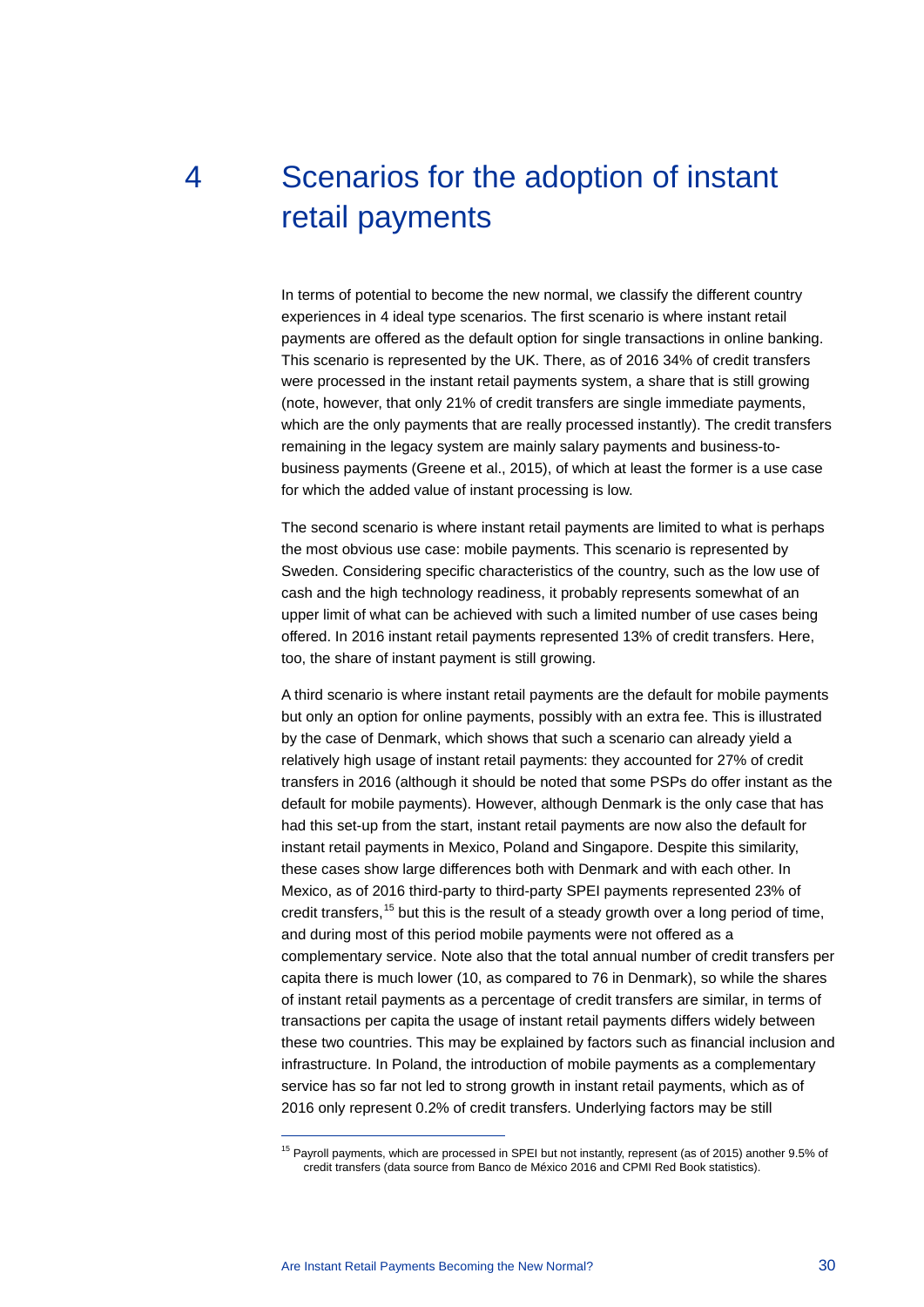remaining reachability issues as well as infrastructure (in particular the use of smartphones) and behavioural aspects such as the use of online banking and the popularity of cash payments. Finally, in Singapore while mobile payments have been offered as a complementary service by some banks for some time already a multibank solution has only been launched in 2017 so the effect of this service on instant retail payments use cannot yet be seen.

The final scenario is where instant retail payments are only offered as an option, either with or without an extra fee being applied. This was the initial situation in Mexico, the UK, Poland and Singapore. In this scenario the fee structure appears to be important: in the UK and Singapore where private users typically do not pay fees, the use of instant retail payments took off faster than in the other two countries. However, there are other factors that may also have contributed to this, such as financial inclusion, infrastructure and behavioural aspects.

#### **Table 3**

| Online<br><b>Mobile</b> | <b>Default</b>            | <b>Option</b>                                                 | <b>Not offered</b> |
|-------------------------|---------------------------|---------------------------------------------------------------|--------------------|
| <b>Offered</b>          | UK (current<br>situation) | Denmark; current<br>situation in Mexico,<br>Poland, Singapore | Sweden             |
| <b>Not offered</b>      |                           | Original situation in<br>Mexico, UK,<br>Singapore, Poland     |                    |

Scenarios for the adoption of instant retail payments

As for the euro area, the scenario where instant becomes the default may arise either due to future regulation or a decision by the industry. The latter seems more likely in countries with high concentration in the industry. As an example, the major banks in the Netherlands, where the banking market is highly concentrated, have already agreed to process individual online and mobile payments via the instant retail payments infrastructure (starting from May 2019). Based on the example of the UK we can expect that this may lead to a substantial share of credit transfers being processed instantly.

The scenario where instant is only used for mobile payments does not seem particularly likely in the euro area, since banks who wish to offer instant retail payments via the mobile channel will have to adhere to the SCT Inst scheme, which is a basic scheme that can be used via various channels. Therefore, the scenario where instant becomes the default for mobile payments and an option for online payments is more likely. Such a scenario may eventually arise in many euro countries, once mobile payments based on instant retail payments are offered,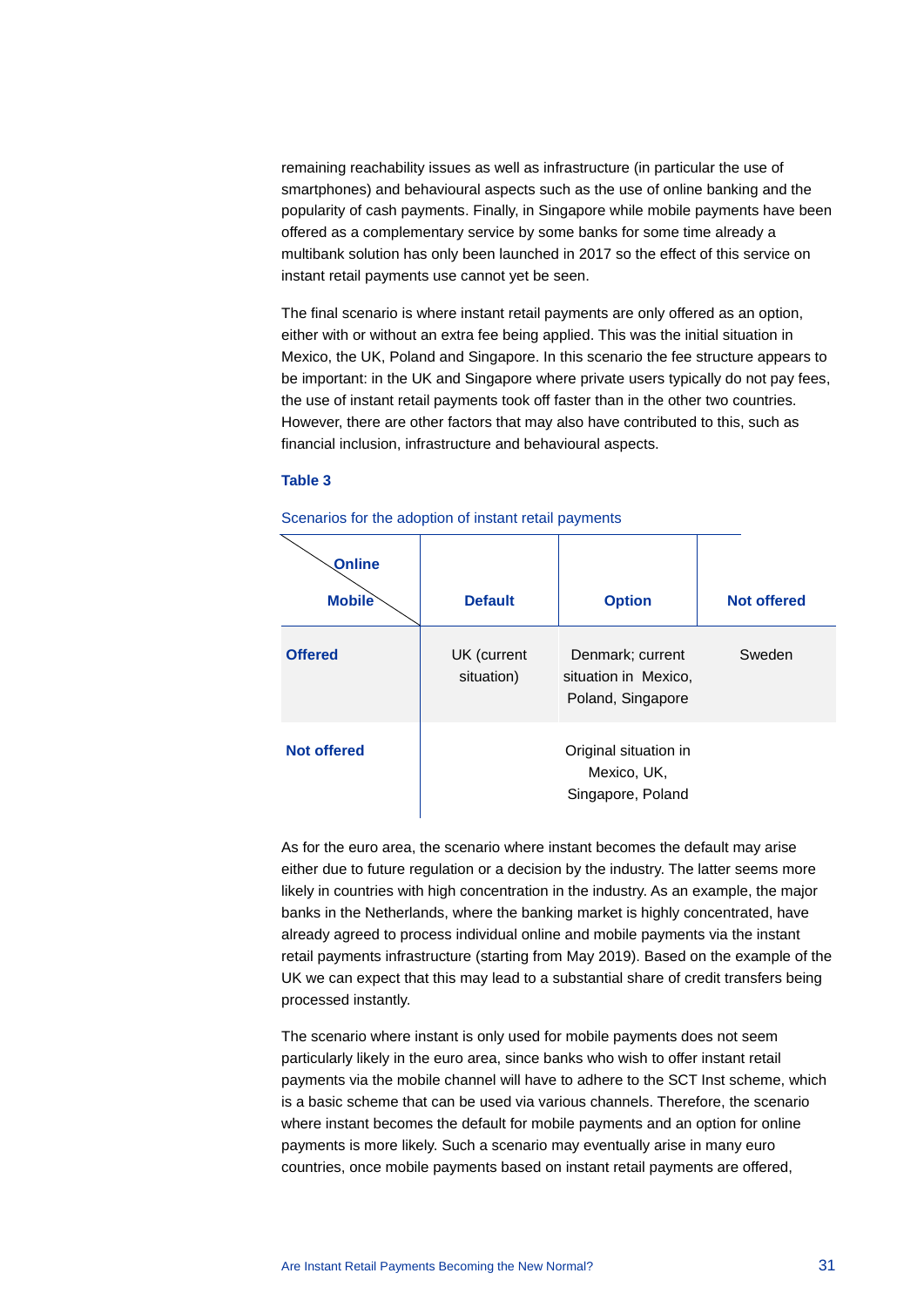whether this is from the start (as will be the case in Spain, for example) or at a later time. As we have seen in the country cases, the impact, in terms of shares and number of instant retail payments, will depend on a number of other factors. Use of instant retail payments can still be quite high in this scenario in countries with high use of mobile internet and a modern payments market, but may be much lower in countries where these conditions are not met. Another important factor to take into account here is the reach of the mobile payment service: the most widely used mobile payment services are also the ones with the broadest reach in terms of the share of banks that offer the service.

Finally, a scenario where instant is not the standard for online payments and there are also no complementary services available may arise in some countries in particular in the early stages. From the country cases, however, it seems likely that such complementary services will be developed if not at the start then later, so such countries will then move from this scenario to the previous one.

As mentioned earlier, the use of instant retail payments could be increased if they are offered in combination with the already existing infrastructure such as POS terminals and payment cards. Although evidence on the use of the existing card infrastructure for instant retail payments is limited, as has been pointed out before, there are some initiatives for solutions that do so, in particular using the existing POS terminals. In the euro area, such an initiative has been announced in Spain where there are plans to add point-of-sale services using NFC communication to the existing mobile payment service Bizum (Claveria Garcia, 2017). If such complementary services are offered, consumers who already use mobile payments could expand their use of instant retail payments to the point-of-sale. In addition, if PSPs make it possible to not only use the existing POS terminals but also the existing cards for the initiation of instant retail payments, the adoption of this service could be expanded to all the population who owns a payment card. Since the large majority of euro area consumers have access to a payment card (93%), card acceptance is relatively high in the euro area (72%) and the POS terminal network continues to grow each year, this potential scenario would imply the substitution of card payments by instant payment services initiated with a physical plastic card.

Although there is a clear lack of incentives for banks to introduce a product that would compete with their profitable card services, forward-looking banks or innovative non-bank PSPs may have an incentive to offer it instead. The PSD2 provisions allowing third parties to initiate payments may play an important role here, since these make it possible for a PSP to offer such a payment solution to customers of any bank that has joined the SCT Inst scheme. For merchants, instant retail payments at the point-of-sale would provide the advantage of receiving the funds within seconds, rather than a guarantee as is currently the case with card payments. In other words, they would bring the same certainty and liquidity that cash payments do today. It should be noted, however, that in terms of speed at the point-of-sale, it would be difficult to compete with contactless card payments (with which a transaction is approved within a few seconds). The maximum 10 seconds needed to execution an SCT Inst payments may be too long in payment situations where speed is of the essence, for example in supermarkets where long queues would form if the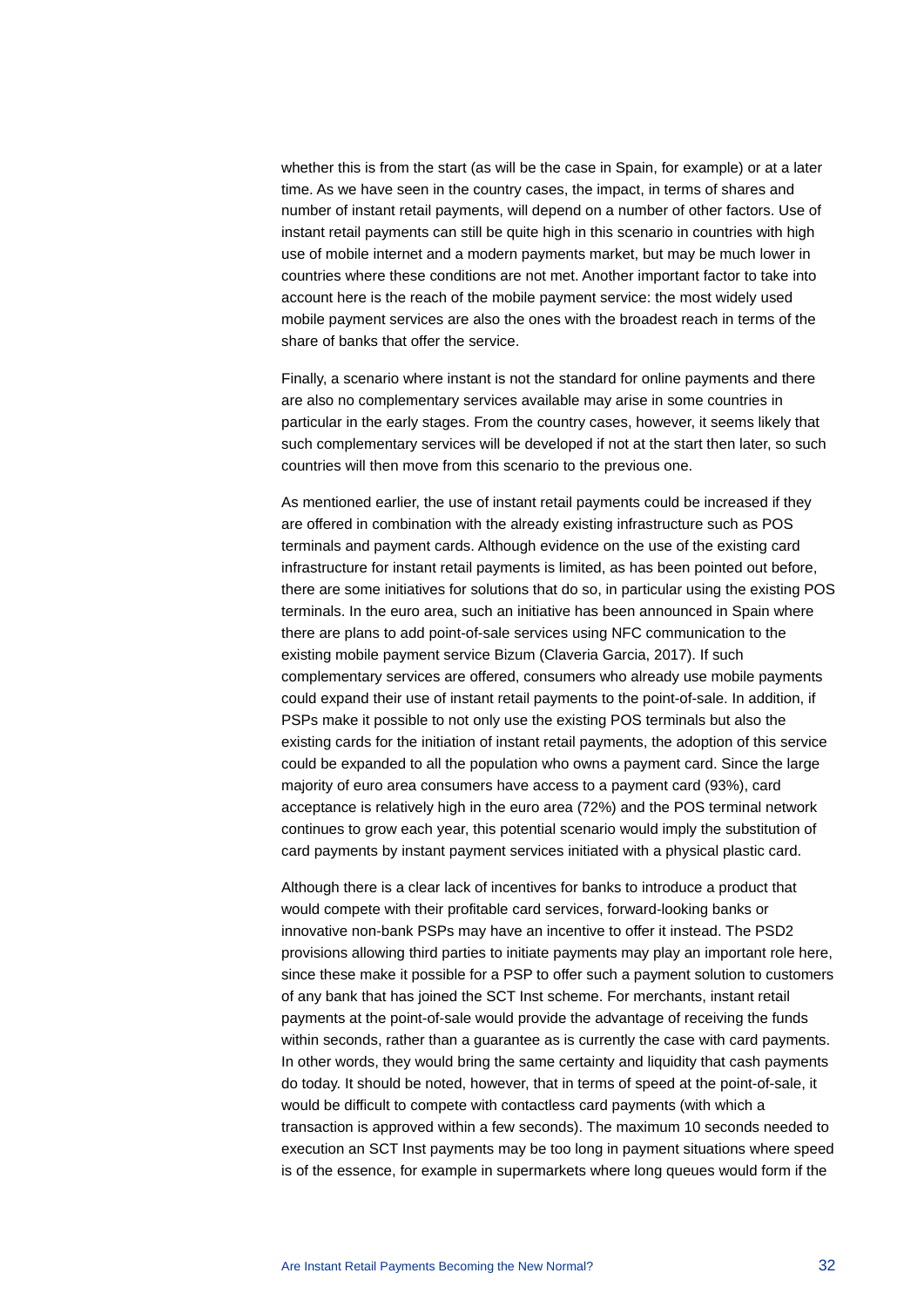payment process were slowed down. Nevertheless, for payment situations where a slightly lower speed at the point-of-sale is not detrimental, instant retail payments solutions could be an alternative for merchants and consumers. Note also that 10 seconds is the maximum execution time for SCT Inst, and that communities of PSPs can agree on a shorter maximum. This could be an important factor determining the potential of SCT Inst-based point-of-sale solutions.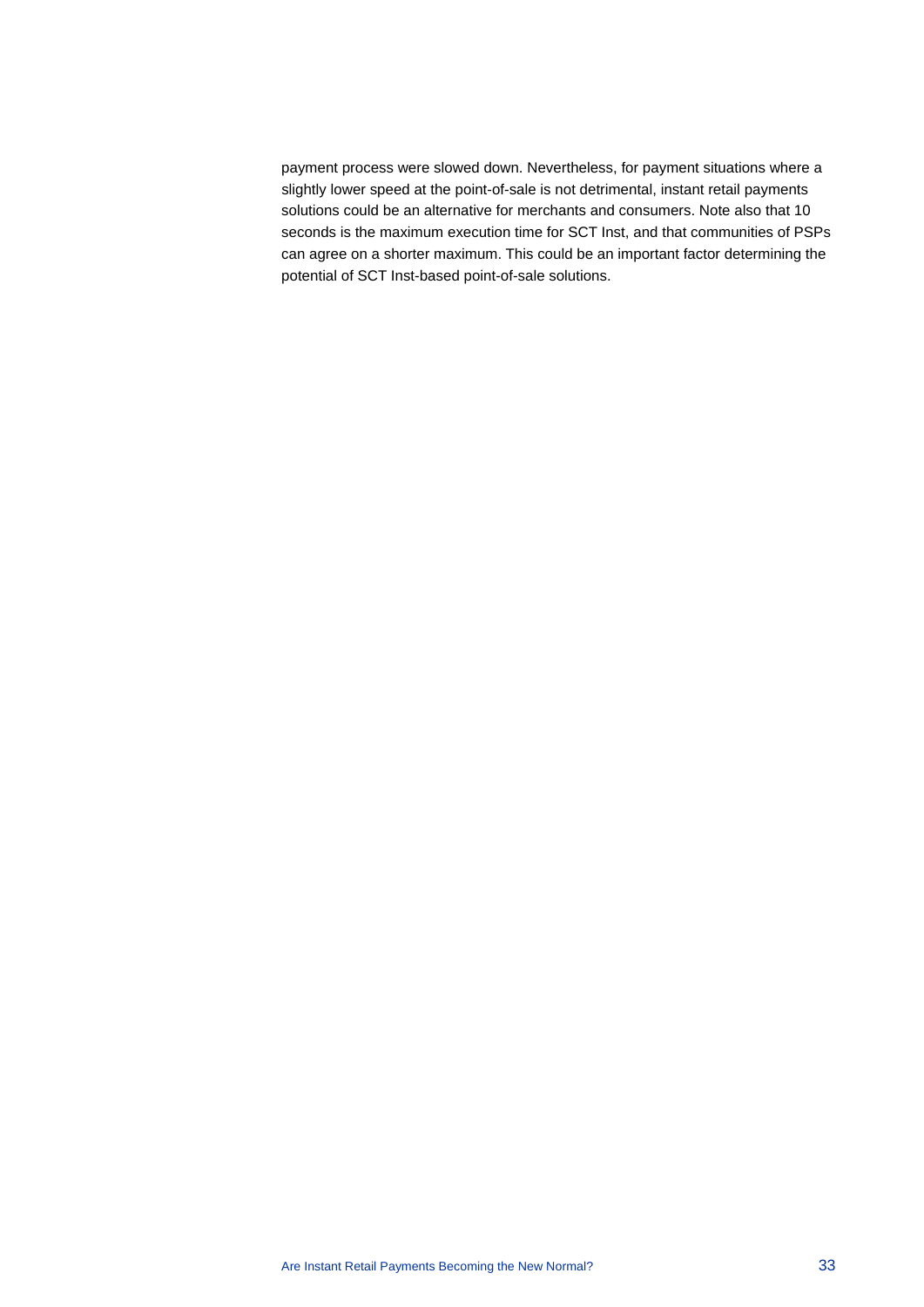## 5 Conclusions

<span id="page-34-0"></span>This paper assesses the overall prospects of instant retail payment services (instant retail payments) in the euro area. It identifies structural drivers and blockers to the adoption of instant retail payments based on the analysis of country cases where instant retail payments have already been operational for a number of years.

This analysis shows that there are some strong supportive factors for the success of instant retail payments in the euro area. The initial development of the service has had and continues to have the support of authorities and governance structures at the European level as well as at the national level, to varying extents. The vast majority of consumers have a bank account and many already use online banking, thereby facilitating easy adoption of instant retail payments once offered. In some countries banks are actively cooperating in the launch of instant retail payments, for example by setting common launch dates. Such cooperation facilitates reach and clarity for end-users. Moreover, in some countries existing mobile payment services providers have already announced that they will use instant retail payments when it becomes available, thereby increasing in this way the added value of instant retail payments. This added value will however differ between countries, not just because there may be differences in the availability of complementary services but also because there are differences in the processing speeds of (competing) legacy systems. Furthermore, the speed of instant retail payments itself will differ because some countries may set a lower target than the 10 seconds maximum that applies at European level. The number of potential use cases will also differ depending on whether the European-level maximum amount of EUR 15,000 will apply or whether a higher maximum threshold is set at national level. Further differences in the uptake of instant retail payments may be caused by factors related to infrastructure, financial inclusion and payment behaviour, which vary across the euro area.

This may result in different adoption scenarios arising in euro area countries. It seems likely that mobile payments using instant retail payments as the underlying payment instrument will be offered across the euro area, in some countries from the start and in others at a later stage. This use of instant retail payments for mobile payments may be combined in some countries with instant retail payments becoming the default for single transactions in online banking, while in others it may remain only an option for such payments. Further usage may come from corporate payments, depending on the availability of IPRS via corporate initiation channels and transaction limits, as well as point-of-sale payments where complementary services for this use case are developed.

As a conclusion, instant retail payments have the potential to become the new normal in the euro area, but the extent to which this will be the case, as well as the speed of transformation, are likely to differ between countries.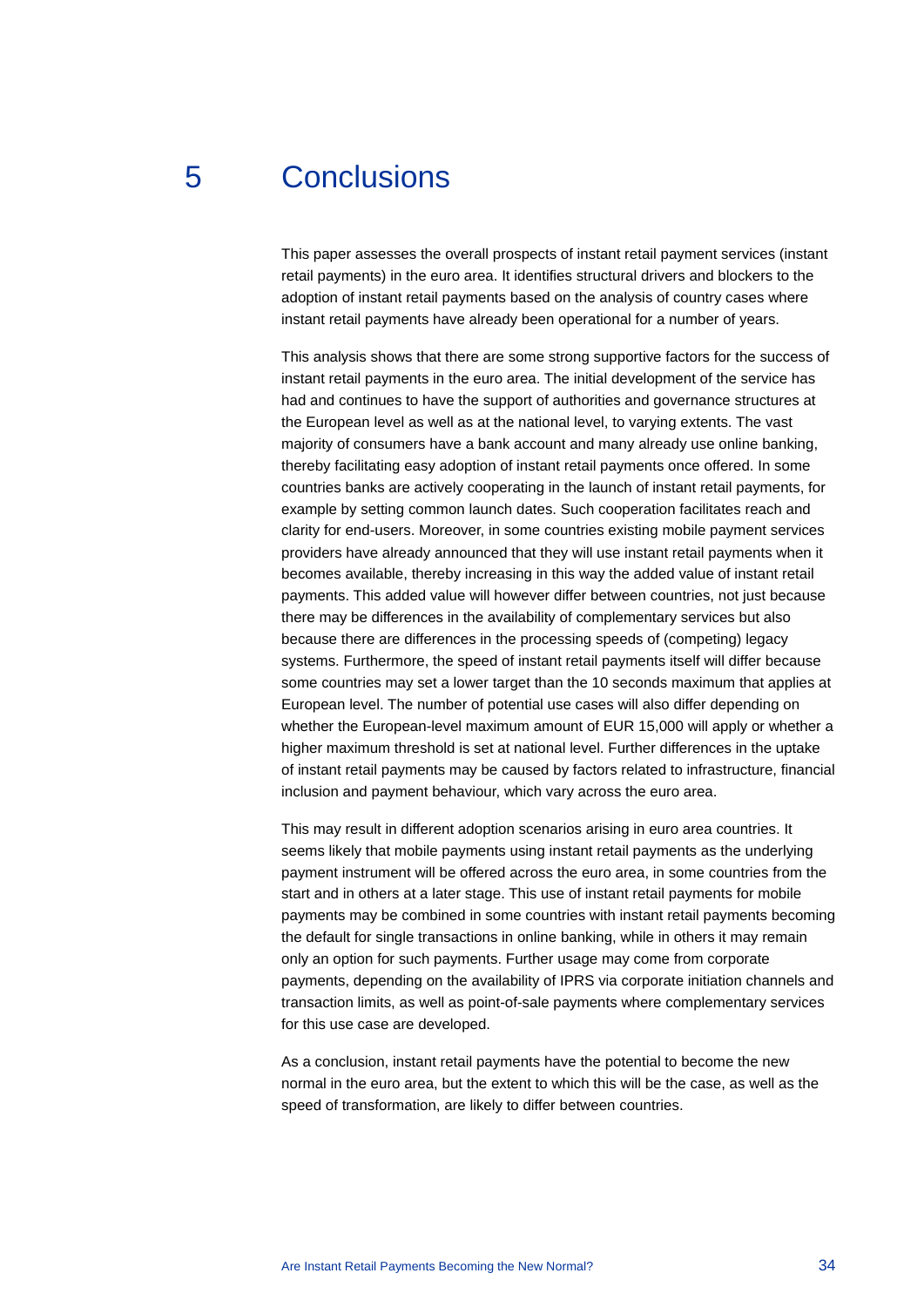## 6 Bibliography

<span id="page-35-0"></span>ABS (2017). FAQs – cheques. Singapore: The Association of Banks in Singapore. Available at: [https://abs.org.sg/consumer-banking/consumers/cheques.](https://abs.org.sg/consumer-banking/consumers/cheques)

ABS (2017). Fast And Secure Transfers Fact Sheet. Singapore: The Association of Banks in Singapore. Available at: [https://www.abs.org.sg/docs/library/fast-fact](https://www.abs.org.sg/docs/library/fast-fact-sheet.pdf)[sheet.pdf.](https://www.abs.org.sg/docs/library/fast-fact-sheet.pdf)

Accenture (2015). Real-time payments for real-time banking. Accenture Payment Services. Available at: [https://www.accenture.com/t00010101T000000\\_\\_w\\_\\_/de](https://www.accenture.com/t00010101T000000__w__/de-de/_acnmedia/Accenture/Conversion-Assets/DotCom/Documents/Global/PDF/Dualpub_22/Accenture-Banking-Realtime-Payments-Realtime-Bank.pdf)[de/\\_acnmedia/Accenture/Conversion-](https://www.accenture.com/t00010101T000000__w__/de-de/_acnmedia/Accenture/Conversion-Assets/DotCom/Documents/Global/PDF/Dualpub_22/Accenture-Banking-Realtime-Payments-Realtime-Bank.pdf)

[Assets/DotCom/Documents/Global/PDF/Dualpub\\_22/Accenture-Banking-Realtime-](https://www.accenture.com/t00010101T000000__w__/de-de/_acnmedia/Accenture/Conversion-Assets/DotCom/Documents/Global/PDF/Dualpub_22/Accenture-Banking-Realtime-Payments-Realtime-Bank.pdf)[Payments-Realtime-Bank.pdf.](https://www.accenture.com/t00010101T000000__w__/de-de/_acnmedia/Accenture/Conversion-Assets/DotCom/Documents/Global/PDF/Dualpub_22/Accenture-Banking-Realtime-Payments-Realtime-Bank.pdf)

Aghion, P., Bechtold, S., Cassar, L., and Holger, H. (2014, March). The Causal Effects of Competition on Innovation: Experimental Evidence. NBER Working Paper 19987. Available at: [http://www.nber.org/papers/w19987.](http://www.nber.org/papers/w19987)

Alvarez, F.and Lippi, F. (2009). "Financial Innovation and the Transactions Demand for Cash," Econometrica, 77 (2), 363–402.

Andersen, A., and Gladov, T. (2015). Initial experience with instant payments. Danmarks Nationalbank Monetary Review , 2014(3). Available at: [https://www.nationalbanken.dk/en/publications/Documents/2015/03/Initial%20Experi](https://www.nationalbanken.dk/en/publications/Documents/2015/03/Initial%20Experience%20with%20Instant%20Payments_Mon1-15_UK.pdf) [ence%20with%20Instant%20Payments\\_Mon1-15\\_UK.pdf.](https://www.nationalbanken.dk/en/publications/Documents/2015/03/Initial%20Experience%20with%20Instant%20Payments_Mon1-15_UK.pdf)

Andresen, M., and Jensen, L. (2014). Express Transfers in Denmark. Danmarks Nationalbank Monetary Review, 3. Available at: [https://www.nationalbanken.dk/en/publications/Documents/2014/09/Express%20Tran](https://www.nationalbanken.dk/en/publications/Documents/2014/09/Express%20Transfers%20in%20Denmark_Mon3-2014.pdf) [sfers%20in%20Denmark\\_Mon3-2014.pdf.](https://www.nationalbanken.dk/en/publications/Documents/2014/09/Express%20Transfers%20in%20Denmark_Mon3-2014.pdf)

Angel, G.A. D.(2016) Limits to Cashless Payments and the Persistence of Cash. Hypotheses About Mexico. In: Batiz-Lazo B., Efthymiou L. (eds) The Book of Payments. Palgrave Macmillan, London.

Arango, C., Bouhdaoui, Y., Bounie, D., Eschelbach, M., and Hernandez, L. (2017). Cash remains top-of-wallet! International evidence from payment diaries. Economic Modelling, Forthcoming.

Asian Banking and Finance (2017). Asian banks take the fast lane to real-time payments. Available at: [http://asianbankingandfinance.net/custody](http://asianbankingandfinance.net/custody-clearing/exclusive/asian-banks-take-fast-lane-real-time-payments)[clearing/exclusive/asian-banks-take-fast-lane-real-time-payments.](http://asianbankingandfinance.net/custody-clearing/exclusive/asian-banks-take-fast-lane-real-time-payments)

Bagnall, J., Bounie, D., Huynh, K. P., Kosse, A., Schmidt, T., and Schuh, S. (2016). Consumer Cash Usage: A Cross-Country Comparison with Payment Diary Survey Data. International Journal of Central Banking, 12(4), 1-61.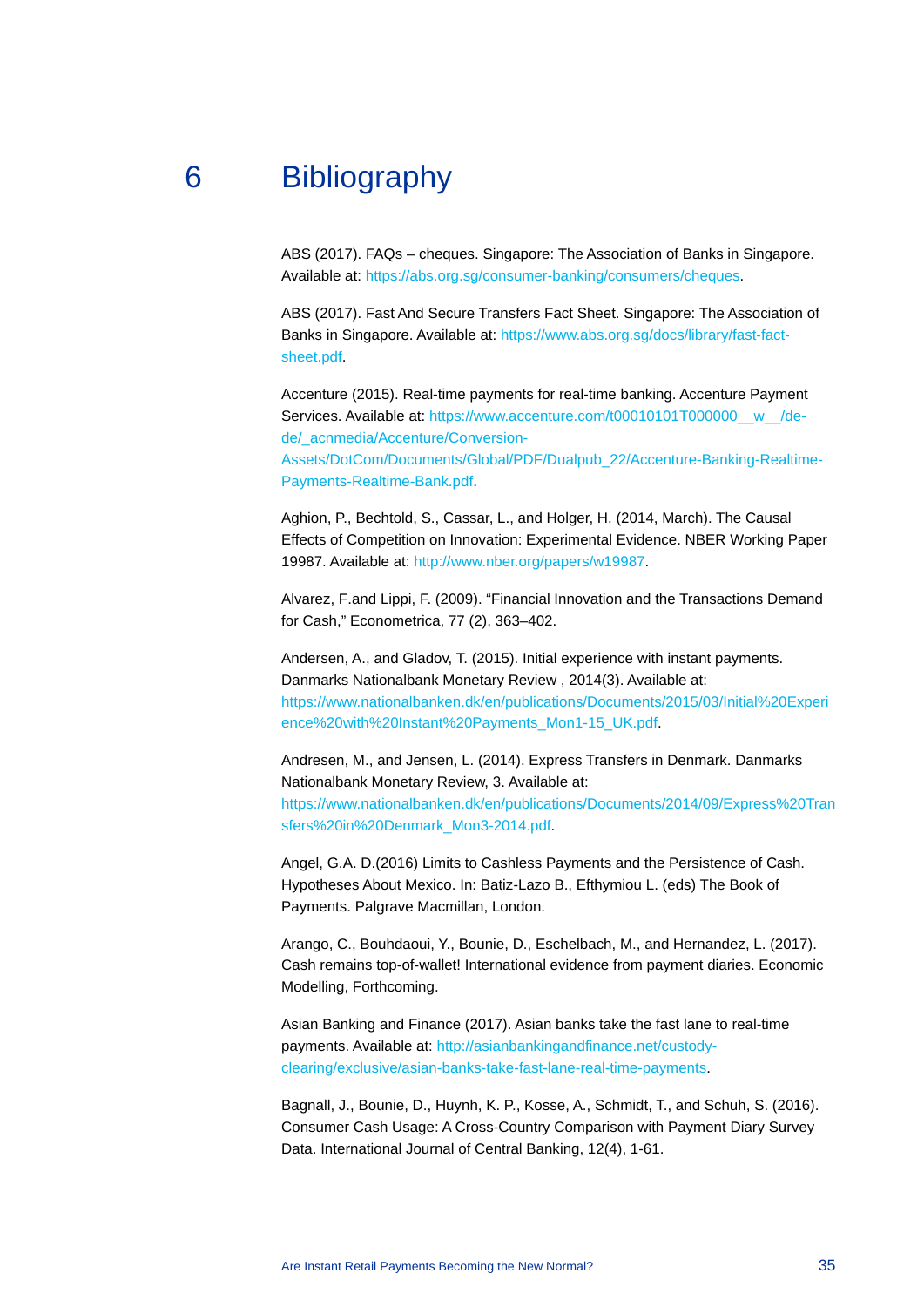Bakkegaard, J., Gladov, T., and Pedersen, A. (2011). Settlement Times for Payments in Denmark. Danmarks Nationalbank Monetary Review, 2, 99-108. Available at: [https://www.nationalbanken.dk/en/publications/Documents/2011/08/MON2Q\\_P1\\_201](https://www.nationalbanken.dk/en/publications/Documents/2011/08/MON2Q_P1_2011_Settlement%20Times%20for%20Payments%20in%20Denmark.pdf) [1\\_Settlement%20Times%20for%20Payments%20in%20Denmark.pdf.](https://www.nationalbanken.dk/en/publications/Documents/2011/08/MON2Q_P1_2011_Settlement%20Times%20for%20Payments%20in%20Denmark.pdf)

Banco de México (2014). Simplified file banking accounts, agents and mobile payments in México. Banco de México: Directorate of Regulation and Supervision, Mexico City. Available at:

[http://siteresources.worldbank.org/EXTFINANCIALSECTOR/Resources/282884-](http://siteresources.worldbank.org/EXTFINANCIALSECTOR/Resources/282884-1395348372931/Day1_1030_Garza.pdf) [1395348372931/Day1\\_1030\\_Garza.pdf.](http://siteresources.worldbank.org/EXTFINANCIALSECTOR/Resources/282884-1395348372931/Day1_1030_Garza.pdf) 

Banco de México (2016). Interbank Electronic Payment System (SPEI) - Principles for Financial Market Infrastructures Disclosure. SPEI – SISTEMA DE PAGOS ELECTRÓNICOS INTERBANCARIOS. Available at:

[http://www.banxico.org.mx/sistemas-de-pago/material](http://www.banxico.org.mx/sistemas-de-pago/material-educativo/intermedio/evaluaciones-conforme-a-las-mejores-practicas-inte/conforme-a-las-mejores-practicas-internacionales/%7BB92D920D-B7EB-8F9F-CF53-19DC68FE6882%7D.pdf)[educativo/intermedio/evaluaciones-conforme-a-las-mejores-practicas-inte/conforme](http://www.banxico.org.mx/sistemas-de-pago/material-educativo/intermedio/evaluaciones-conforme-a-las-mejores-practicas-inte/conforme-a-las-mejores-practicas-internacionales/%7BB92D920D-B7EB-8F9F-CF53-19DC68FE6882%7D.pdf)[a-las-mejores-practicas-internacionales/%7BB92D920D-B7EB-8F9F-CF53-](http://www.banxico.org.mx/sistemas-de-pago/material-educativo/intermedio/evaluaciones-conforme-a-las-mejores-practicas-inte/conforme-a-las-mejores-practicas-internacionales/%7BB92D920D-B7EB-8F9F-CF53-19DC68FE6882%7D.pdf) [19DC68FE6882%7D.pdf.](http://www.banxico.org.mx/sistemas-de-pago/material-educativo/intermedio/evaluaciones-conforme-a-las-mejores-practicas-inte/conforme-a-las-mejores-practicas-internacionales/%7BB92D920D-B7EB-8F9F-CF53-19DC68FE6882%7D.pdf)

Banco de México (2016). Utopia: What Does the Perfect Payments System Look Like? NACHA Payments 2016. Phoenix, Arizona : Presentation April 20. Available at: [https://payments.nacha.org/sites/payments.nacha.org/files/files/Utopia%20What%20](https://payments.nacha.org/sites/payments.nacha.org/files/files/Utopia%20What%20Does%20the%20Perfect%20Payments%20System%20Look%20Like.pdf) [Does%20the%20Perfect%20Payments%20System%20Look%20Like.pdf.](https://payments.nacha.org/sites/payments.nacha.org/files/files/Utopia%20What%20Does%20the%20Perfect%20Payments%20System%20Look%20Like.pdf)

Banco de México (2017, April 19). Interoperability in the Mexican payments market: the role of Banco de Mexico. Available at: [https://www.itu.int/en/ITU-T/Workshops](https://www.itu.int/en/ITU-T/Workshops-and-Seminars/ifds/Documents/S3_3.%20Interoperability%20of%20Mexican%20payment%20systems_Castellanos.pdf)[and-](https://www.itu.int/en/ITU-T/Workshops-and-Seminars/ifds/Documents/S3_3.%20Interoperability%20of%20Mexican%20payment%20systems_Castellanos.pdf)

[Seminars/ifds/Documents/S3\\_3.%20Interoperability%20of%20Mexican%20payment](https://www.itu.int/en/ITU-T/Workshops-and-Seminars/ifds/Documents/S3_3.%20Interoperability%20of%20Mexican%20payment%20systems_Castellanos.pdf) [%20systems\\_Castellanos.pdf.](https://www.itu.int/en/ITU-T/Workshops-and-Seminars/ifds/Documents/S3_3.%20Interoperability%20of%20Mexican%20payment%20systems_Castellanos.pdf)

Baumol, W.J. (1952). "The Transactions Demand for Cash: An Inventory Theoretic Approach," Quarterly Journal of Economics, 66, 545–556.

Bankgirot (2015). Annual Report 2014. Available at: [https://www.bankgirot.se/globalassets/dokument/arsredovisning-](https://www.bankgirot.se/globalassets/dokument/arsredovisning--rapporter/2014_annualreport_en.pdf) [rapporter/2014\\_annualreport\\_en.pdf.](https://www.bankgirot.se/globalassets/dokument/arsredovisning--rapporter/2014_annualreport_en.pdf)

Bech, M., Shimizu, Y., and Wong, P. (2017). The quest for speed in payments. BIS Quarterly Review(March), 57-69.

Bolt, W. and Tieman, A. F. (2006). "Social welfare and cost recovery in two-sided markets", De Gruyter, vol. 5(1), pages 1-15, March.

Capgemini, and Royal Bank of Scotland. (2015). World Payment Report.

CGI (2016). Exploring the Business Case for Immediate Payments. Available at: [https://www.cgi.com/sites/default/files/files\\_be/pdf/wp\\_fs\\_immediate\\_payments\\_jrv\\_v](https://www.cgi.com/sites/default/files/files_be/pdf/wp_fs_immediate_payments_jrv_v2.pdf) [2.pdf.](https://www.cgi.com/sites/default/files/files_be/pdf/wp_fs_immediate_payments_jrv_v2.pdf)

Cheque and Credit Clearing Company (2009). The Great British Cheque Report. Available at: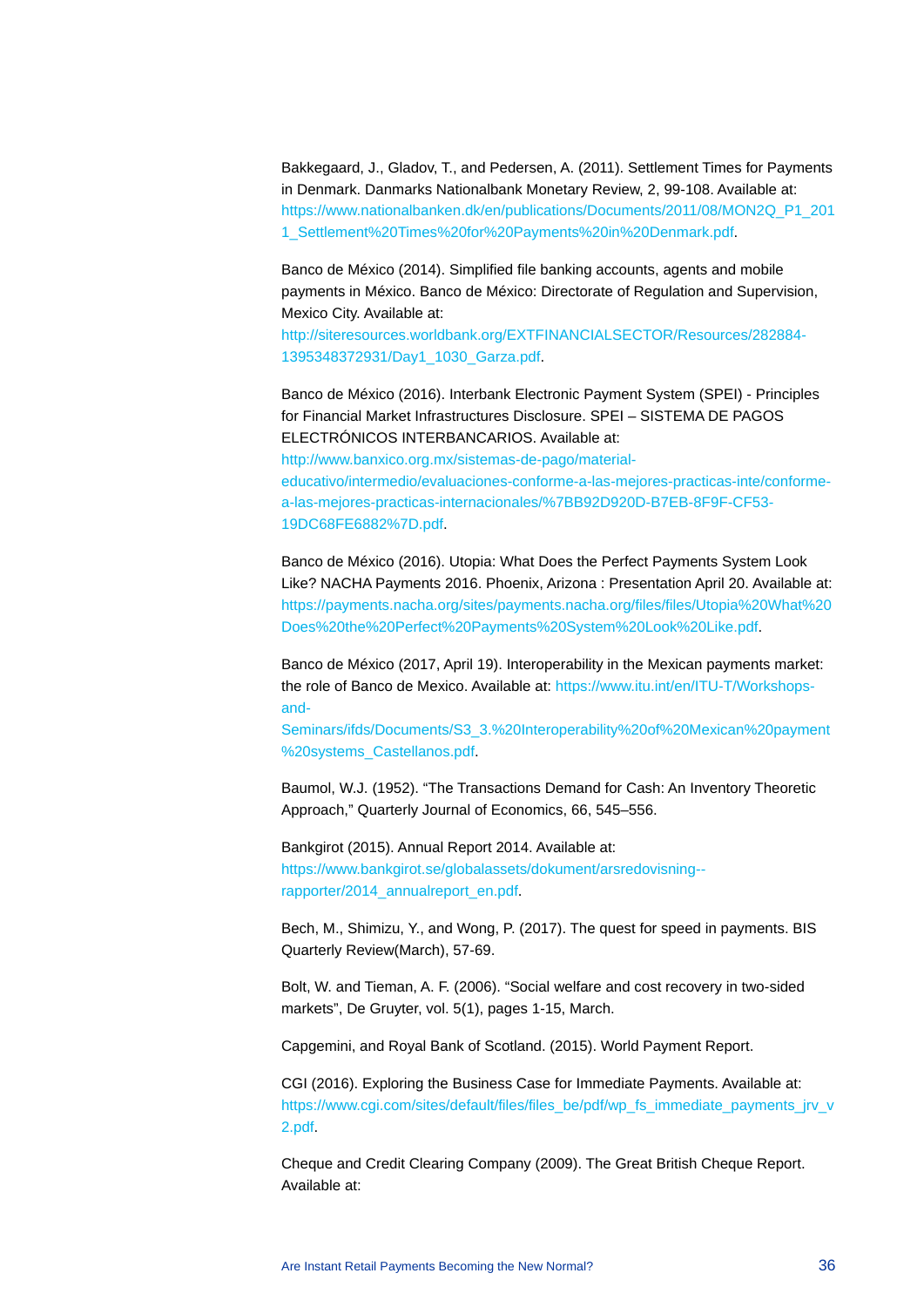[https://www.chequeandcredit.co.uk/sites/default/files/the\\_great\\_british\\_cheque\\_repor](https://www.chequeandcredit.co.uk/sites/default/files/the_great_british_cheque_report_0.pdf) [t\\_0.pdf](https://www.chequeandcredit.co.uk/sites/default/files/the_great_british_cheque_report_0.pdf)

Claveria Garcia, P. (2017). Instant retail payments Programme in Spain. Open Forum on Pan-European Instant retail payments. Frankfurt: Euro Banking Association. May 9. Available at: [https://www.abe-eba.eu/downloads/thought](https://www.abe-eba.eu/downloads/thought-leadership/Open_Forum_20170509_Slides.pdf)[leadership/Open\\_Forum\\_20170509\\_Slides.pdf.](https://www.abe-eba.eu/downloads/thought-leadership/Open_Forum_20170509_Slides.pdf)

Competition and Markets Authority (2016). Retail banking market investigation – Final Report. Available at:

[https://assets.publishing.service.gov.uk/media/57ac9667e5274a0f6c00007a/retail](https://assets.publishing.service.gov.uk/media/57ac9667e5274a0f6c00007a/retail-banking-market-investigation-full-final-report.pdf)[banking-market-investigation-full-final-report.pdf.](https://assets.publishing.service.gov.uk/media/57ac9667e5274a0f6c00007a/retail-banking-market-investigation-full-final-report.pdf)

Comitato Pagamenti Italia (2017). Rapporto Annuale 2016. Available at: [http://www.bancaditalia.it/pubblicazioni/rapporto-cpi/2017-rapporto-cpi/index.html.](http://www.bancaditalia.it/pubblicazioni/rapporto-cpi/2017-rapporto-cpi/index.html) 

Committee on Payments and Market Infrastructures (2014). Non-banks in retail payments. Bank for International Settlements. Available at: [https://www.bis.org/cpmi/publ/d118.htm.](https://www.bis.org/cpmi/publ/d118.htm)

Committee on Payments and Market Infrastructures (2016). Fast payments – Enhancing the speed and availability of retail payments. Bank of International Settlement: Committee on Payments and Market Infrastructures, Basel. Available at: [https://www.bis.org/cpmi/publ/d154.htm.](https://www.bis.org/cpmi/publ/d154.htm)

Committee on Payment and Settlement Systems (2011). Payment, clearing and settlement systems in the CPSS countries (Vol. 1). Available at: [https://www.bis.org/cpmi/publ/d97.htm.](https://www.bis.org/cpmi/publ/d97.htm)

Committee on Payment and Settlement Systems (2012). Payment, clearing and settlement systems in the CPSS countries. Available at: [https://www.bis.org/cpmi/publ/d105.htm.](https://www.bis.org/cpmi/publ/d105.htm)

Committee on Payment and Settlement Systems (2012). Innovations in retail payments. Bank for International Settlements. Available at: <https://www.bis.org/cpmi/publ/d102.htm>

Cruickshank, D. (2000). Competition in UK Banking: A Report to the Chancellor of the Exchequer. Available at:

[http://webarchive.nationalarchives.gov.uk/20050301221631/http://www.hm](http://webarchive.nationalarchives.gov.uk/20050301221631/http:/www.hm-treasury.gov.uk/documents/financial_services/banking/bankreview/fin_bank_reviewfinal.cfm)[treasury.gov.uk/documents/financial\\_services/banking/bankreview/fin\\_bank\\_reviewfi](http://webarchive.nationalarchives.gov.uk/20050301221631/http:/www.hm-treasury.gov.uk/documents/financial_services/banking/bankreview/fin_bank_reviewfinal.cfm) [nal.cfm.](http://webarchive.nationalarchives.gov.uk/20050301221631/http:/www.hm-treasury.gov.uk/documents/financial_services/banking/bankreview/fin_bank_reviewfinal.cfm)

D+H (2016). Bankgirot: Delivering Mobile Phone Payments in Real-Time, Case Study. Available at: [https://www.dh.com/system/files/resources/casestudy-bankgirot](https://www.dh.com/system/files/resources/casestudy-bankgirot-delivering-mobile-phone-payments-in-real-time.pdf)[delivering-mobile-phone-payments-in-real-time.pdf.](https://www.dh.com/system/files/resources/casestudy-bankgirot-delivering-mobile-phone-payments-in-real-time.pdf)

Danish Payments Council (2014). Report on New Payment Solutions. Danmarks Nationalbank. Available at:

[http://www.nationalbanken.dk/en/bankingandpayments/danish\\_payments\\_council/Pa](http://www.nationalbanken.dk/en/bankingandpayments/danish_payments_council/Pages/Reports-ect.aspx) [ges/Reports-ect.aspx.](http://www.nationalbanken.dk/en/bankingandpayments/danish_payments_council/Pages/Reports-ect.aspx)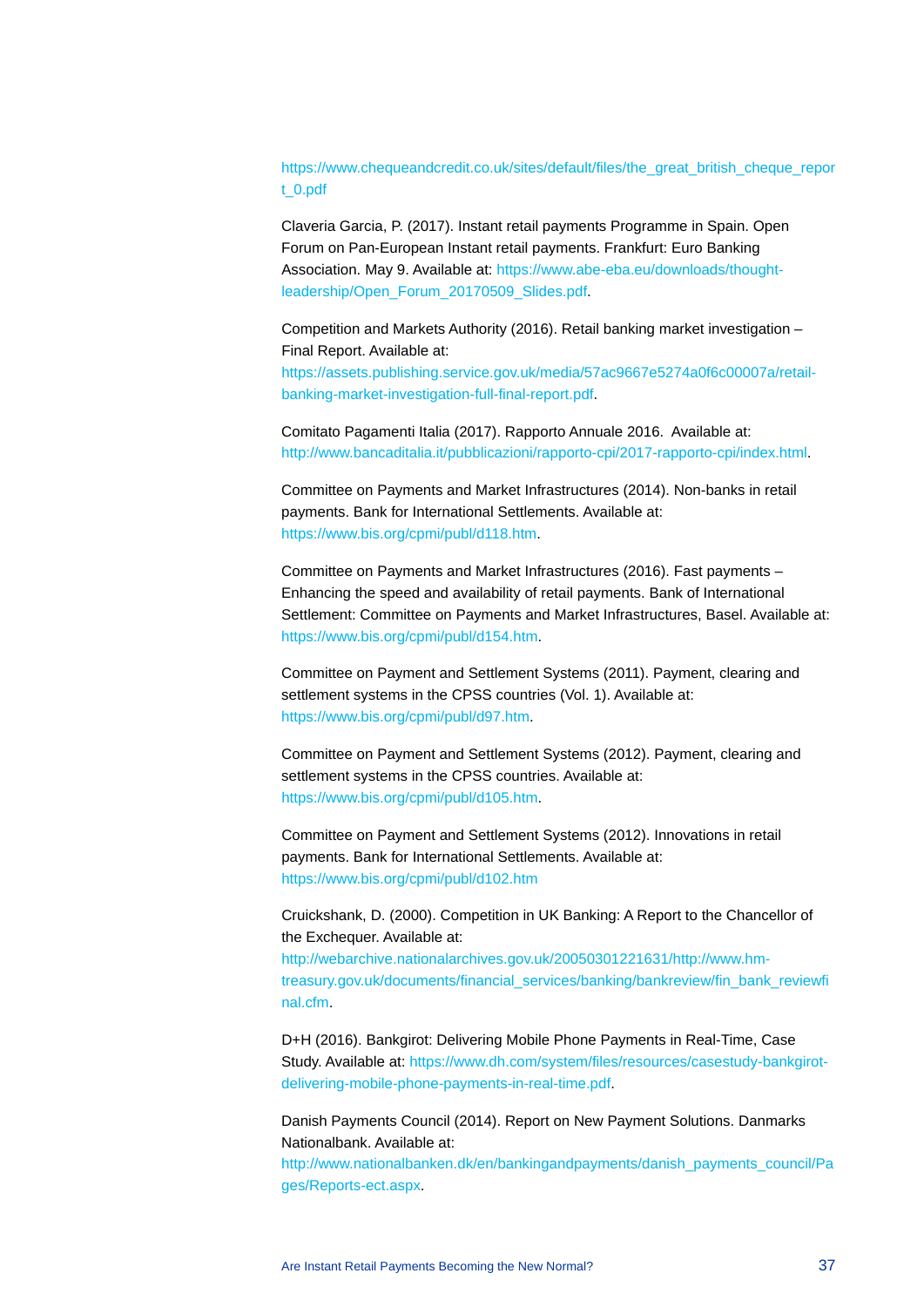Danish Payments Council (2016). Report on the Role of Cash in Society. Available at:

[http://www.nationalbanken.dk/en/bankingandpayments/danish\\_payments\\_council/Pa](http://www.nationalbanken.dk/en/bankingandpayments/danish_payments_council/Pages/Reports-ect.aspx) [ges/Reports-ect.aspx.](http://www.nationalbanken.dk/en/bankingandpayments/danish_payments_council/Pages/Reports-ect.aspx)

Danmarks Nationalbank (2012). Costs of payments in Denmark. Available at: [http://www.nationalbanken.dk/en/publications/Pages/2012/04/Costs-of-payments-in-](http://www.nationalbanken.dk/en/publications/Pages/2012/04/Costs-of-payments-in-Denmark.aspx)[Denmark.aspx.](http://www.nationalbanken.dk/en/publications/Pages/2012/04/Costs-of-payments-in-Denmark.aspx)

Danmarks Nationalbank (2015). Oversight of the financial infrastructure in Denmark. Available at: [http://www.nationalbanken.dk/en/publications/Pages/2015/06/Oversight](http://www.nationalbanken.dk/en/publications/Pages/2015/06/Oversight-of-the-financial-infrastructure-in-Denmark-2015.aspx)[of-the-financial-infrastructure-in-Denmark-2015.aspx.](http://www.nationalbanken.dk/en/publications/Pages/2015/06/Oversight-of-the-financial-infrastructure-in-Denmark-2015.aspx)

Danmarks Nationalbank (2016). Oversight of the Financial Infrastructure in Denmark (2016). Available at: [http://www.nationalbanken.dk/en/publications/Pages/2016/04/Oversight-of-the](http://www.nationalbanken.dk/en/publications/Pages/2016/04/Oversight-of-the-financial-infrastructure-in-Denmark-2016.aspx)[financial-infrastructure-in-Denmark-2016.aspx.](http://www.nationalbanken.dk/en/publications/Pages/2016/04/Oversight-of-the-financial-infrastructure-in-Denmark-2016.aspx)

Danmarks Nationalbank (2017a). Oversight of the financial infrastructure in Denmark. Available at: [https://www.nationalbanken.dk/en/publications/Pages/2017/05/Oversight-of-the](https://www.nationalbanken.dk/en/publications/Pages/2017/05/Oversight-of-the-financial-infrastructure.aspx)[financial-infrastructure.aspx.](https://www.nationalbanken.dk/en/publications/Pages/2017/05/Oversight-of-the-financial-infrastructure.aspx)

Danmarks Nationalbank (2017b). Danes are Front-Runners in Electronic Payments. Available at: [http://www.nationalbanken.dk/en/publications/Pages/2017/03/Danes](http://www.nationalbanken.dk/en/publications/Pages/2017/03/Danes-are-Front-Runners-in-Electronic-Payments.aspx)[are-Front-Runners-in-Electronic-Payments.aspx.](http://www.nationalbanken.dk/en/publications/Pages/2017/03/Danes-are-Front-Runners-in-Electronic-Payments.aspx)

Danske Bank (2017). MobilePay forbliver gratis for alle danskere. press release. 17 November. Available at: [https://danskebank.com/da](https://danskebank.com/da-dk/Presse/nyheder/Nyheder/Pages/MobilePay_forbliver_gratis_for_alle_danskere.aspx)[dk/Presse/nyheder/Nyheder/Pages/MobilePay\\_forbliver\\_gratis\\_for\\_alle\\_danskere.as](https://danskebank.com/da-dk/Presse/nyheder/Nyheder/Pages/MobilePay_forbliver_gratis_for_alle_danskere.aspx) [px.](https://danskebank.com/da-dk/Presse/nyheder/Nyheder/Pages/MobilePay_forbliver_gratis_for_alle_danskere.aspx)

De Nederlandsche Bank (2015). Press release: MOB meeting: ambition to achieve instant payments in 2019. 22 May. https://www.dnb.nl/en/news/news-andarchive/persberichten-2015/dnb322416.jsp.

De Nederlandsche Bank (2015). Payments Forum meeting of 17 November 2015. 18 November. Available at: [https://www.dnb.nl/en/news/news-and-archive/nieuws-](https://www.dnb.nl/en/news/news-and-archive/nieuws-2015/dnb333953.jsp)[2015/dnb333953.jsp.](https://www.dnb.nl/en/news/news-and-archive/nieuws-2015/dnb333953.jsp)

Dutch Payments Association (2016). Annual Report 2015.

EACHA (2017). Clearing of instant payments and interoperability. Available at: [http://www.eacha.org/downloads/2017\\_September\\_EACHA\\_statement\\_Instant\\_Pay](http://www.eacha.org/downloads/2017_September_EACHA_statement_Instant_Payments_Interoperability.pdf) [ments\\_Interoperability.pdf.](http://www.eacha.org/downloads/2017_September_EACHA_statement_Instant_Payments_Interoperability.pdf)

Edmonds, T. (2011). The Demise of the Cheque? House of Commons Library. Available at:

[http://researchbriefings.parliament.uk/ResearchBriefing/Summary/SN05318.](http://researchbriefings.parliament.uk/ResearchBriefing/Summary/SN05318)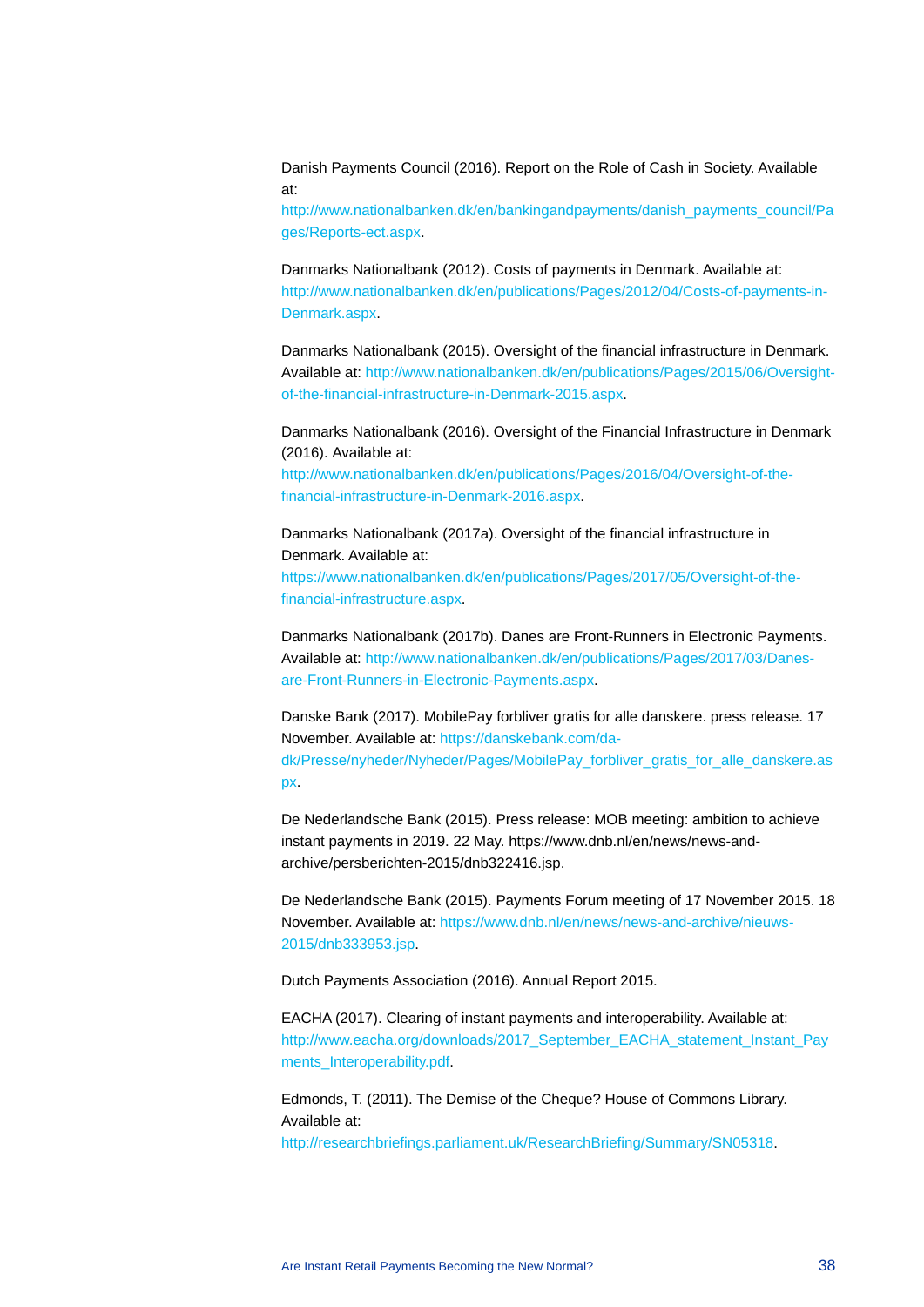Eppen, G. D. and Fama, E. F. (1969). "Cash Balance and Simple Dynamic Portfolio Problems with Proportional Costs," International Economic Review, 10 (2), 119–133.

Esselink, H. and Hernandez, L. "The use of cash by households in the euro area", ECB Ocassional Paper, *forthcoming.*

European Payments Council (2016). Poland, an Eastern European country at the cutting-edge of payment technologies. December 5. Available at: [https://www.europeanpaymentscouncil.eu/news-insights/insight/poland-eastern](https://www.europeanpaymentscouncil.eu/news-insights/insight/poland-eastern-european-country-cutting-edge-payment-technologies)[european-country-cutting-edge-payment-technologies.](https://www.europeanpaymentscouncil.eu/news-insights/insight/poland-eastern-european-country-cutting-edge-payment-technologies)

European Payments Council (2017). Nearly 600 payment service providers from eight countries will be ready for the launch of SCT Inst in November. 16 October. Available at: [https://www.europeanpaymentscouncil.eu/news-insights/news/nearly-](https://www.europeanpaymentscouncil.eu/news-insights/news/nearly-600-payment-service-providers-eight-countries-will-be-ready-launch-sct)[600-payment-service-providers-eight-countries-will-be-ready-launch-sct.](https://www.europeanpaymentscouncil.eu/news-insights/news/nearly-600-payment-service-providers-eight-countries-will-be-ready-launch-sct) 

Faster Payments (2017). Available at: [http://www.fasterpayments.org.uk/.](http://www.fasterpayments.org.uk/)

Financial Stability Board (2014). Report on Shadow Banking in Asia. Available at: [http://www.fsb.org/2014/08/r\\_140822c/.](http://www.fsb.org/2014/08/r_140822c/)

Finnish Payments Council (2017). Payments Council Annual Report. Available at: https://www.suomenpankki.fi/en/money-and-payments/payment-systems/the-bankof-finland-as-catalyst-payments-council/.

FIS (2017). Flavors of Fast: A trip around the world of immediate payments. Available at: https://www.fisglobal.com/flavors-of-fast-2017 .

Getswish (2017a). Nyhet: QR-koder! Available at: [https://www.getswish.se/qr-kod/.](https://www.getswish.se/qr-kod/)

Getswish (2017b). Swish för handel är här! 30 January. Available at: [https://www.getswish.se/news/swish-for-handel-ar-har/.](https://www.getswish.se/news/swish-for-handel-ar-har/)

Greene, C., Rysman, M., Schuh, S., and Shy, O. (2014). Costs and Benefits of Building Faster Payment Systems: The U.K. Experience and Implications for the United States. Federal Reserve Bank of Boston .

Gianini, C. (2011). The Age of Central Banks . Cheltenham : Edward Elgar Pub.

Hayden, R., and Hou, G. (2015). Faster Payments: Building a business, not just an infrastructure. McKinsey on Payments, 8(21), 23-29. Available at: [https://www.mckinsey.com/industries/financial-services/our-insights/faster-payments](https://www.mckinsey.com/industries/financial-services/our-insights/faster-payments-building-a-business-not-just-an-infrastructure)[building-a-business-not-just-an-infrastructure.](https://www.mckinsey.com/industries/financial-services/our-insights/faster-payments-building-a-business-not-just-an-infrastructure)

Hernandez, L., Jonker, N., and Kosse, A. (2017). Cash versus Debit Card: The Role of Budget Control. Journal of Consumers Affairs, 51, 91-112.

Ho, J. (2016). Singapore is on the Way to a Cashless Society – Especially Credit and Cash Cards are popular. Wirecard blog. Available at[:https://blog.wirecard.com/why](https://blog.wirecard.com/why-singapore-is-on-the-way-to-a-cashless-society/)[singapore-is-on-the-way-to-a-cashless-society/.](https://blog.wirecard.com/why-singapore-is-on-the-way-to-a-cashless-society/)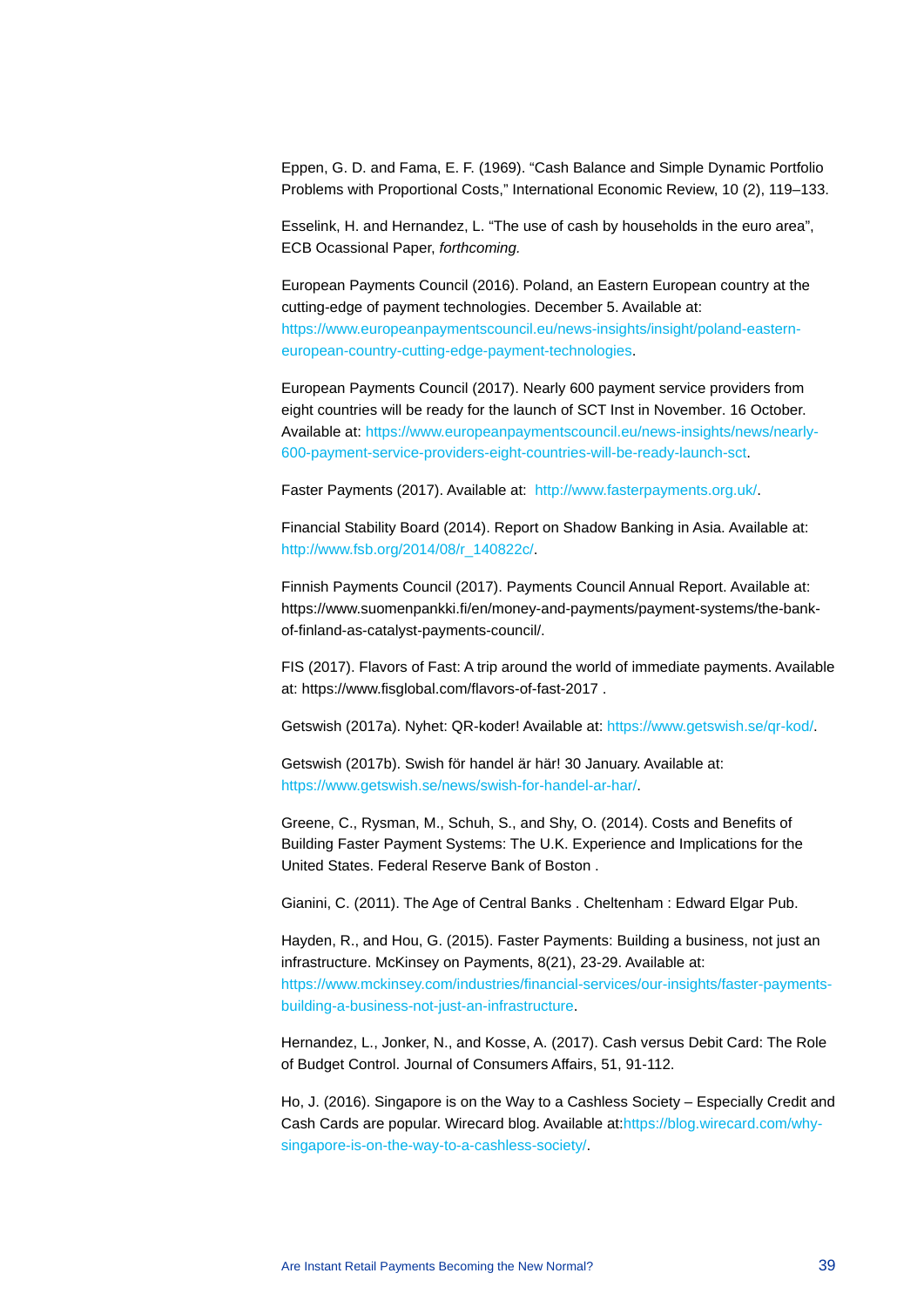Hui, C. (2017). New service PayNow to allow interbank transfers using mobile phone numbers. Channel NewsAsia . Available at:

[http://www.channelnewsasia.com/news/business/new-service-paynow-to-allow](http://www.channelnewsasia.com/news/business/new-service-paynow-to-allow-interbank-transfers-using-mobile-8982774)[interbank-transfers-using-mobile-8982774.](http://www.channelnewsasia.com/news/business/new-service-paynow-to-allow-interbank-transfers-using-mobile-8982774)

Insight Intelligence (2016). In Sweden we use new and digital techniques for payments. Available at: [http://www.autogiro.se/en/about-bankgirot/news-and](http://www.autogiro.se/en/about-bankgirot/news-and-cooperation/news/insight-intelligence/)[cooperation/news/insight-intelligence/.](http://www.autogiro.se/en/about-bankgirot/news-and-cooperation/news/insight-intelligence/) 

International Monetary Fund (2006). Mexico: Financial System Stability Assessment Update. Available at:

[https://www.imf.org/en/Publications/CR/Issues/2016/12/31/Mexico-Financial-System-](https://www.imf.org/en/Publications/CR/Issues/2016/12/31/Mexico-Financial-System-Stability-Assessment-Update-including-Summary-Assessments-on-the-19978)[Stability-Assessment-Update-including-Summary-Assessments-on-the-19978.](https://www.imf.org/en/Publications/CR/Issues/2016/12/31/Mexico-Financial-System-Stability-Assessment-Update-including-Summary-Assessments-on-the-19978)

International Monetary Fund (2014). Singapore: Financial System Stability Assessment. Available at:

[https://www.imf.org/en/Publications/CR/Issues/2016/12/31/Singapore-Financial-](https://www.imf.org/en/Publications/CR/Issues/2016/12/31/Singapore-Financial-System-Stability-Assessment-41051)[System-Stability-Assessment-41051.](https://www.imf.org/en/Publications/CR/Issues/2016/12/31/Singapore-Financial-System-Stability-Assessment-41051)

Jacob, K., and Wells, K. (2011). Evaluating the potential of immediate funds transfer for general-purpose payments in the United States. Chicago Fed , Chicago. Available at:

[https://chicagofed.org/digital\\_assets/publications/chicago\\_fed\\_letter/2011/cflnovemb](https://chicagofed.org/digital_assets/publications/chicago_fed_letter/2011/cflnovember2011_292a.pdf) [er2011\\_292a.pdf.](https://chicagofed.org/digital_assets/publications/chicago_fed_letter/2011/cflnovember2011_292a.pdf)

Jones, L. (2017). Global Payments: Spotlight on Mexico. Icon Solutions whitepaper. Available at: [https://www.iconsolutions.com/whitepaper/global-payments-spotlight](https://www.iconsolutions.com/whitepaper/global-payments-spotlight-on-mexico/)[on-mexico/](https://www.iconsolutions.com/whitepaper/global-payments-spotlight-on-mexico/)

Kahn, C., Liñares-Zegarra, J., and Stavins, J. (2016). Are There Social Spillovers in Consumers' Security Assessments of Payment Instruments? FRB of Boston, Boston. Available at: [https://www.bostonfed.org/publications/research-department-working](https://www.bostonfed.org/publications/research-department-working-paper/2016/are-there-social-spillovers-in-consumers-security-assessments-of-payment-instruments.aspx)[paper/2016/are-there-social-spillovers-in-consumers-security-assessments-of](https://www.bostonfed.org/publications/research-department-working-paper/2016/are-there-social-spillovers-in-consumers-security-assessments-of-payment-instruments.aspx)[payment-instruments.aspx.](https://www.bostonfed.org/publications/research-department-working-paper/2016/are-there-social-spillovers-in-consumers-security-assessments-of-payment-instruments.aspx)

Kajdi, L., (2017). A Western Diet with Chinese Spices – The Specificities of Payments in China. Financial and Economic Review, 16 (Special Issue), 140-169.

Kapron, Z. and Meertens, M., (2017). Social Networks, e-Commerce Platforms, and the Growth of Digital Payment Ecosystems in China: What It Means for Other Countries, Better Than Cash Alliance, April. Available at: [https://www.betterthancash.org/tools-research/case-studies/social-networks](https://www.betterthancash.org/tools-research/case-studies/social-networks-ecommerce-platforms-and-the-growth-of-digital-payment-ecosystems-in-china)[ecommerce-platforms-and-the-growth-of-digital-payment-ecosystems-in-china.](https://www.betterthancash.org/tools-research/case-studies/social-networks-ecommerce-platforms-and-the-growth-of-digital-payment-ecosystems-in-china)

Katz, M., and Shapiro, C., (1992). Product introduction with network externalities. The Journal of Industrial Economics.

Klee, E., (2008). How People Pay: Evidence from Grocery Store Data. Journal of Monetary Economics, 55(3), 526-541.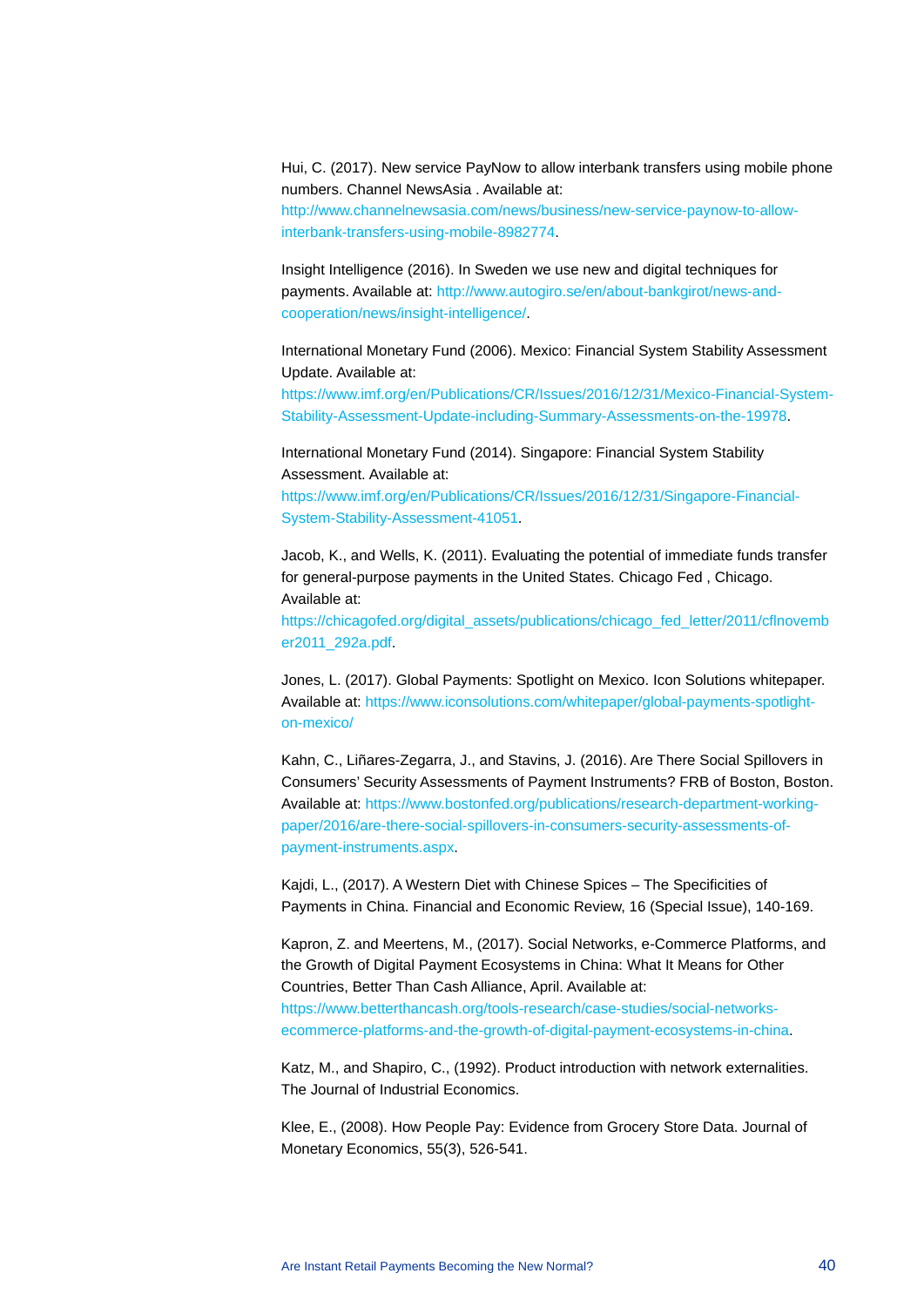KMPG (2016). Singapore Payments Roadmap: Enabling the future of payments 2020 and beyond. Available at: [https://home.kpmg.com/sg/en/home/insights/2016/09/singapore-payments-roadmap](https://home.kpmg.com/sg/en/home/insights/2016/09/singapore-payments-roadmap-enabling-the-future-of-payments.html)[enabling-the-future-of-payments.html.](https://home.kpmg.com/sg/en/home/insights/2016/09/singapore-payments-roadmap-enabling-the-future-of-payments.html)

Korsby, J., and Toubro-Christensen, P. (2012). Faster Payments in Denmark. Danmarks Nationalbank Monetary Review , 3. Available at: [http://www.nationalbanken.dk/en/publications/Pages/2012/10/Faster-Payments-in-](http://www.nationalbanken.dk/en/publications/Pages/2012/10/Faster-Payments-in-Denmark---Part-1.aspx)[Denmark---Part-1.aspx.](http://www.nationalbanken.dk/en/publications/Pages/2012/10/Faster-Payments-in-Denmark---Part-1.aspx)

Koulayev, S., Rysman, M., Schuh, S., and Stavins, J. (2016). Explaining Adoption and Use of Payment Instruments by U.S. Consumers. RAND Journal of Economics, 47(2), 293-325.

Laffont, J.-J., Rey, P. and Tirole, J. (1997), Competition between telecommunications operators. European Economic Review, 41(3-5), 701-711.

Laffont, J.-J., and Tirole, J. (1999). Competition in Telecommunications. Cambridge MA : MIT Press.

Leinonen, H. (2017). Fundamental competition and market practice impacts of realtime payments. Journal of Payments Strategy and Systems, 11(1), 48-57.

Menon, R. (2016). An electronic payments society. Keynote address at the Sim Kee Boon Institute Conference on FinTech and Financial Inclusion. August 9. Available at: [http://www.mas.gov.sg/News-and-Publications/Speeches-and-Monetary-Policy-](http://www.mas.gov.sg/News-and-Publications/Speeches-and-Monetary-Policy-Statements/Speeches/2016/An-Electronic-Payments-Society.aspx)[Statements/Speeches/2016/An-Electronic-Payments-Society.aspx](http://www.mas.gov.sg/News-and-Publications/Speeches-and-Monetary-Policy-Statements/Speeches/2016/An-Electronic-Payments-Society.aspx)

Milbourne, R. (1983). "Optimal Money Holding under Uncertainty," International Economic Review, 24 (3), 685–698.

Milne, A. (2006). What is in it for us? Network effects and bank payment innovation. Journal of Banking andamp; Finance, 30(6), 1613-1630.

Ministère de l'économie, de l'industrie et du numérique and Ministère des finances et des comptes publics (2015). Stratégie nationale sur les moyens de paiement. Available at: [https://www.banque-france.fr/en/financial-stability/national-cashless](https://www.banque-france.fr/en/financial-stability/national-cashless-payments-committee/national-retail-payments-strategy)[payments-committee/national-retail-payments-strategy](https://www.banque-france.fr/en/financial-stability/national-cashless-payments-committee/national-retail-payments-strategy)

MobilePay (2017a). The Story in English. Available at: [https://www.mobilepay.dk/da](https://www.mobilepay.dk/da-dk/Pages/The-story-in-English.aspx)[dk/Pages/The-story-in-English.aspx](https://www.mobilepay.dk/da-dk/Pages/The-story-in-English.aspx)

MobilePay (2017b). MobilePay sænker priserne i fysiske butikker. 22 February. Available at: [https://www.mobilepay.dk/da-dk/Nyheder/artikler/Pages/mobilepay](https://www.mobilepay.dk/da-dk/Nyheder/artikler/Pages/mobilepay-reducerer-priserne-i-fysiske-butikker.aspx)[reducerer-priserne-i-fysiske-butikker.aspx.](https://www.mobilepay.dk/da-dk/Nyheder/artikler/Pages/mobilepay-reducerer-priserne-i-fysiske-butikker.aspx)

MobilePay (2017c). MobilePay Point of Sale. Available at: [https://www.mobilepay.dk/da-dk/erhverv/Pages/mobilepay-point-of-sale.aspx.](https://www.mobilepay.dk/da-dk/erhverv/Pages/mobilepay-point-of-sale.aspx) 

Narodowy Bank Polski (2013). Zwyczaje płatnicze Polaków. Warsaw. Available at: [http://www.nbp.pl/home.aspx?f=/systemplatniczy/zwyczaje\\_platnicze/index.html](http://www.nbp.pl/home.aspx?f=/systemplatniczy/zwyczaje_platnicze/index.html)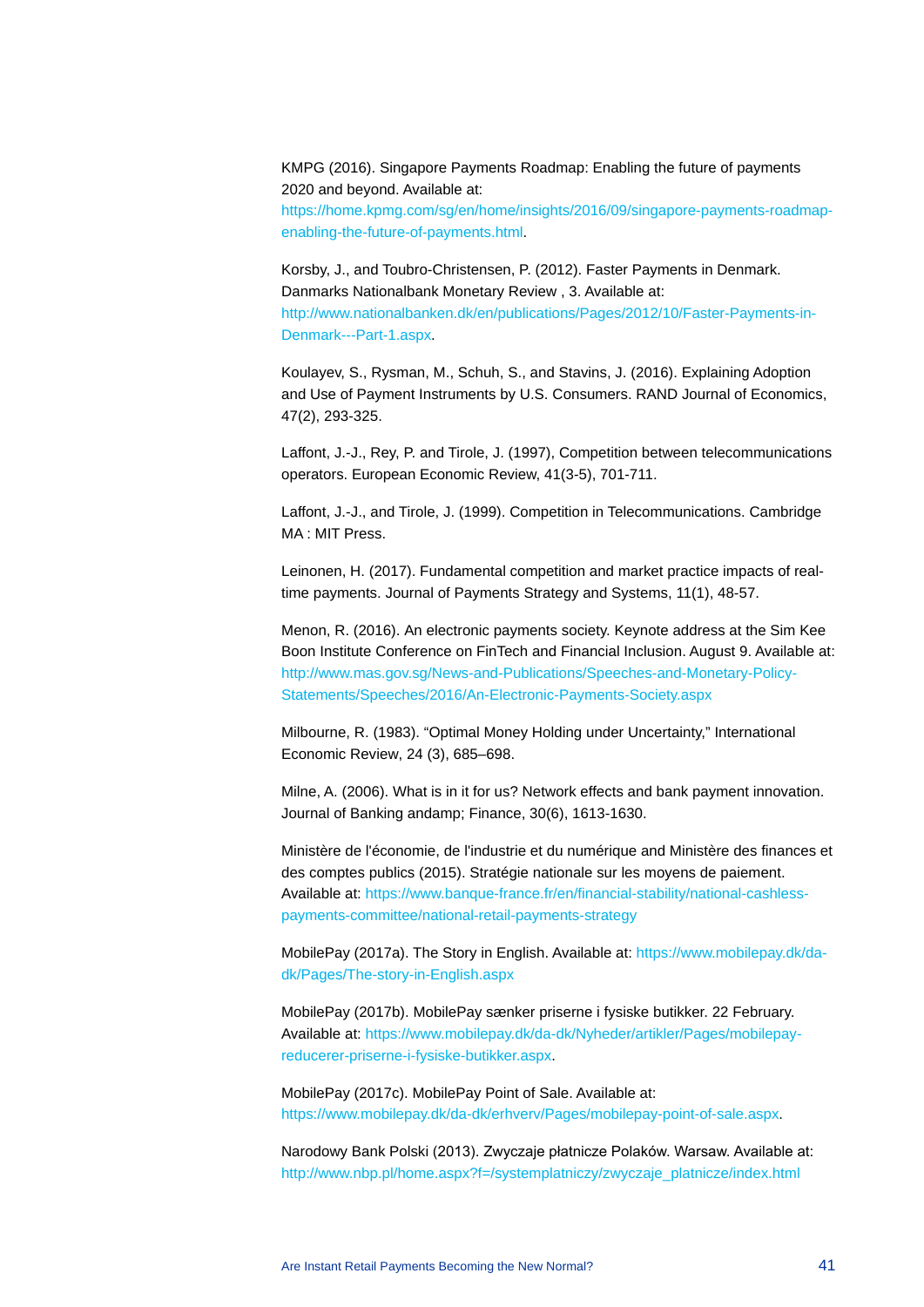Narodowy Bank Polski (2015). Instant payments Systems – analysis of selected systems, role of the central bank and development directions. Payment Systems Department, Warsaw. Available at: [https://www.nbp.pl/en/system\\_platniczy/Instant](https://www.nbp.pl/en/system_platniczy/Instant-payments-systems.pdf)[payments-systems.pdf](https://www.nbp.pl/en/system_platniczy/Instant-payments-systems.pdf)

Narodowy Bank Polski (2017). Informacja o rozliczeniach pieniężnych i rozrachunkach międzybankowych w II kwartale 2017 r. Available at: [https://www.nbp.pl/systemplatniczy/publikacje/2017\\_1.pdf.](https://www.nbp.pl/systemplatniczy/publikacje/2017_1.pdf) 

Negrín, J., Ocampo, D., and De los Santos, A. (2008). Recent innovations in interbank electronic payment system in Mexico: the role of regulation. IFC Bulletin, 31, 473-494.

Office of Fair Trading (2003). UK payment systems: An OFT market study of clearing systems and review of plastic card networks. Available at: [http://webarchive.nationalarchives.gov.uk/20140402171308/http://www.oft.gov.uk/OF](http://webarchive.nationalarchives.gov.uk/20140402171308/http:/www.oft.gov.uk/OFTwork/publications/publication-categories/reports/financial/oft658) [Twork/publications/publication-categories/reports/financial/oft658.](http://webarchive.nationalarchives.gov.uk/20140402171308/http:/www.oft.gov.uk/OFTwork/publications/publication-categories/reports/financial/oft658)

Office of Fair Trading (2005). First annual progress report of the Payment Systems Task Force: A report prepared for the Payment Systems Task Force. Available at: [http://webarchive.nationalarchives.gov.uk/20140402210001/http://www.oft.gov.uk/sha](http://webarchive.nationalarchives.gov.uk/20140402210001/http:/www.oft.gov.uk/shared_oft/reports/financial_products/oft789a.pdf) [red\\_oft/reports/financial\\_products/oft789a.pdf.](http://webarchive.nationalarchives.gov.uk/20140402210001/http:/www.oft.gov.uk/shared_oft/reports/financial_products/oft789a.pdf)

Office of Fair Trading (2007). Final report of the Payment Systems Task Force. Available at: [http://webarchive.nationalarchives.gov.uk/20140402173839/http://www.oft.gov.uk/sha](http://webarchive.nationalarchives.gov.uk/20140402173839/http:/www.oft.gov.uk/shared_oft/reports/financial_products/oft901.pdf)

[red\\_oft/reports/financial\\_products/oft901.pdf](http://webarchive.nationalarchives.gov.uk/20140402173839/http:/www.oft.gov.uk/shared_oft/reports/financial_products/oft901.pdf)

Ovum (2017). Instant payments and the Post-PSD2 Landscape: Reshaping the retail payments market. Available at: [https://ovum.informa.com/resources/product](https://ovum.informa.com/resources/product-content/instant-payments-and-the-post-psd2-landscape)[content/instant-payments-and-the-post-psd2-landscape](https://ovum.informa.com/resources/product-content/instant-payments-and-the-post-psd2-landscape)

Palmers, C. (2017, October 19). Interview: Carlo Palmers, Swift – instant is the new norma. (H. McKenzie, Interviewer). Available at: [http://www.bankingtech.com/1031432/interview-carlo-palmers-swift-instant-is-the](http://www.bankingtech.com/1031432/interview-carlo-palmers-swift-instant-is-the-new-normal/)[new-normal/.](http://www.bankingtech.com/1031432/interview-carlo-palmers-swift-instant-is-the-new-normal/)

Pay by Bank App (2017). Available at: [https://paybybankapp.co.uk/.](https://paybybankapp.co.uk/)

PaymentNZ (2015). Instant Payments Systems – analysis of selected systems, role of the central bank and development directions. Payment NZ ltd, Wellington. Available at: [https://www.paymentsnz.co.nz/resources/research-reports/.](https://www.paymentsnz.co.nz/resources/research-reports/)

PaymentsUK (2016). UK Payment Markets Summary. Available at: [https://www.paymentsuk.org.uk/industry-information/annual-statistical-publications.](https://www.paymentsuk.org.uk/industry-information/annual-statistical-publications)

PaymentsUK (2017). UK Payment Markets Summary. Available at: <https://www.paymentsuk.org.uk/industry-information/annual-statistical-publications>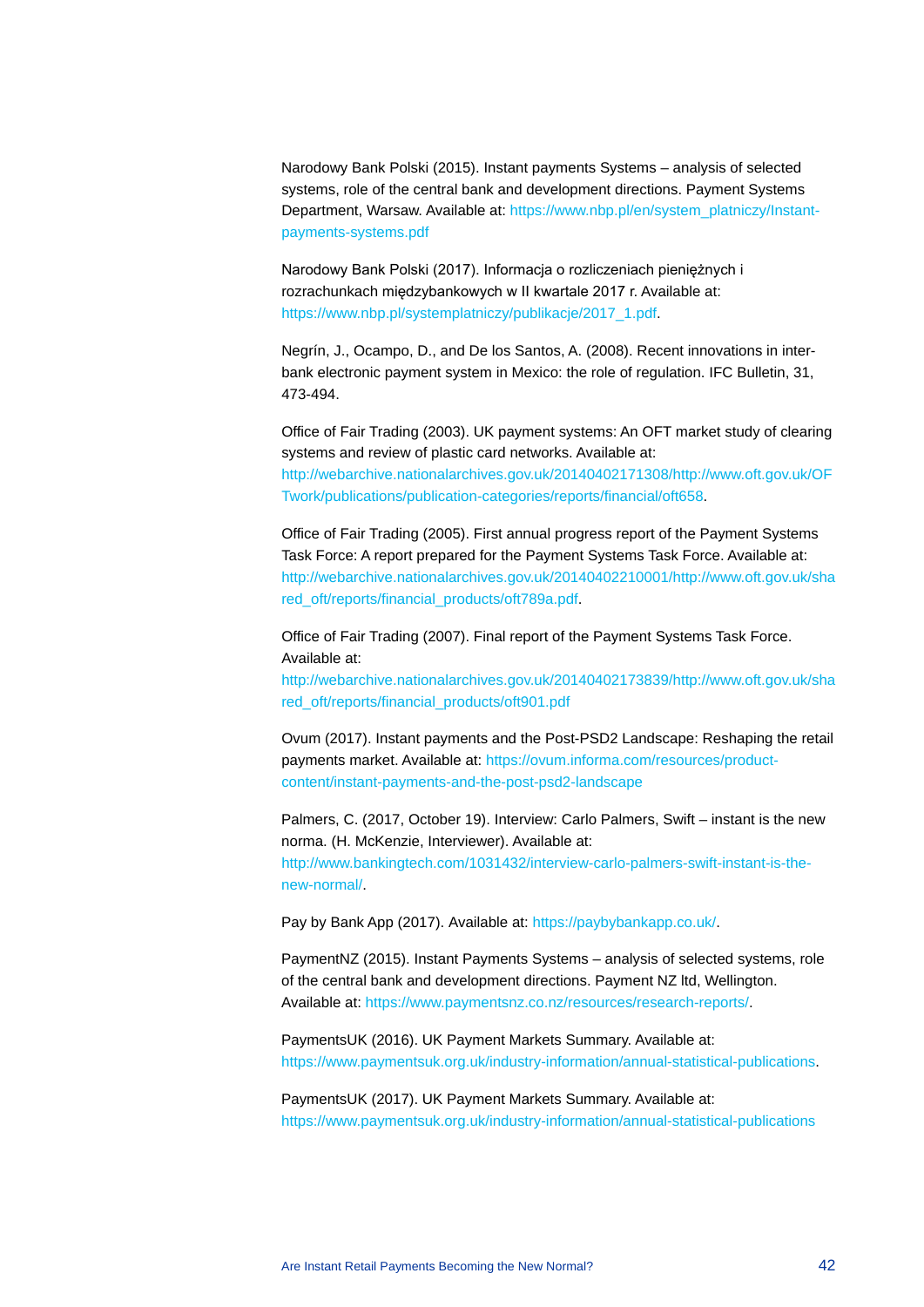Polasik, M., and Piotrowsk, D. (2016). Payment innovations in Poland: a new approach of the banking sector to introducing payment solutions. Ekonomia i Prawo, 15(1), 103–131.

Prakasam, S. (2008). The Evolution of e-payments in Public Transport – Singapore's Experience. Japan Railway and Transport Review , 50(3).

Rochet, J.-C., and Tirole, J. (2003). Platform competition in two-sided markets. Journal of the European Economic Association, 1(4), 990-1029.

Salmony, M. (2017). The future of instant payments: Are we investing billions just for mobile peer-to-peer payment? Journal of Payments Strategy and Systems, 11(1), 58-77.

Schuh, S., and Stavins, J. (2010). Why are (some) consumers (finally) writing fewer checks? The role of payment characteristics. Journal of Banking and Finance, 34(8), 1745-1758.

Schuh, S. and Stavins, J. (2016). How do speed and security influence consumers' payment behavior?. Contemporary Economic Policy, 34(4), 595-613.

Segendorf, B., and Wretman, A.-L. (2015). The Swedish payment market in transformation. Sveriges Riksbank Economic Review (3). Available at: [http://www.riksbank.se/en/Press-and-published/Notices/2015/The-Swedish-payment](http://www.riksbank.se/en/Press-and-published/Notices/2015/The-Swedish-payment-market-in-transformation/)[market-in-transformation/](http://www.riksbank.se/en/Press-and-published/Notices/2015/The-Swedish-payment-market-in-transformation/)

Silva, V.G, Ramalho, E.A. and Vieira, C.R. (2016). The impact of SEPA in credit transfer payments: Evidence from the euro area. Research in International Business and Finance, 38, 404-416.

Summers, B., and Wells, K. (2011). Emergence of immediate funds transfer as a general-purpose means of payment. Federal Reserve Bank of Chicago, Chicago. Available at: [https://www.chicagofed.org/publications/economic](https://www.chicagofed.org/publications/economic-perspectives/2011/3q-summers-wells)[perspectives/2011/3q-summers-wells.](https://www.chicagofed.org/publications/economic-perspectives/2011/3q-summers-wells)

Tompkins, M., and Olivares, A. (2016). Clearing and Settlement Systems from Around the World: A Qualitative Analysis. Bank of Canada. Available at: [http://www.bankofcanada.ca/2016/06/staff-discussion-paper-2016-14/.](http://www.bankofcanada.ca/2016/06/staff-discussion-paper-2016-14/) 

UK Finance (2017). Bacs. Available at: [http://www.payyourway.org.uk/ways](http://www.payyourway.org.uk/ways-pay/bacs)[pay/bacs.](http://www.payyourway.org.uk/ways-pay/bacs)

UK Payments Council (2008-2012). Annual Review 2008-2012.

Van der Cruijsen, C., and Van der Horst, F. (2016). Payment Behaviour: The Role of Socio-Psychological Factors. De Nederlandsche Bank Working Paper 532.

Vocalink (2009). Tomorrow happened yesterday: How banks are building a business case for Faster Payments. Available at: [https://www.pwc.com/gx/en/banking-capital](https://www.pwc.com/gx/en/banking-capital-markets/transaction-banking-compass/pdf/tomorrow-happened-yesterday.pdf)[markets/transaction-banking-compass/pdf/tomorrow-happened-yesterday.pdf.](https://www.pwc.com/gx/en/banking-capital-markets/transaction-banking-compass/pdf/tomorrow-happened-yesterday.pdf)